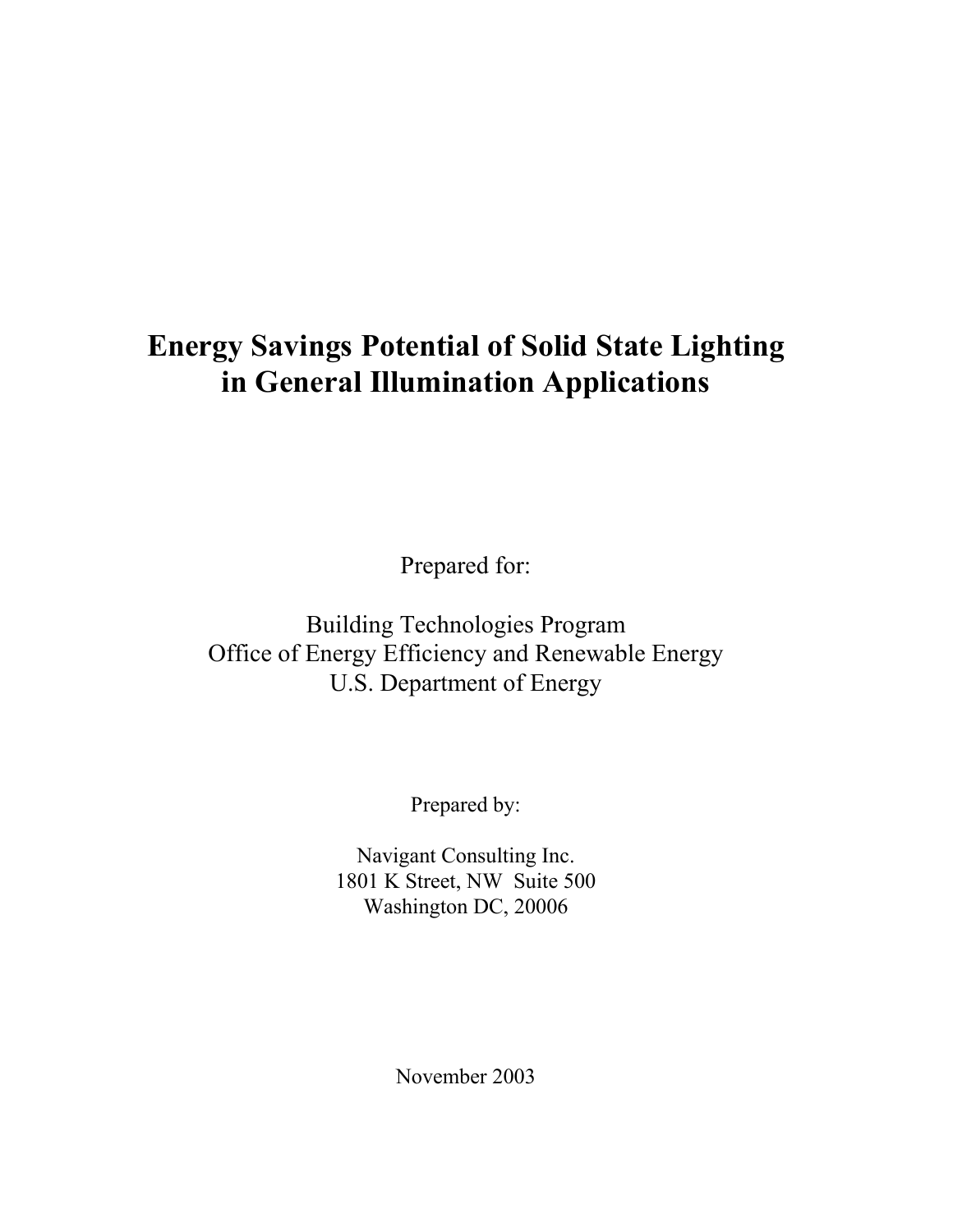#### **DISCLAIMER**

This report was prepared as an account of work sponsored by an agency of the United States Government. Neither the United States Government, nor any agency thereof, nor any of their employees, nor any of their contractors, subcontractors, or their employees, makes any warranty, express or implied, or assumes any legal liability or responsibility for the accuracy, completeness, or usefulness of any information, apparatus, product, or process disclosed, or represents that its use would not infringe privately owned rights. Reference herein to any specific commercial product, process, or service by trade name, trademark, manufacturer, or otherwise, does not necessarily constitute or imply its endorsement, recommendation, or favoring by the United States Government or any agency, contractor or subcontractor thereof. The views and opinions of authors expressed herein do not necessarily state or reflect those of the United States Government or any agency thereof.

#### **COPIES OF THIS REPORT**

Electronic (PDF) copies of this report are available to the public from:

National Technical Information Service (NTIS) U.S. Department of Commerce 5285 Port Royal Road Springfield, VA 22161 Tel: 1-800-553-6847 Web: www.ntis.gov

Building Technologies Program U.S. Department of Energy Web: www.eren.doe.gov/buildings/documents/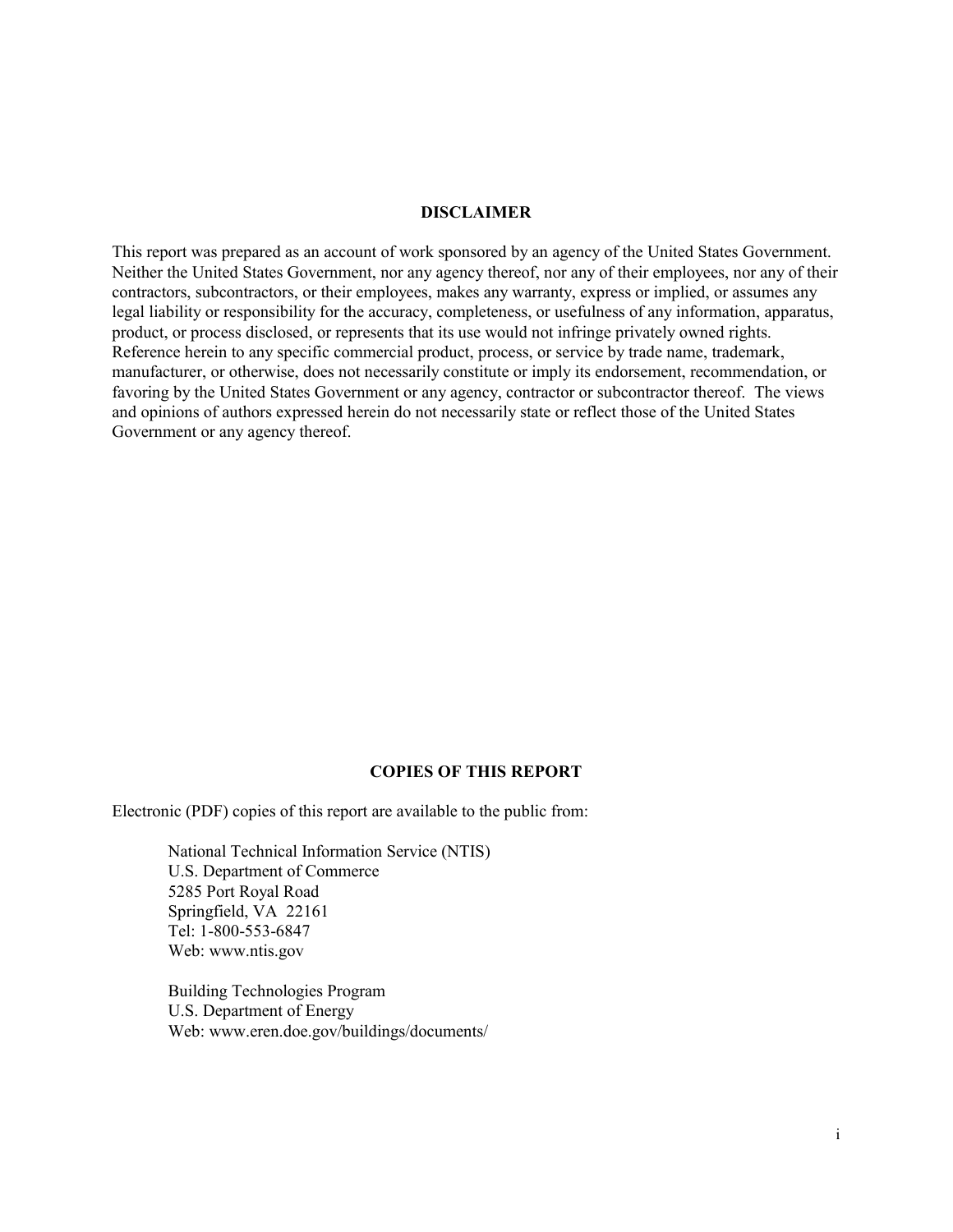#### **ACKNOWLEDGEMENTS**

The authors would like to acknowledge the valuable support, guidance and input provided during the preparation of this report. Dr. James R. Brodrick of the U.S. Department of Energy, Building Technologies Program offered day-to-day oversight of this assignment, helping to shape the approach, execution and documentation. Jerry Dion, Erin Boedecker, and John Cymbalsky all of the U.S. Department of Energy provided helpful input and comments, improving the content and flow of the report. The authors would also like to thank the industry experts reviewed the report and the performance improvement curves for solid state lighting. Our gracious thanks to:

Charles Becker, General Electric Makarand Chipalkatti, Osram/Sylvania George Craford, Lumileds Michael Dunn, Cree Lighting Michael Krames, Lumileds Edward Petrow, Lincoln Technical Services David Strip, Kodak Dale Work, Philips Lighting

#### **COMMENTS**

The Department of Energy is interested in receiving comments on the material presented in this report. If you have any comments on the material presented in this report, please submit your feedback to Jim Brodrick by November 30, 2004 at the following address:

James R. Brodrick, Ph.D. Program Manager, Lighting R&D EE-2J / **Forrestal Building** U.S. Department of Energy 1000 Independence Avenue SW Washington D.C. 20585-0121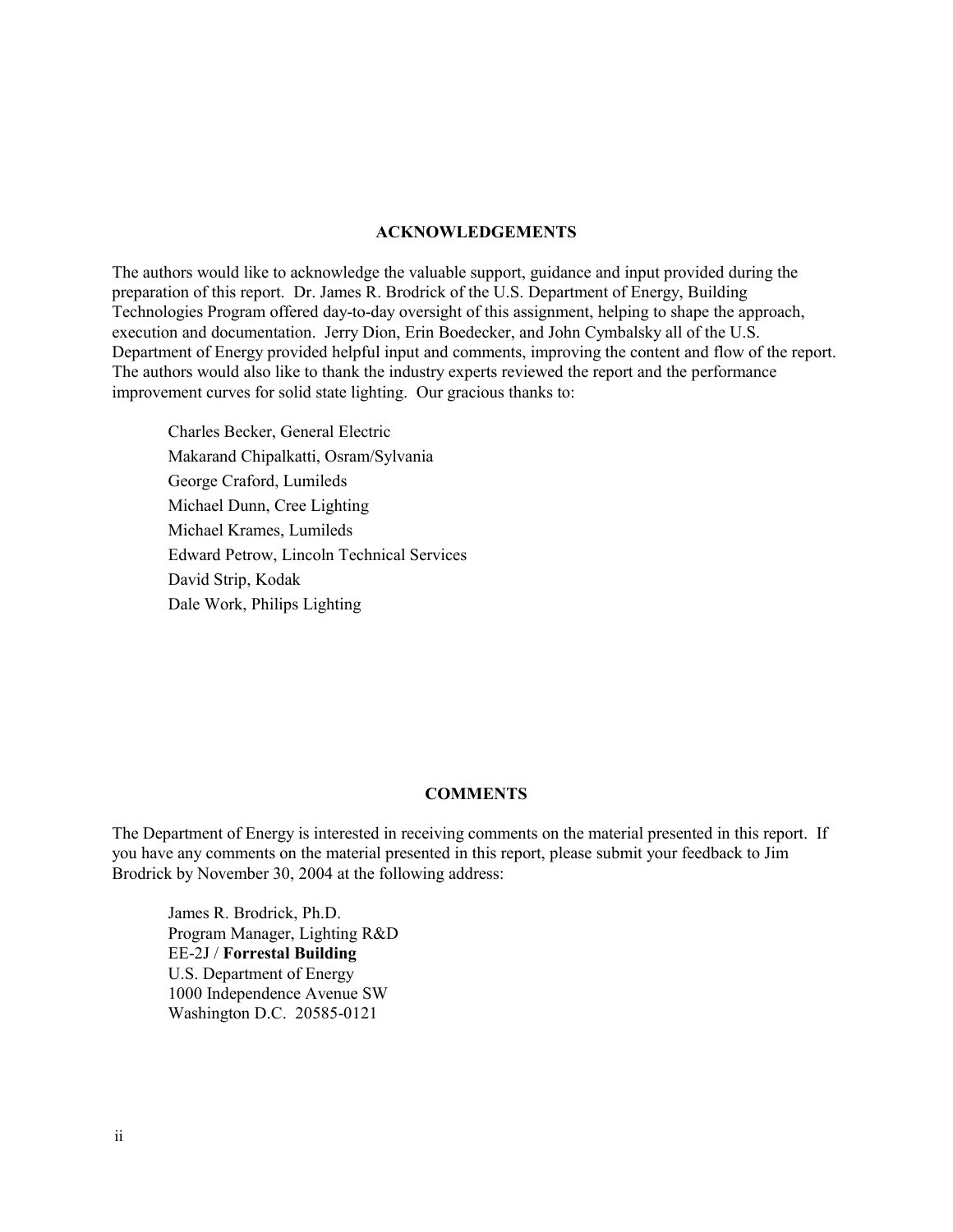# **TABLE OF CONTENTS**

|                  | 1.1.<br>12 |  |
|------------------|------------|--|
|                  |            |  |
|                  | 2.1.       |  |
|                  |            |  |
| $\overline{4}$ . |            |  |
| 5.               |            |  |
| 6.               |            |  |
| 7.               |            |  |
| 8.               |            |  |
|                  |            |  |
|                  |            |  |
|                  |            |  |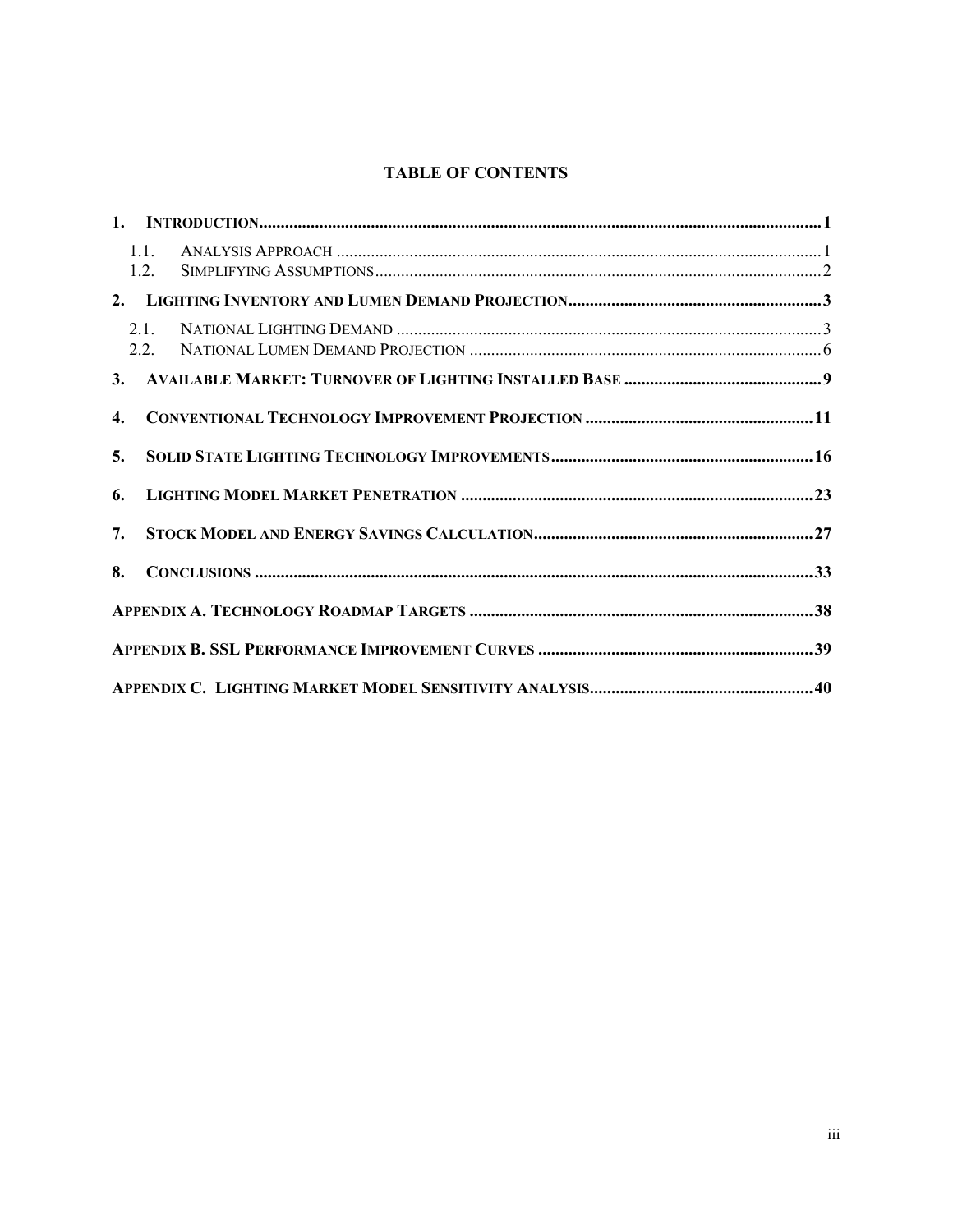# **TABLES**

| TABLE 2-4. TERALUMEN-HOURS OF ANNUAL LIGHTING DEMAND BY LIGHT SOURCE TECHNOLOGY7        |  |
|-----------------------------------------------------------------------------------------|--|
|                                                                                         |  |
| TABLE 4-1. TECHNOLOGICAL IMPROVEMENT POTENTIAL FOR CONVENTIONAL TECHNOLOGIES11          |  |
| TABLE 4-2. RESIDENTIAL SECTOR CONVENTIONAL TECHNOLOGIES IMPROVEMENT, 2005 AND 2025  12  |  |
| TABLE 4-3. COMMERCIAL SECTOR CONVENTIONAL TECHNOLOGIES IMPROVEMENT, 2005 AND 2025  13   |  |
| TABLE 4-4. INDUSTRIAL SECTOR CONVENTIONAL TECHNOLOGIES IMPROVEMENT, 2005 AND 2025  14   |  |
| TABLE 4-5. OUTDOOR STATIONARY CONVENTIONAL TECHNOLOGIES IMPROVEMENT, 2005 AND 2025  15  |  |
| TABLE 5-1. DESCRIPTION OF THE SSL MARKET SCENARIOS AND MAXIMUM S-CURVE VALUES  18       |  |
|                                                                                         |  |
|                                                                                         |  |
|                                                                                         |  |
|                                                                                         |  |
|                                                                                         |  |
|                                                                                         |  |
|                                                                                         |  |
| TABLE 6-2. PURCHASE DECISIONS BASED ON SSL AND CONVENTIONAL TECHNOLOGY COMPARISON25     |  |
|                                                                                         |  |
| TABLE 7-2. VARIABILITY OF ENERGY SAVINGS DUE TO CONVENTIONAL TECHNOLOGY IMPROVEMENT  30 |  |

# **FIGURES**

| FIGURE 2-1. MARKET MATRIX OF SECTORS AND COLOR BINS, BASED ON 2001 INVENTORY5             |  |
|-------------------------------------------------------------------------------------------|--|
|                                                                                           |  |
|                                                                                           |  |
|                                                                                           |  |
|                                                                                           |  |
|                                                                                           |  |
|                                                                                           |  |
| FIGURE 6-1. MARKET PENETRATION CURVES USED TO DETERMINE MARKET PENETRATION25              |  |
|                                                                                           |  |
| FIGURE 7-2. STOCK EFFICACY FOR CRI BINS FOR REFERENCE AND ACCELERATED SCENARIOS28         |  |
| FIGURE 7-3. STOCK AVERAGE LAMP LIFE BY CRI BIN IN REFERENCE AND ACCELERATED INVESTMENT 28 |  |
| FIGURE 7-4. ENERGY CONSUMPTION FOR LIGHTING THROUGH 2025 FOR EACH SCENARIO (QUADS) 29     |  |
|                                                                                           |  |
|                                                                                           |  |
| FIGURE 8-1. ENERGY SAVINGS BREAKDOWN FOR THE ACCELERATED INVESTMENT SCENARIO IN 202533    |  |
| FIGURE 8-2. ACCELERATED INVESTMENT - QUADS OF PRIMARY ENERGY SAVINGS OVER REFERENCE  36   |  |
|                                                                                           |  |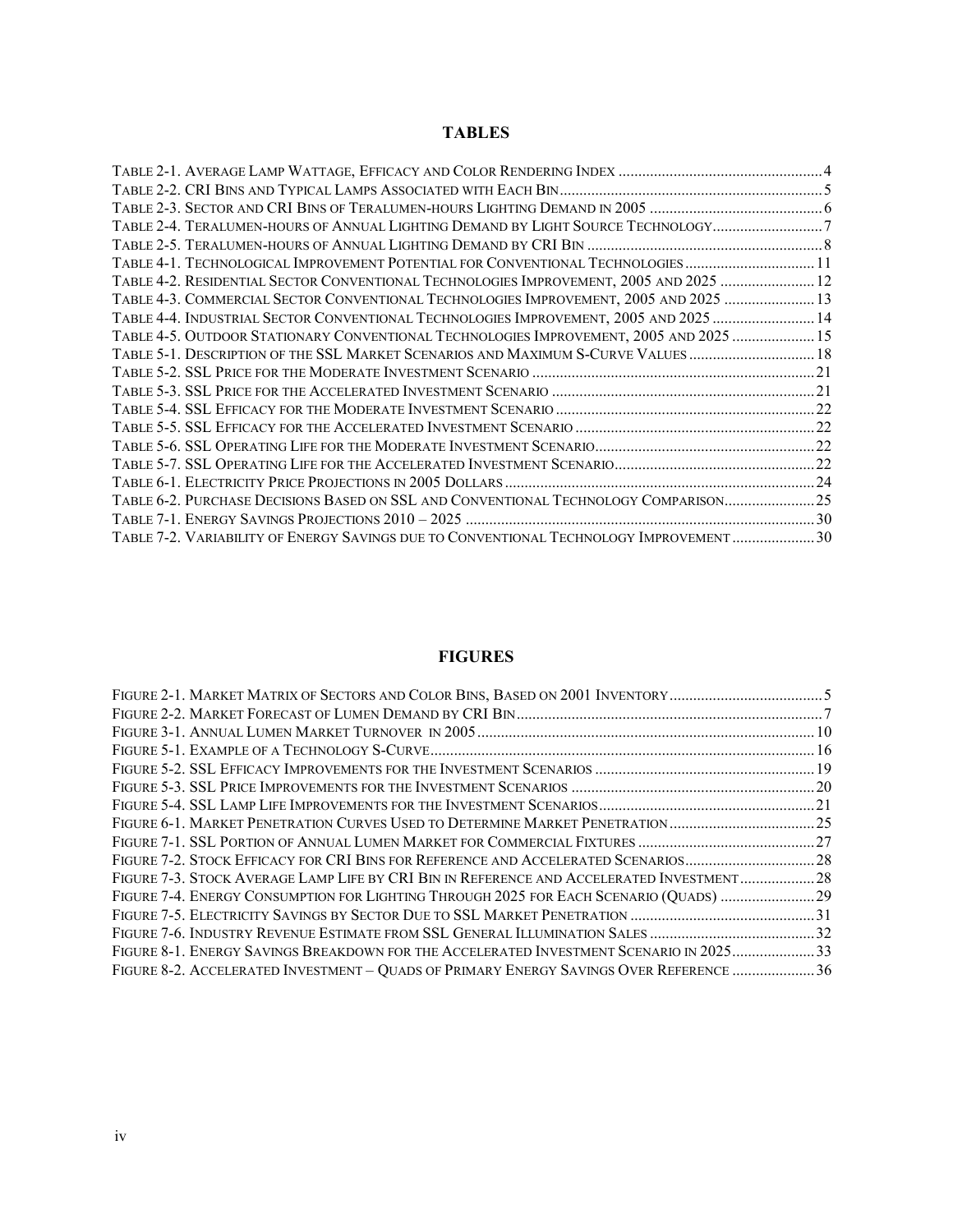## **ABBREVIATIONS**

| A E O        | <b>Annual Energy Outlook</b>                     |
|--------------|--------------------------------------------------|
| <b>CRI</b>   | Color Rendering Index                            |
| <b>DOC</b>   | Department of Commerce                           |
| <b>DOE</b>   | Department of Energy                             |
| <b>EELA</b>  | <b>Energy Efficient Lighting Association</b>     |
| EIA.         | Energy Information Administration (DOE)          |
| <b>HID</b>   | <b>High Intensity Discharge</b>                  |
| kWh          | Kilo-watt Hour                                   |
| LBNL         | Lawrence Berkeley National Laboratory            |
| <b>LED</b>   | <b>Light Emitting Diode</b>                      |
| <b>NAICS</b> | North American Industry Classification System    |
| <b>NEMA</b>  | National Electrical Manufacturers Association    |
| <b>NEMS</b>  | National Energy Modeling System                  |
| <b>OIDA</b>  | Optoelectronics Industry Development Association |
| <b>OLED</b>  | Organic Light Emitting Diode                     |
| R&D          | <b>Research and Development</b>                  |
| <b>SECA</b>  | Solid State Energy Conversion Alliance           |
| SSL          | Solid State Lighting                             |
| US           | <b>United States</b>                             |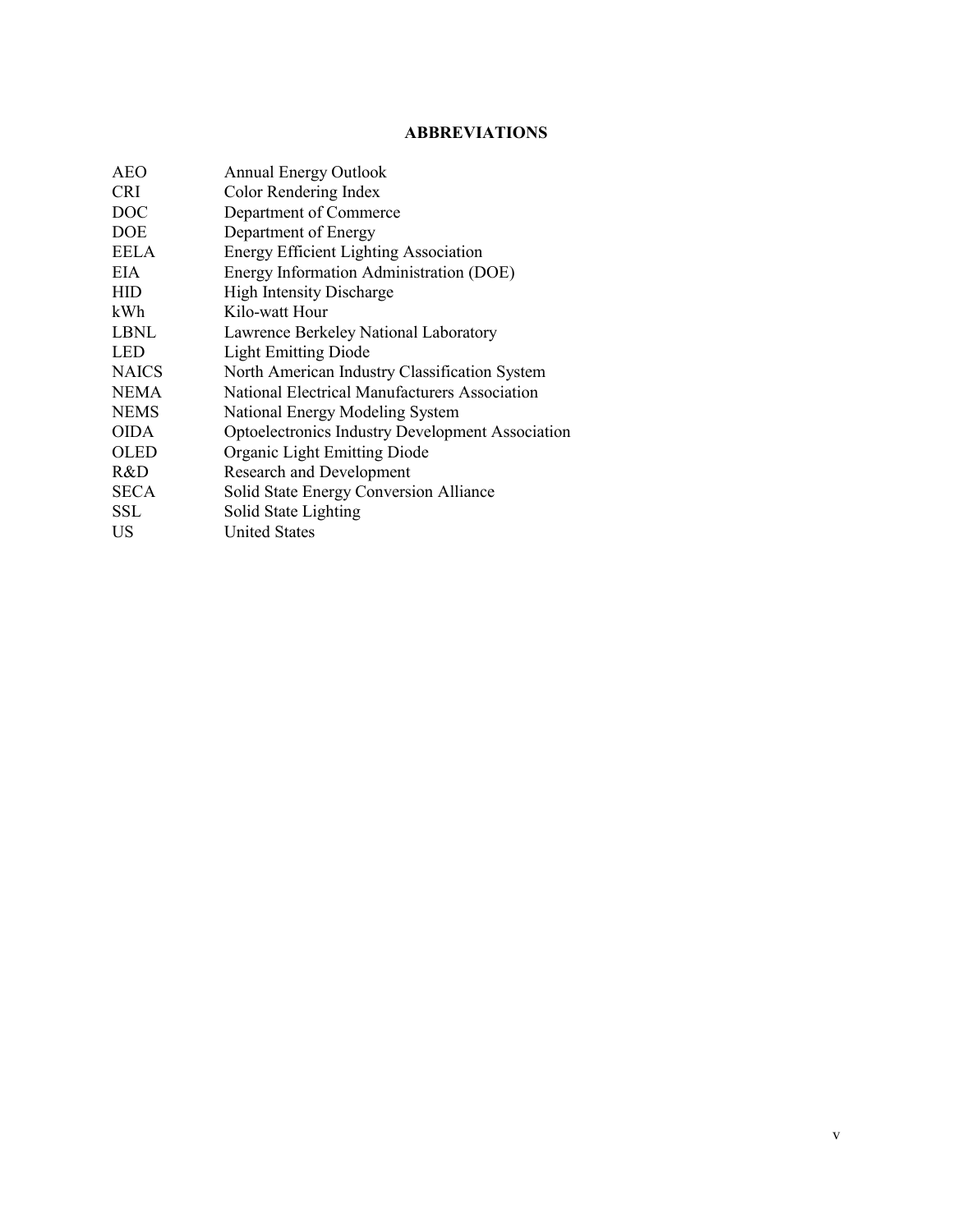# **1. Introduction**

Solid state lighting (SSL) has the potential to revolutionize the lighting market through the introduction of highly energy efficient, longer-lasting and more versatile light sources. Advancements in SSL technology over the last two decades have contributed to a gradual market penetration in colored and some specialty white-light markets.<sup>1</sup> As industry and government investment continues to improve the performance and reduce the costs associated with this technology, SSL is expected to start competing with conventional light sources for market share in general illumination applications.

The scientific and research communities forecast that as the performance of light emitting diodes (LEDs) and organic light emitting diodes (OLEDs) improves, their costs will simultaneously decrease (OIDA, 2002a; OIDA, 2002b). The analysis described in this report considers these estimates and others to determine the impact on national energy consumption if SSL were to achieve projected price and performance targets. Energy savings will result from consumers choosing SSL sources in general illumination (white-light) applications such as offices, retail establishments and homes.

## **1.1. Analysis Approach**

The approach followed in structuring this analysis and constructing a spreadsheet model to project and evaluate consumer decisions in the U.S. lighting market is outlined below:

- 1. Determine Lighting Demand Utilizing the lighting market inventory estimate published in the Lighting Market Characterization report (DOE, 2002), use the average efficacies, wattages and operating hours to convert the lighting inventory into lumen-hours of lighting service.
- 2. Group Similar Lighting Types Use the color rendering index (CRI) of each light source to apportion the lumen service in the base year into four bins.<sup>2</sup>
- 3. Project Lighting Demand Use the new building construction projection provided by the National Energy Modeling System (NEMS) in the Annual Energy Outlook 2003 to forecast lumen demand from 2005 to 2025 (EIA, 2003).
- 4. Market Turn-Over Create an adjustable stock-model that determines the lumen "turn-over" (i.e., annual available lumen market) in the U.S., based on new installations (new construction), replacement lamps, and retrofit fixtures.
- 5. Conventional Technology Improvement Forecast Estimate the improvements in cost, efficacy and operating life of conventional technologies in response to competition from SSL sources. Three performance improvement scenarios were constructed (see Chapter 4).
- 6. Solid State Lighting Technology Improvement Forecast In consultation with industry experts, estimate the improvements in cost, efficacy and operating life of SSL sources. Two scenarios of SSL improvement were developed for this analysis, a moderate investment scenario and an accelerated investment scenario (see Chapter 5).

l <sup>1</sup> To review the niche markets for SSL in 2002, see *Energy Savings Estimates of Light Emitting Diodes in Niche Lighting Applications*, Navigant Consulting, Inc., Washington DC, November 2003. 2

 $2\overline{10}$  simplify the market analysis, CRI bins (groups of CRI values) are created to associate similar lighting services estimated within each sector. While CRI as a single metric can not capture all the distinctions between lighting technologies, it is convenient and captures fundamental differences in lighting services that are necessary to construct the market model. For more information on the CRI bins, see Chapter 2 of this report.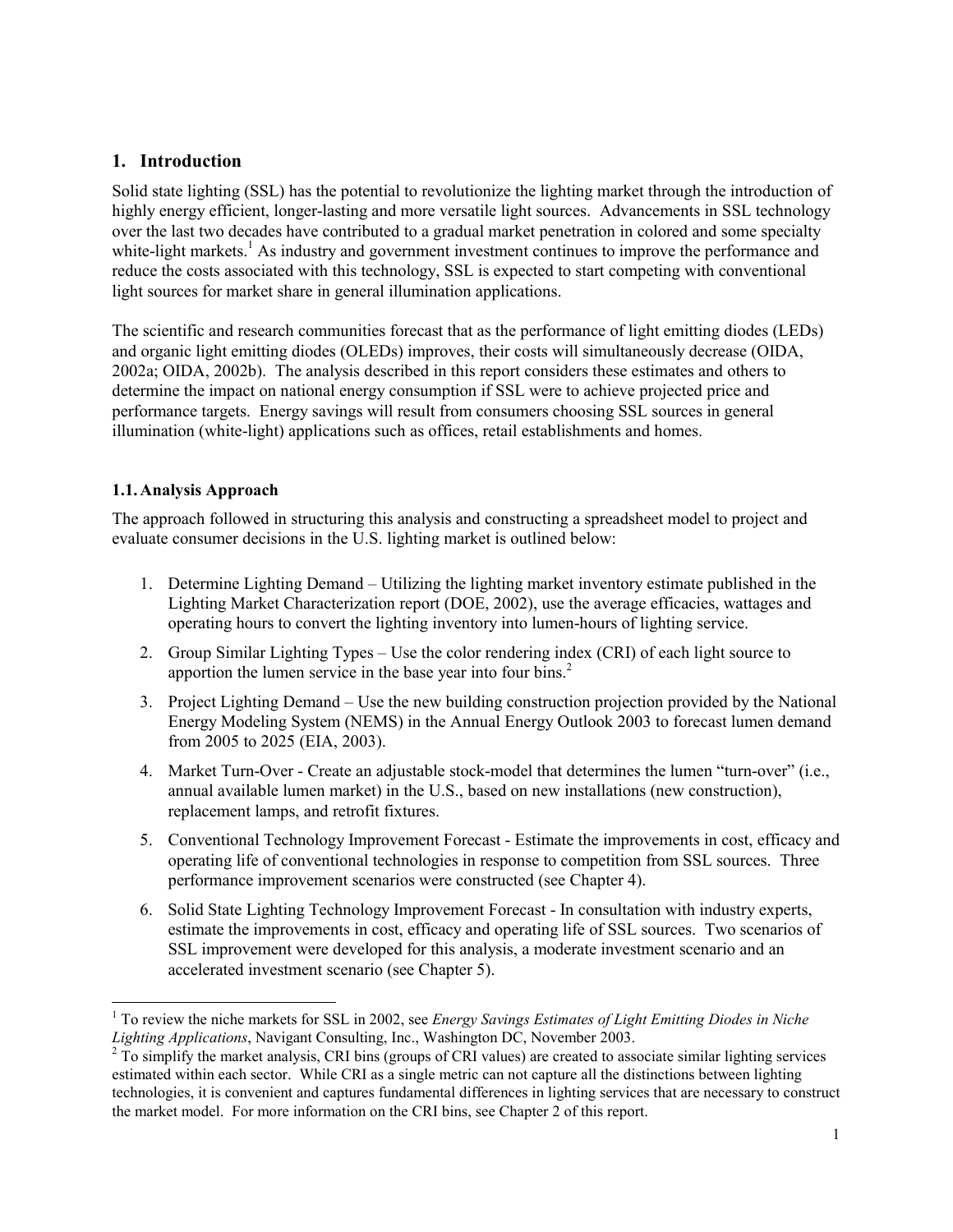- 7. Lighting Service Costs Project lighting costs based on today's market and anticipated improvements for installation (fixture and lamp) and operation (electricity, maintenance and replacement lamps).
- 8. Economic Lighting Market Model Develop an economic model of the U.S. lighting market that calculates SSL market penetration based on performance improvements of both conventional technologies and SSL. Incorporate variability into the model to reflect distributions of national electricity pricing and acceptable consumer payback periods.
- 9. Calculate Energy Savings Calculate the difference in energy consumption that results under a given SSL technology performance scenario compared with the baseline.

The nine-step approach outlined above describes the process behind the energy savings estimates presented in this report. The U.S. lighting market model, the numerical engine behind the energy savings estimates, is divided into six major sections, which are discussed separately in this report:

- Lighting inventory and lumen demand projection from 2005 to 2025 (Chapter 2)
- Available lumen market turnover in the installed base of lighting (Chapter 3)
- Conventional technology improvement projection from 2005 to 2025 (Chapter 4)
- SSL technology improvement estimates (Chapter 5)
- Paybacks and lighting model market penetration (Chapter 6)
- Stock model and energy savings calculation (Chapter 7)

#### **1.2. Simplifying Assumptions**

In constructing the lighting market model, several simplifying assumptions were made to manage the analytical complexity of the lighting market. These assumptions are discussed in detail in this report, but are listed here for convenience and clarity of presentation.

- Constant Lighting Intensity it is assumed that levels of lighting intensity (lumens per square foot) in buildings in 2001 remains constant over the analysis period (2005-2025).
- CRI Light Quality there are several metrics to describe quality of light, no one metric being able to capture all aspects. The model uses CRI as an indicator of the light quality, differentiating between tasks that require low, medium, high and very high CRI.
- CRI Bins the model subdivides the national lighting inventory into groups of similar CRI ratings by sector. Competition for substitution of replacement lamps or new or retrofit fixtures occurs within those CRI bins. End-users cannot substitute a technology from a different CRI bin.
- SSL Performance Improvement Curves the model combines the performance improvement projections for LEDs and OLEDs over the analysis period.
- SSL Retrofit Lamps the model assumes that SSL technology manufacturers will produce SSL lamps that can be installed directly into existing fixtures, such as E-26 sockets or T-8 fluorescent luminaires.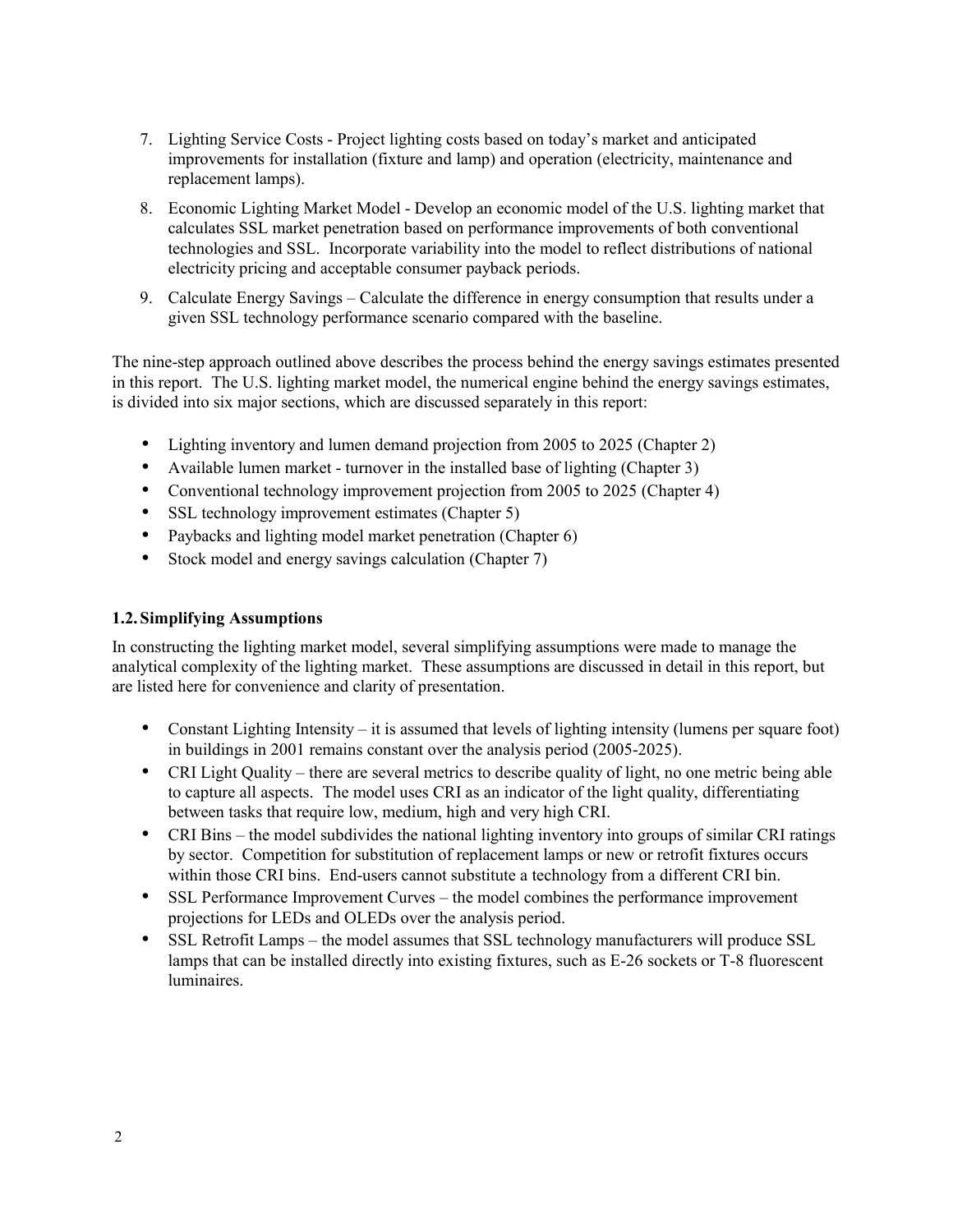# **2. Lighting Inventory and Lumen Demand Projection**

To create a national lighting market model, the first step is to forecast the demand for lighting services over the analysis period. The analytical model uses the Lighting Market Characterization report (DOE, 2002) to estimate the national lighting demand (in teralumen-hours<sup>3</sup>) and lighting color quality (using CRI bins). This baseline lighting demand is then divided by the building inventory from the NEMS database to ascertain the lighting demand per square foot of building space. Lighting demand per square foot is then held constant in each sector, and total national lumen-demand increases over the analysis period using growth estimates in floor-space from the AEO 2003 for residential and commercial sectors and by userinput for industrial and outdoor stationary sectors. These growth rates range from 1-2% per annum.

# **2.1. National Lighting Demand**

To determine the national demand for lighting services, estimates of the installed base of lamps, wattages, average operating hours and efficacies were used from the U.S. Lighting Market Characterization report (DOE, 2002). The Lighting Market Characterization estimated the installed base of lighting in the U.S. considering nearly thirty different lamp types:

- **Incandescent:** general service incandescent; general service incandescent reflector; general service halogen; halogen reflector; halogen reflector low-voltage; low wattage (< 25W) incandescent.
- **Fluorescent:** T5; T8 less than four feet; T8 four feet; T8 more than four feet; T8 U-bent; T12 less than four feet; T12 four feet; T12 more than four feet; T12 U-bent; compact fluorescent plug-in; compact fluorescent screw-in; compact fluorescent plug-in reflector; compact screw-in reflector; circline; induction discharge; miscellaneous fluorescent.
- **High Intensity Discharge:** mercury vapor; metal halide; high pressure sodium; low pressure sodium.

For each of these sources, the lamp wattage by sector is multiplied by the estimate of the installed number of lamps per building and the annual operating hours. This provides a kWh consumption per building estimate (for the residential, commercial and industrial sectors) and an aggregate national estimate for the outdoor stationary sector. These values are then multiplied by their respective light source efficacies, converting the annual energy demand per building into an annual lighting service demand per building. Efficacy ratings are tracked by sector because the average installed wattages vary by sector. Generally, higher wattage lamps of the same type have higher efficacy ratings, and increasing wattages and efficacies will both contribute to greater annual lumens of service.

Table 2-1 presents the efficacies from the U.S. Lighting Market Characterization report (DOE, 2002) that were instrumental in converting the national lighting inventory into a national lighting service estimate. The average lamp wattages are provided to facilitate review of the efficacies. As mentioned above, the efficacies are used to convert annual electricity consumption for lighting into annual lighting service. For example, if a residential dwelling consumed 100 kilowatt-hours of electricity for general service incandescent lighting, this would be converted into 1300 kilolumen-hours per year of lighting service. This result is found by multiplying 100 kilowatt-hours of electricity consumption by 13 lumens per watt, the efficacy of a residential general service incandescent lamp.

1

 $3$  Due to the magnitude of calculated national lumen demand, the notation "tera" is used, denoting  $10E+12$ 

<sup>(1,000,000,000,000)</sup> lumen-hours of annual lighting service.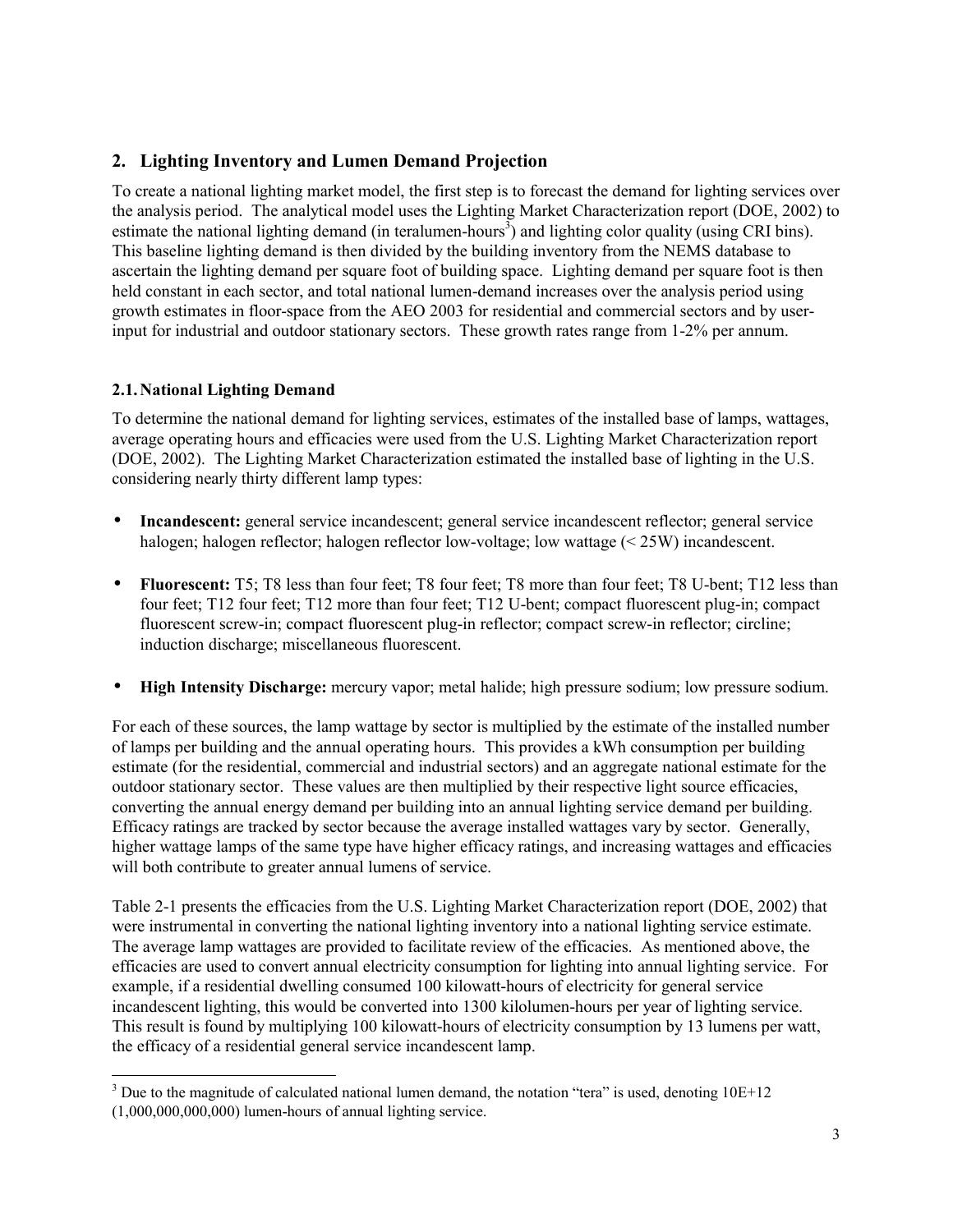| <b>Lamp Type</b> |                                 | Wattage (watts)          |                | <b>Efficacy (lumens per watt)</b> |                              |                          | <b>CRI</b>               |                |                          |        |
|------------------|---------------------------------|--------------------------|----------------|-----------------------------------|------------------------------|--------------------------|--------------------------|----------------|--------------------------|--------|
|                  | Sub-classification              | Res                      | Com            | Ind                               | Out                          | Res                      | Com                      | Ind            | Out                      | All    |
|                  | Incandescent                    |                          |                |                                   |                              |                          |                          |                |                          |        |
|                  | Standard - General Service      | 63                       | 83             | 126                               | 138                          | 13                       | 14                       | 16             | 16                       | 100    |
|                  | Standard - Reflector            | 102                      | 104            | 102                               | 103                          | 14                       | 14                       | 14             | 14                       | 100    |
|                  | Halogen - General Service       | 200                      | 64             | $\overline{a}$                    | $\overline{\phantom{0}}$     | 20                       | 17                       | $\frac{1}{2}$  | $\overline{a}$           | 100    |
|                  | Halogen - Reflector             | 205                      | 226            | 452                               | 167                          | 20                       | 20                       | 25             | 18                       | 100    |
|                  | Halogen - Reflector, low volt   | $\overline{\phantom{a}}$ | 48             | 58                                | $\overline{\phantom{a}}$     | $\blacksquare$           | 13                       | 13             | ÷,                       | 100    |
|                  | Low wattage (less than 25W)     | $\overline{\phantom{a}}$ | 15             | 19                                | $\overline{a}$               | $\blacksquare$           | 10                       | 10             | -                        | 100    |
|                  | Fluorescent                     |                          |                |                                   |                              |                          |                          |                |                          |        |
|                  | T <sub>5</sub>                  | $\overline{\phantom{a}}$ | 8              | 10                                | $\overline{\phantom{0}}$     | $\overline{a}$           | 95                       | 95             | $\overline{a}$           | 78     |
|                  | $T8 - less than 4 ft$           | $\overline{\phantom{a}}$ | 23             | 23                                | $\blacksquare$               | $\blacksquare$           | 66                       | 66             | $\overline{\phantom{0}}$ | 80     |
|                  | $T8 - 4$ ft                     | $\overline{\phantom{a}}$ | 33             | 31                                | $\blacksquare$               | $\overline{\phantom{a}}$ | 83                       | 83             | $\overline{\phantom{0}}$ | 80     |
|                  | T8 - more than 4 ft             | $\overline{\phantom{a}}$ | 50             | 53                                | 105                          | $\frac{1}{2}$            | 84                       | 84             | 84                       | 68     |
|                  | T8 - U-bent                     | $\overline{\phantom{a}}$ | 34             | 32                                | $\overline{a}$               | $\overline{a}$           | 81                       | 81             | $\overline{a}$           | 80     |
|                  | T12 - less than $4$ ft          | $\overline{\phantom{a}}$ | 29             | 32                                | $\qquad \qquad \blacksquare$ | $\blacksquare$           | 60                       | 60             | -                        | 71     |
|                  | $T12 - 4$ ft                    | 41                       | 45             | 44                                | $\overline{a}$               | 68                       | 68                       | 68             | $\overline{a}$           | 70     |
|                  | T12 - more than $4 \text{ ft}$  | $\overline{\phantom{a}}$ | 93             | 95                                | 190                          | $\blacksquare$           | 69                       | 69             | 69                       | 76     |
|                  | $T12 - U$ -bent                 | $\overline{\phantom{a}}$ | 46             | 46                                | $\overline{a}$               | $\overline{\phantom{a}}$ | 64                       | 64             |                          | 67     |
|                  | Compact - plug-in               | $\overline{\phantom{a}}$ | 17             | 31                                | $\overline{\phantom{0}}$     | ÷,                       | 60                       | 60             | -                        | 82     |
|                  | Compact - screw-in              | 18                       | 16             | 14                                | $\overline{\phantom{0}}$     | 55                       | 55                       | 55             | -                        | 82     |
|                  | Compact - plug-in - reflector   | $\frac{1}{2}$            | 16             | $\frac{1}{2}$                     | $\frac{1}{2}$                | $\frac{1}{2}$            | 55                       | $\frac{1}{2}$  | $\overline{\phantom{0}}$ | 82     |
|                  | Compact - screw-in - reflector  | 11                       | 16             | 14                                | $\blacksquare$               | 55                       | 55                       | 55             | $\overline{\phantom{0}}$ | 82     |
|                  | Circline                        | $\overline{\phantom{0}}$ | 30             | 35                                | $\overline{\phantom{a}}$     | $\overline{\phantom{a}}$ | 50                       | 50             | $\overline{\phantom{0}}$ | 73     |
|                  | <b>Induction Discharge</b>      | $\overline{\phantom{a}}$ | $\overline{a}$ | $\frac{1}{2}$                     | $\overline{\phantom{0}}$     | $\overline{\phantom{a}}$ | $\overline{\phantom{a}}$ | $\overline{a}$ | -                        | 85     |
|                  | Miscellaneous fluorescent       | $\overline{\phantom{a}}$ | $18\,$         | 34                                | 150                          | $\blacksquare$           | 55                       | 55             | 55                       | $80\,$ |
|                  | <b>High Intensity Discharge</b> |                          |                |                                   |                              |                          |                          |                |                          |        |
|                  | Mercury vapor                   | 179                      | 331            | 409                               | 239                          | 38                       | 55                       | 55             | 55                       | 33     |
|                  | Metal halide                    | $\overline{\phantom{0}}$ | 472            | 438                               | 311                          | $\overline{\phantom{a}}$ | 100                      | 100            | 100                      | 68     |
|                  | High pressure sodium            | 79                       | 260            | 394                               | 216                          | 100                      | 100                      | 100            | 100                      | 22     |
|                  | Low pressure sodium             | $\frac{1}{2}$            | 104            | 90                                | 180                          | $\frac{1}{2}$            | 113                      | 113            | 113                      | $10\,$ |

#### **Table 2-1. Average Lamp Wattage, Efficacy and Color Rendering Index**

Note: dash ("-") indicates no data for that light source / sector combination. Source: DOE, 2002.

The right-most column of Table 2-1 provides the CRI ratings for each of the light sources tracked in the Lighting Market Characterization report (DOE, 2002). These color rendering index (CRI) values were derived from major lamp manufacturer catalogues. In order to classify the lumen-hours of lighting service in each sector, four CRI bins were created that group together the annual lighting demand according to lighting service quality. While CRI as a single metric cannot capture all the distinctions between lighting technologies, it is convenient, readily understood and captures fundamental differences in lighting services that are necessary to construct the spreadsheet model.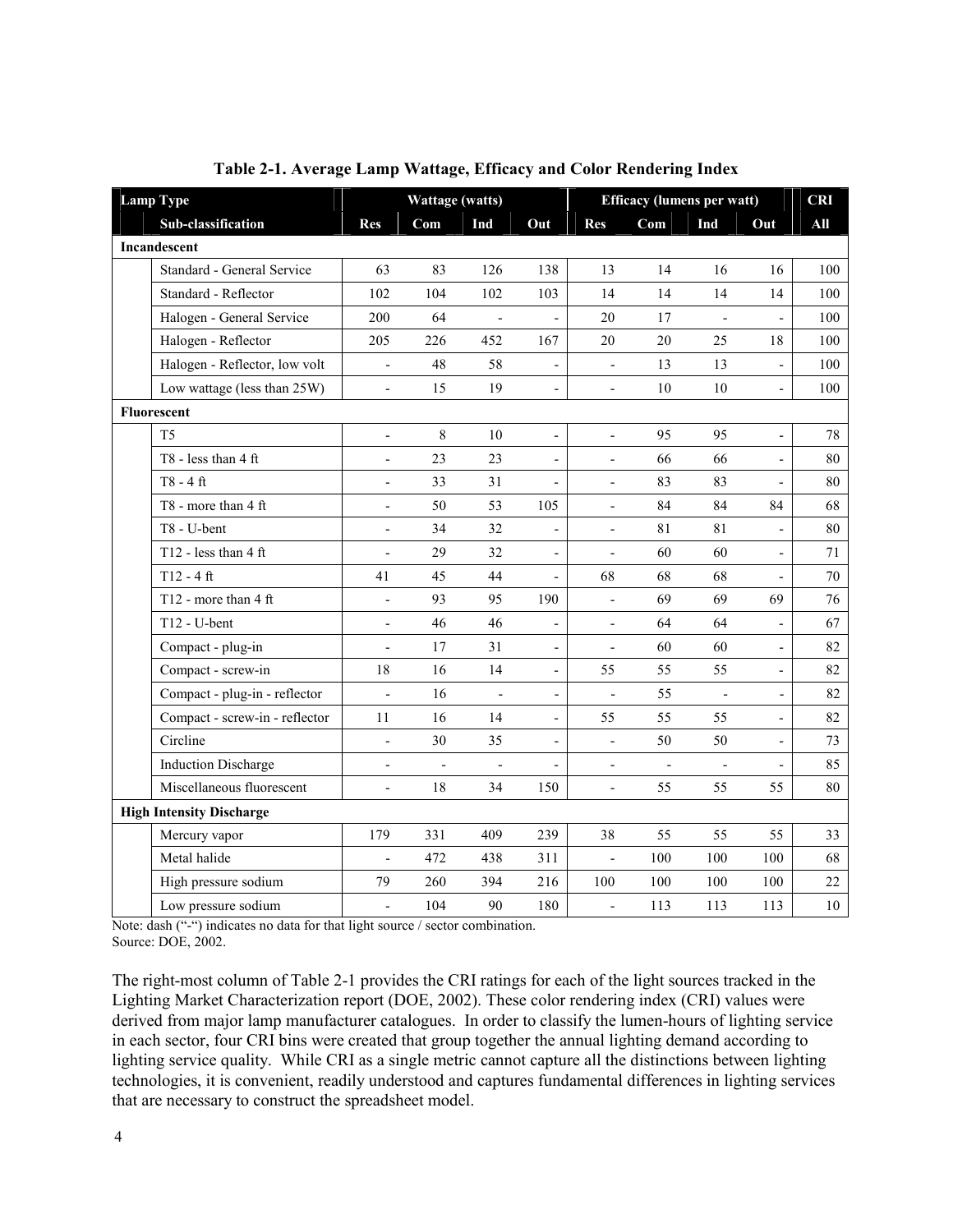A modeling assumption was made that the demand for lumens in any given CRI bin will not shift out of that bin during the analysis period. In other words, if a particular application uses 90 CRI light in 2005, it will require 90 CRI light in 2025. While this assumption may not accurately reflect the marketplace (e.g., where a consumer may substitute a lower or higher CRI source because it is less expensive or offers some desirable feature), the assumption requires SSL sources to achieve equivalent performance (CRI) before they are eligible to replace the conventional technologies such as incandescent lamps.

The CRI bins that were created for this analysis are presented in Table 2-2 with some example lamps that are typical of those CRI ranges.

| <b>CRI Bin</b> | <b>CRI Range</b> | <b>Example Lamps</b>                            |
|----------------|------------------|-------------------------------------------------|
| Low CRI        | $0 - 40$ CRI     | Mercury Vapor, High Pressure Sodium             |
| Medium CRI     | $41 - 75$ CRI    | T12 four foot, T8 greater than 4 foot, Circline |
| High CRI       | $76 - 90$ CRI    | T8 four foot, Compact Fluorescent Lamps         |
| Very High CRI  | $91 - 100$ CRI   | Incandescent, Halogen                           |

**Table 2-2. CRI Bins and Typical Lamps Associated with Each Bin**

Using the aforementioned sectors and CRI bins, a matrix of sixteen market segments is created, reflecting the annual lumen demand. This matrix is illustrated in Figure 2-1.

**Figure 2-1. Market Matrix of Sectors and Color Bins, Based on 2001 Inventory** 

| Residential    | Commercial     | <b>Industrial</b> | Outdoor        |
|----------------|----------------|-------------------|----------------|
| <b>Low CRI</b> | <b>Low CRI</b> | Low CRI           | <b>Low CRI</b> |
| Residential    | Commercial     | Industrial        | Outdoor        |
| Med CRI        | Med CRI        | Med CRI           | Med CRI        |
| Residential    | Commercial     | Industrial        | Outdoor        |
| High CRI       | High CRI       | High CRI          | High CRI       |
| Residential    | Commercial     | <b>Industrial</b> | Outdoor        |
| V.High CRI     | V.High CRI     | V.High CRI        | V.High CRI     |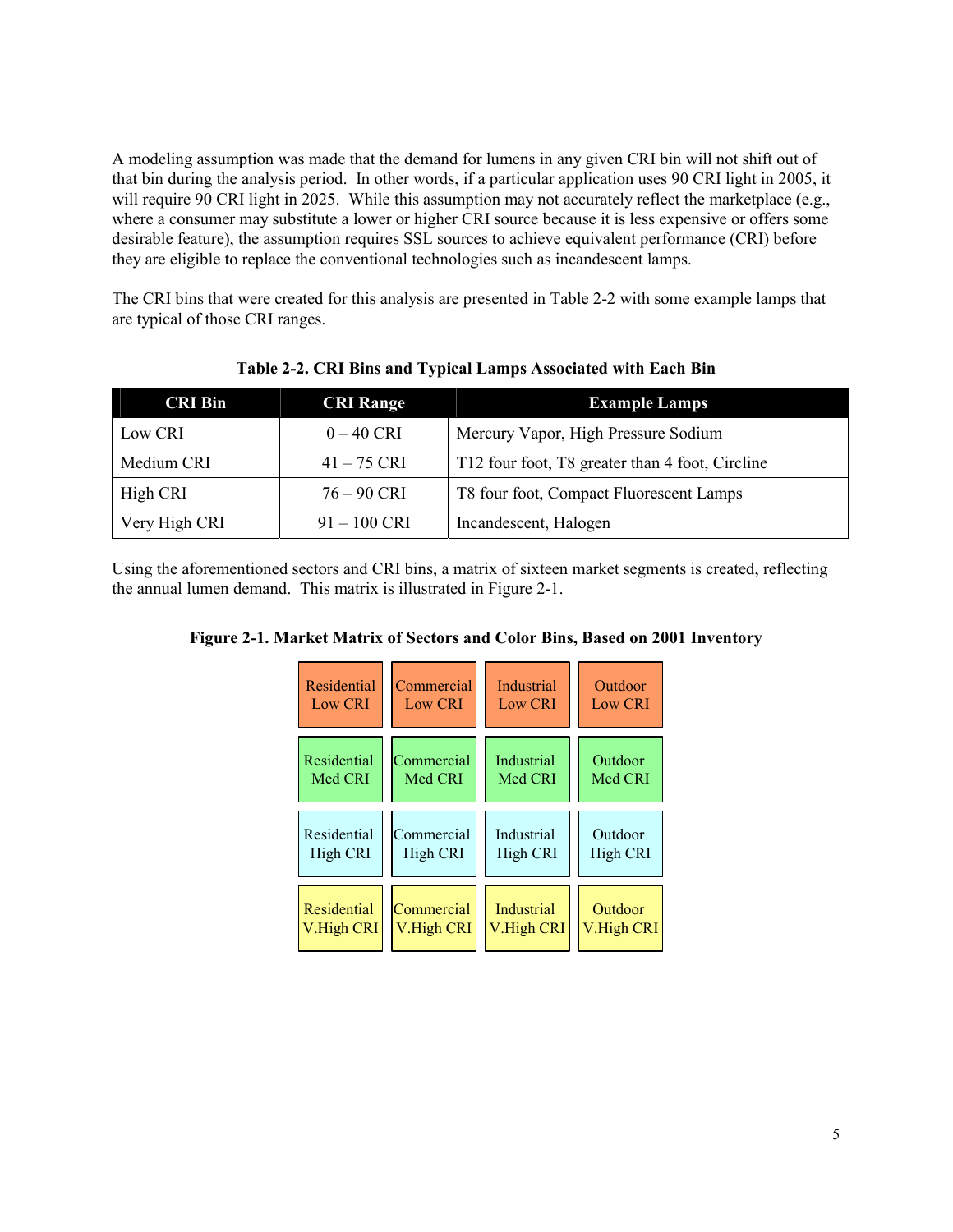#### **2.2. National Lumen Demand Projection**

The lumen-hour demand calculated by sector and CRI bin is projected over the analysis period to estimate the growth in lighting demand between 2005 and 2025. The lumen-hour demand calculated in 2001 from the Lighting Market Characterization report (DOE, 2002) is divided by the cumulative national floor-space for each sector to determine a lumen-hour of lighting demand per square foot of building space. Then, the NEMS projections for square feet of building growth by sector (EIA, 2003) are used to project lumen-hour demand growth from 2005 to 2025, holding the lumen intensity per square foot constant. This assumption is based on the premise that in the future, people occupying space will continue to expect today's illuminance levels, CRI and duration of service. For the residential sector, the annual lighting demand is approximately 21.4 kilolumen-hours per square foot while for the commercial sector, the demand is more than ten times higher, 307.0 kilolumen-hours per square foot.

NEMS provides annual growth estimates of floor-space in the residential and commercial sectors (EIA, 2003), however unfortunately, no growth estimate is readily available for the industrial and outdoor stationary sectors. Thus, growth rates for the industrial and outdoor stationary sectors are assumed to be 1% per annum.

| Residential               | $1.22\%$ growth |
|---------------------------|-----------------|
| Commercial                | $1.43\%$ growth |
| Industrial                | $1.00\%$ growth |
| <b>Outdoor Stationary</b> | $1.00\%$ growth |

It should be noted that because light emission from LEDs is highly directional, a scenario where task lighting becomes more common in the future can be envisioned. If this were the case, task lighting would replace distributed sources, and the lumen intensity per square foot would be lower than it is today. However, making an assumption about the performance of future fixtures and adjusting the lumen intensity up or down would simply be speculative. The error of not making an adjustment to the lighting density estimate in each sector is not considered significant because any reduction in lighting density would equate to a further reduction in energy consumption. And, the energy savings potential with solid state sources would only be greater under this scenario, because fewer lumens are used to perform an appropriately lit task with a SSL point source than would be required to flood-light the same task in the reference case.

Table 2-3 presents a detailed break-down of the estimated lumen-demand by sector in the base-year of analysis, 2005. Note that the dominant sectors in terms of lighting demand are the commercial medium and high CRI, the industrial high CRI and the outdoor stationary low CRI.

| $(Tim-hr/yr)$        | <b>Residential</b> | Commercial | <b>Industrial</b> | Outdoor | <b>CRI-Bin Total</b> |
|----------------------|--------------------|------------|-------------------|---------|----------------------|
| Low CRI              | 33                 | 1,021      | 711               | 4,145   | 5,910                |
| Medium CRI           | 1,336              | 12,451     | 3,755             | 572     | 18,113               |
| High CRI             | 62                 | 7,932      | 4,258             | 64      | 12,316               |
| Very High CRI        | 2,632              | 1,956      | 41                | 88      | 4,717                |
| <b>Sector Totals</b> | 4,062              | 23,361     | 8,765             | 4,868   | 41,056               |

**Table 2-3. Sector and CRI Bins of Teralumen-hours Lighting Demand in 2005**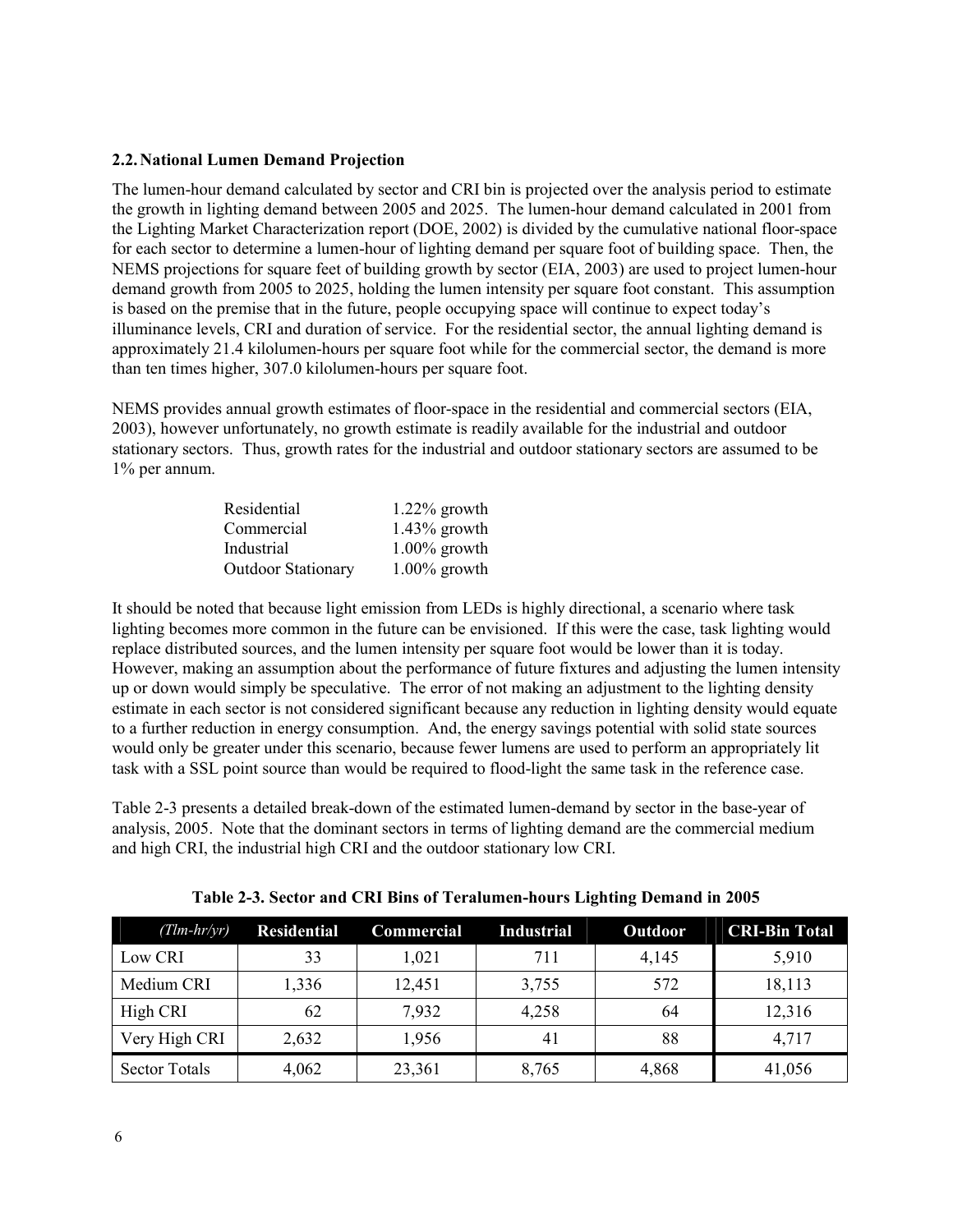Figure 2-2 illustrates the impact of the growth rates applied annually to each of the sectors. This diagram presents the growth in lumen demand nationally in teralumen-hours per year by CRI bin. These lighting demand projections extend over the energy savings analysis period of 2005 to 2025. By this account, lighting demand in the United States is estimated to increase by approximately 29% over the next two decades.



**Figure 2-2. Market Forecast of Lumen Demand by CRI Bin** 

Table 2-4 and Table 2-5 present the teralumen-hours of lighting demand by major light source group and by CRI bin for the years 2005, 2010, 2015, 2020 and 2025. These tables provide a more detailed look at the projected lighting demand. Comparing these two tables and reviewing the CRI values presented in Table 2-1, the incandescent sector is the only contributor to the very-high CRI bin, the fluorescent sector is split between the high CRI and medium CRI bins, and the HID sector is split between the medium CRI and low CRI bins.

| <b>Lamp Source Type</b> | 2005   | <b>2010</b> | 2015   | 2020   | 2025   |
|-------------------------|--------|-------------|--------|--------|--------|
| Incandescent            | 4,717  | 5,067       | 5,429  | 5,767  | 6,108  |
| Fluorescent             | 23,618 | 25,255      | 27,058 | 28,862 | 30,703 |
| <b>HID</b>              | 12,717 | 13,478      | 14,303 | 15,150 | 16,026 |
| Solid State             |        |             | 6      | b      | o      |
| <b>Total</b>            | 41,056 | 43,806      | 46,796 | 49,785 | 52,844 |

| Table 2-4. Teralumen-hours of Annual Lighting Demand by Light Source Technology |  |  |
|---------------------------------------------------------------------------------|--|--|
|                                                                                 |  |  |
|                                                                                 |  |  |
|                                                                                 |  |  |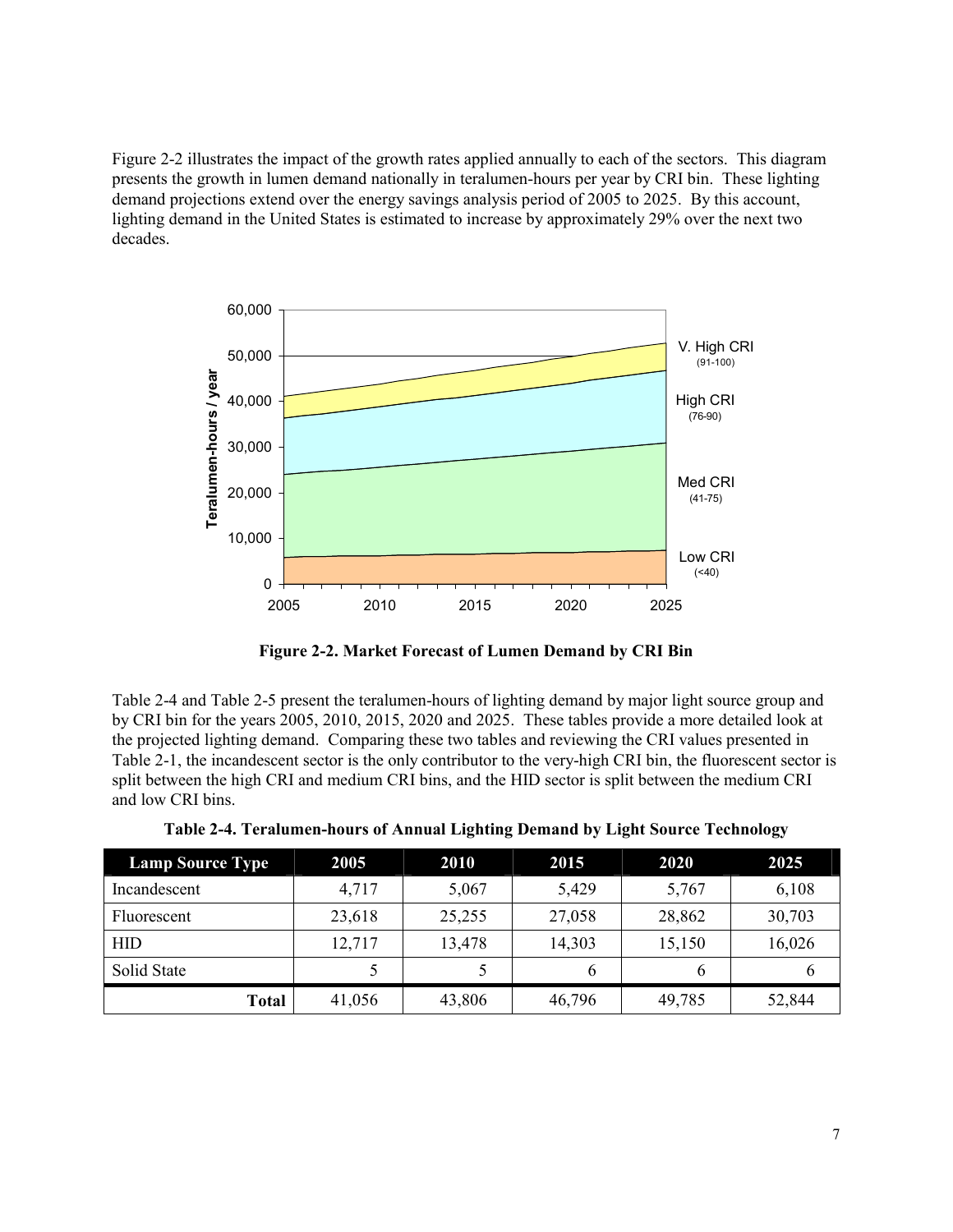| <b>CRI Bin</b>           | 2005   | <b>2010</b> | 2015   | 2020   | 2025   |
|--------------------------|--------|-------------|--------|--------|--------|
| Low CRI $(\leq 40)$      | 5,910  | 6.237       | 6,586  | 6.947  | 7,324  |
| Med CRI (41-75)          | 18,113 | 19,366      | 20,742 | 22,117 | 23,521 |
| High CRI (76-90)         | 12,316 | 13,135      | 14,039 | 14,953 | 15,891 |
| Very High CRI $(91-100)$ | 4,717  | 5,067       | 5,429  | 5,767  | 6,108  |
| Total                    | 41,056 | 43,806      | 46,796 | 49,785 | 52,844 |

**Table 2-5. Teralumen-hours of Annual Lighting Demand by CRI Bin** 

The lumen demand forecast constitutes the first critical component of the SSL Market Model. Understanding what type and how much of a particular lighting service will be required in the future is fundamental to estimating how market dynamics may respond. The next section of this report considers the construct of the market, in terms of new installations, replacements and retrofits.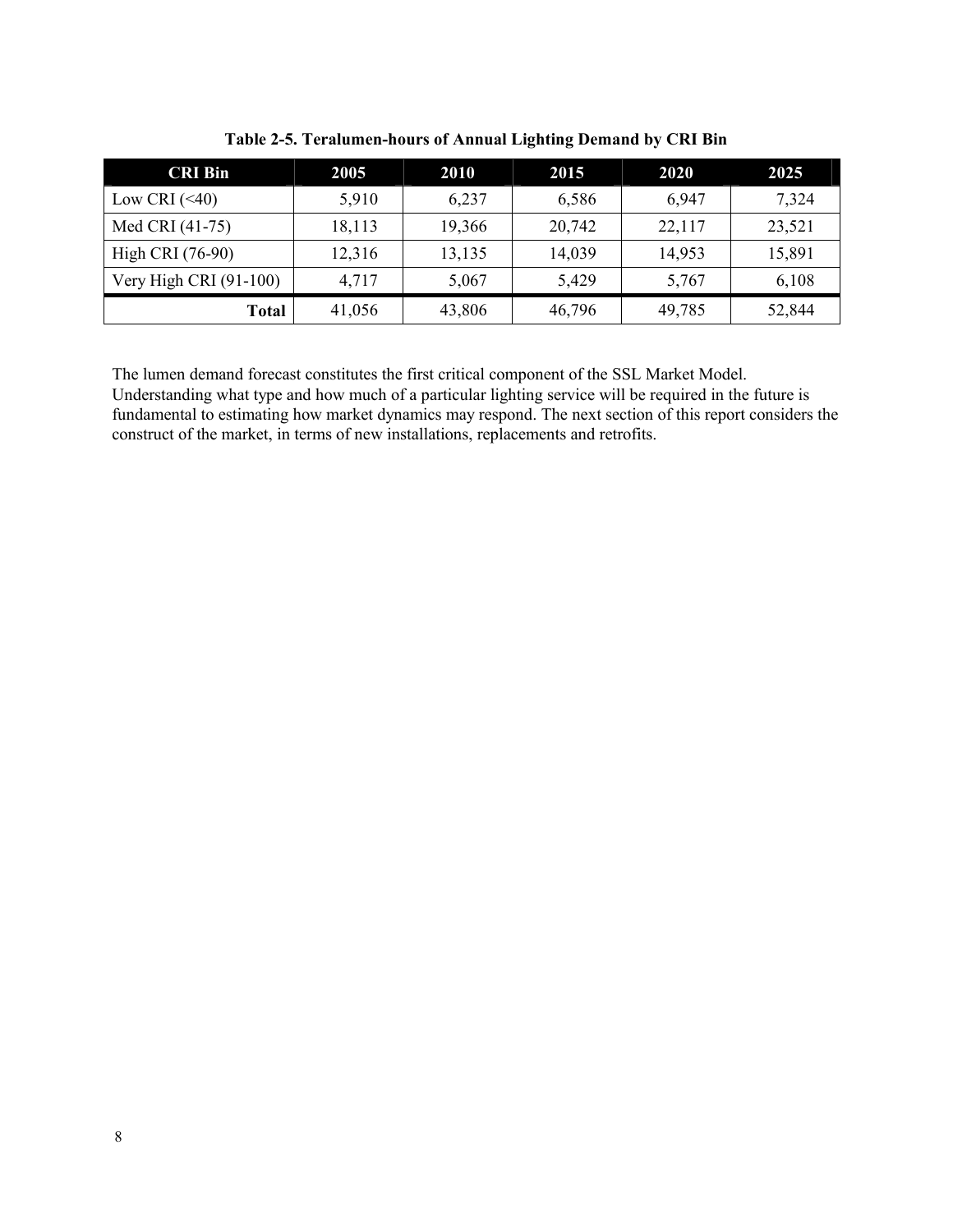# **3. Available Market: Turnover of Lighting Installed Base**

Building on the estimate of the projected national annual lumen demand, the next step is to determine how much of the lighting market is replaced each year. This turnover represents the lumens available in the market for competition within each of the CRI bins. To arrive at this estimate, three categories of lumenhour lighting market are created:

- *New Construction* the new fixtures that are installed each year due to floor space growth in a particular sector, determined by the NEMS growth projection and the apportionment of lighting intensity per unit floor space. For the lumen-hours of service in this category, SSL competes with conventional technologies on a lamp plus fixture cost basis.
- *Replacements* the lamps that burn out during a calendar year. This calculation is based on a comparison of the operating hours of the lighting technologies and the lamps servicing the stakeholder needs. For this analysis, just as industry has done with compact fluorescent lamps being a direct replacement for a general service incandescent lamp, we assume that companies developing SSL technology will produce lamps that are able to be installed directly into existing lighting fixtures, replacing conventional technologies (see discussion below).
- *Retrofits* the lamps and fixtures replacing existing lamps and fixtures during renovation or remodeling. This replacement occurs before the lamp has burned out, providing a constant opportunity for the penetration of new technologies into the building stock. It is assumed that this occurs at a rate of 5 percent each year in each sector, or a mean retrofit cycle of 20 years. As with the new construction category, in the retrofit market, SSL technology competes with conventional lighting technologies inclusive of fixture costs.

As discussed above for the Replacements category, the model simplifies the market by assuming that SSL lamps will be developed that can be directly installed into conventional lighting fixtures, in place of incandescent lamps or fluorescent tubes. This is used as a simplifying assumption because we can't anticipate what products may be available in the future market. There are SSL lamps available today which retrofit into incandescent-type (e.g., E-26) sockets, however there is uncertainty around the form which products to replace fluorescent tubes may take. The assumption of directly replaceable was necessary in order to compete SSL and conventional technologies on a socket-availability basis.

The market turnover model does not attempt to account for end-user decisions to retire less efficient equipment early due to a desire to achieve energy savings (i.e., "lighting retrofits"). Literature reviewed suggests that only about 1 percent of floor-space every ten years undergoes lighting retrofits purely for energy savings reasons.<sup>4</sup> Thus, this would be captured in the fixed 5% of lumen demand retrofitted annually.

These three components – new construction, replacements and retrofits – are summed together to determine the total available market in each sector, as illustrated in Figure 3-1 for the first year of the analysis period. As discussed above, new construction and retrofits incorporate both a lamp and a fixture price while replacements only considers the lamp price.

1

<sup>4</sup> Energy Efficient Lighting Association (EELA) *Fact Sheet*, February 2000.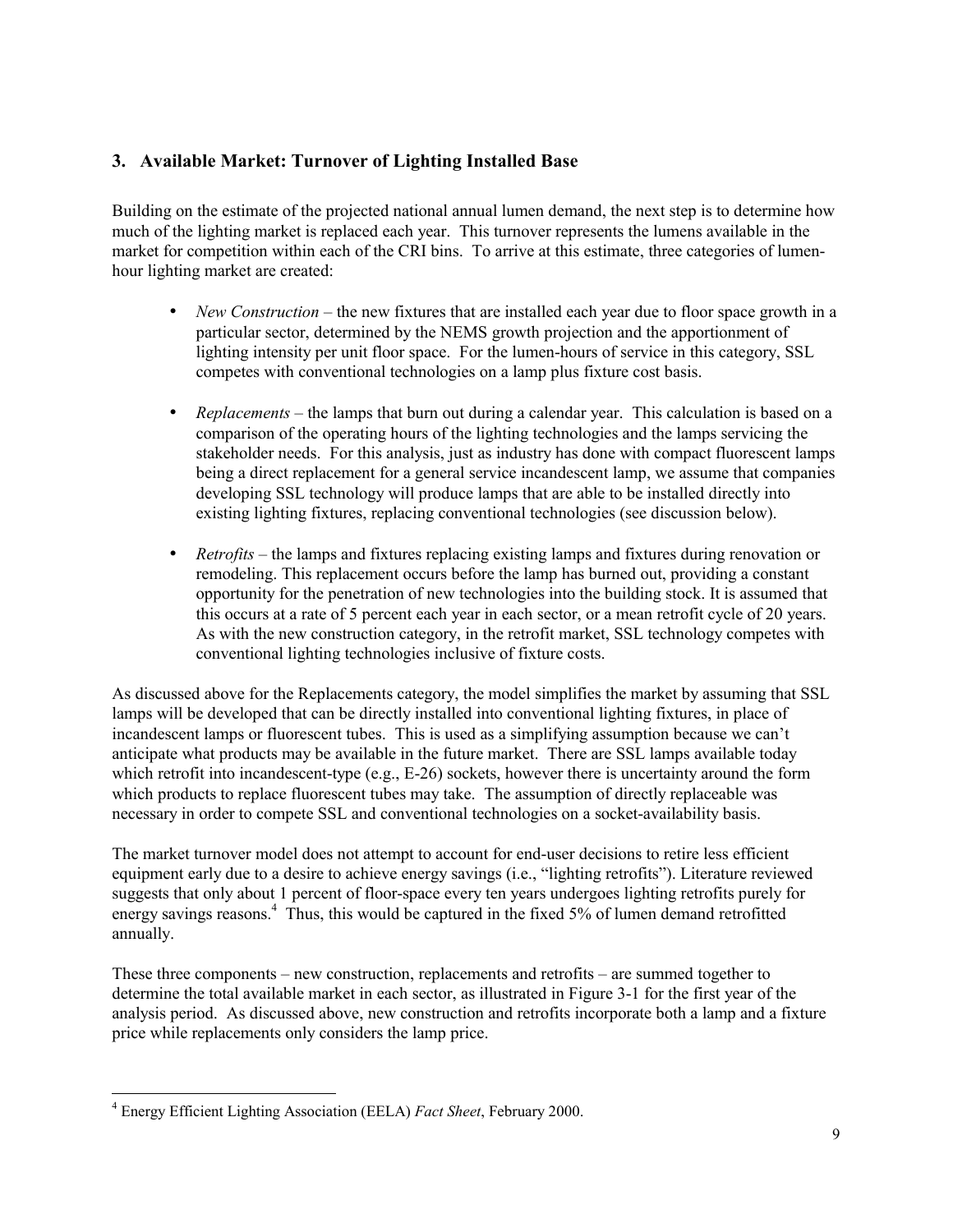

**Figure 3-1. Annual Lumen Market Turnover in 2005** 

Note that as shown in Figure 3-1, approximately 40% of the installed annual lumen-hour demand is replaced or installed in 2005. This installed base turnover rate determines the maximum penetration rate of any new lighting technology. As longer-life lighting technologies are introduced into the market, the turnover occurs more slowly because there are fewer lamp failures in a given year. Thus, in percentage terms, the available lumen market in 2005 is larger than that in 2025. This hold true for the reference case, as the lamp lives of the conventional technologies are assumed to improve (see Chapter 4). This also holds true under the SSL scenarios, as the SSL lamp lives are projected to exceed those of the conventional technologies (see Chapter 5). Thus, in 2025, instead of nearly 40% of the annual lumen market available, under the reference scenario, only 33% is available, and under the accelerated investment scenario, the market is reduced to just 19% (note: for an explanation of the reference and accelerated investment scenarios, please see Chapter 5).

The computer model follows the purchasing decisions of lighting consumers annually from 2005 to 2025, and the lighting stock turnover (i.e., the available lumen market) is adjusted depending on the lamp life of the lighting technologies that are selected and installed. With a projected lumen-hour demand and an estimate of lumen-hour capacity available in the market for installation each year, the next step is to determine how the lighting technologies will develop and improve over time.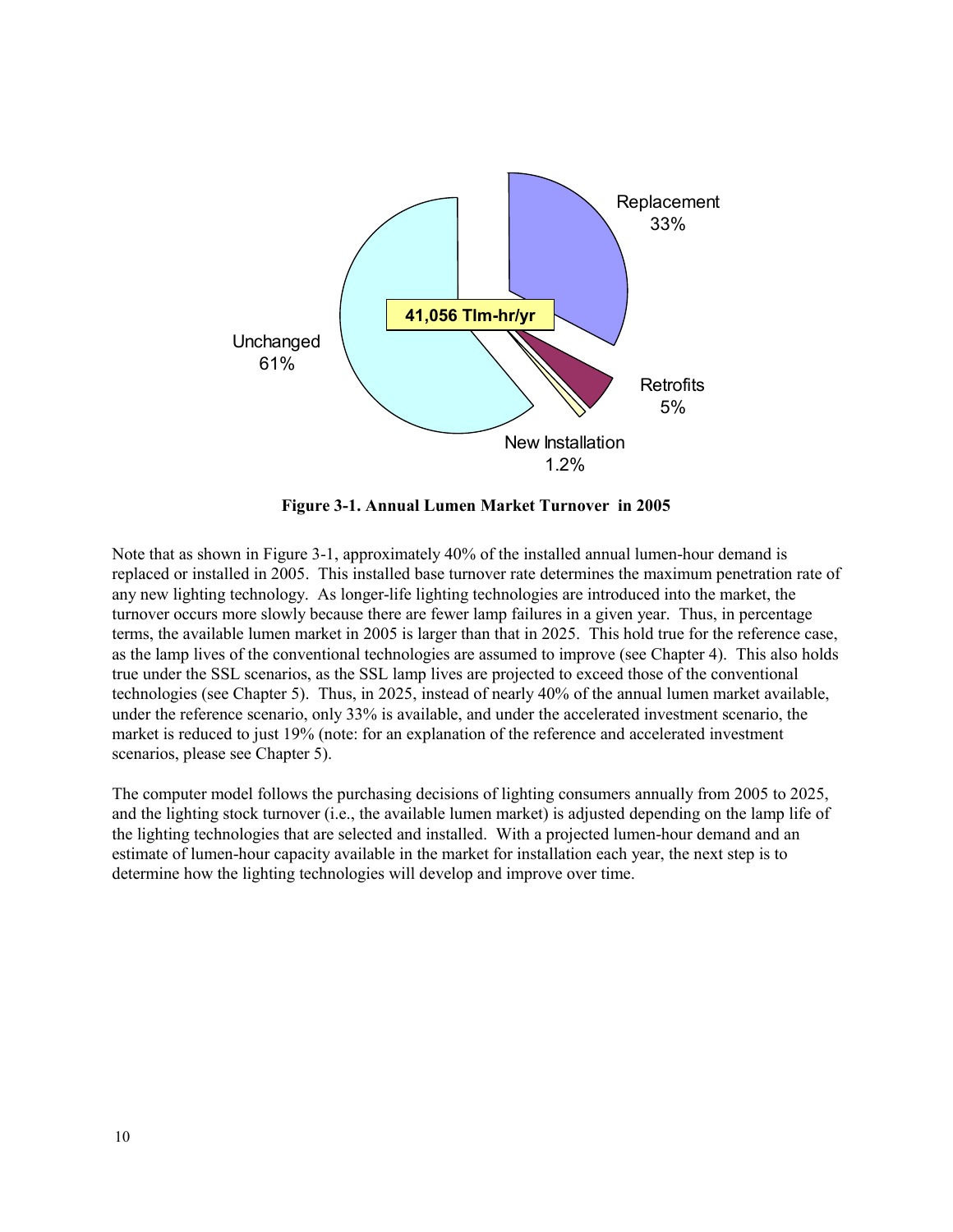# **4. Conventional Technology Improvement Projection**

Due to continued R&D investment, competition from SSL sources and general market demand, the performance and cost characteristics of conventional lighting technologies are expected to improve over the two decade period of this market analysis. Changes are determined on a percentage basis from the year 2005 to 2025. The model is able to adjust the lamp efficacy, operating life and cost for the three primary groups of conventional lighting technologies.

For this analysis, three conventional technology improvement scenarios are evaluated - low, medium and high. Table 4-1 presents the assumed percentage improvements in each of the parameters for these three scenarios. The improvements used here can be modified on a sectoral and lighting technology basis. The default scenario (for which all the analysis results are presented in this report) is the medium baseline.

|                                | <b>Change between</b><br>2005 and 2025 | Incandescent | <b>Fluorescent</b> | <b>High Intensity</b><br><b>Discharge</b> |
|--------------------------------|----------------------------------------|--------------|--------------------|-------------------------------------------|
|                                | Efficacy $(lm/W)$                      | 2%           | $5\%$              | 10%                                       |
| Scenario<br>Baseline<br>Low    | Lamp life                              | $5\%$        | 10%                | 10%                                       |
|                                | Lamp price                             | $-5\%$       | $-5\%$             | $-5\%$                                    |
|                                | Efficacy $(lm/W)$                      | $5\%$        | 10%                | 20%                                       |
| Scenario<br>Medium<br>Baseline | Lamp life                              | 10%          | 20%                | 20%                                       |
|                                | Lamp price                             | $-10%$       | $-10%$             | $-10\%$                                   |
|                                | Efficacy $(lm/W)$                      | 10%          | 20%                | 30%                                       |
| Scenario<br>Baseline<br>High   | Lamp life                              | 20%          | 30%                | 30%                                       |
|                                | Lamp price                             | $-15%$       | $-15%$             | $-15%$                                    |

**Table 4-1. Technological Improvement Potential for Conventional Technologies** 

The ability of these conventional technology light sources to react rapidly (in terms of performance improvement) to the emergence of a new light source such as SSL is small since many of these technologies are already in competition with each other. Due to the maturity of these technologies, there is little room for cost improvement without sacrificing performance and for many technologies, limited opportunity for improvement overall. For simplicity, the performance improvements of these conventional lighting technologies are introduced on a linear basis over the 2005 to 2025 period.

In order to more closely assess how these performance changes actually impact the technologies used in the analysis, the base year (2005) and target year (2025) spreadsheet tables for each of the four sectors are provided on the following pages. Numerical values for efficacy, lamp life and price for the medium baseline scenario are presented. Lighting technologies not appearing in the tables for any given sector indicate that the Lighting Market Characterization (DOE, 2002) did not record any lighting use for that lighting technology in that sector. All the dollar values presented in these tables are constant 2005 dollars.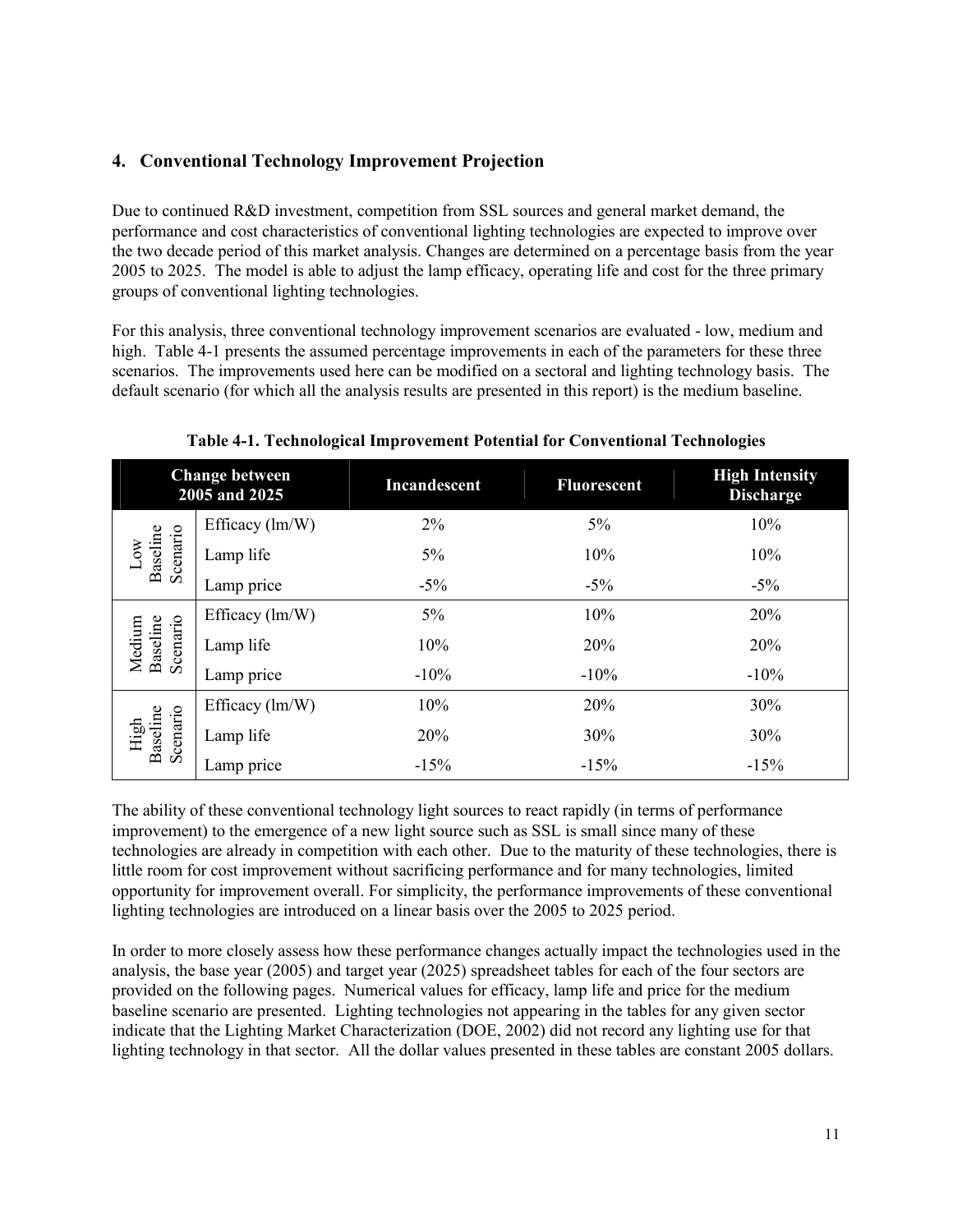|                                  |                      |                              |                            | <b>Baseline Technology 2005</b> |                          |                              | <b>Medium Technology</b><br><b>Improvement Potential by</b><br>2025 |                          |                         |
|----------------------------------|----------------------|------------------------------|----------------------------|---------------------------------|--------------------------|------------------------------|---------------------------------------------------------------------|--------------------------|-------------------------|
| Lamp Types                       | Mean<br>Watts<br>(W) | <b>CRI</b>                   | Fixture<br>Price<br>$(\$)$ | Mean<br>Efficy.<br>(lm/W)       | Lamp<br>Life<br>(khrs)   | Lamp<br>Price<br>$(\$)$      | Mean<br>Efficy.<br>$\text{ (lm/W)}$                                 | Lamp<br>Life<br>(khrs)   | Lamp<br>Price<br>$(\$)$ |
| Incandescent                     |                      |                              |                            |                                 |                          |                              | 5%                                                                  | 10%                      | $-10%$                  |
| Standard - General Service       | 63                   | 100                          | 17.80                      | 13                              | 1.0                      | 0.50                         | 14                                                                  | 1.1                      | 0.45                    |
| Standard - Reflector             | 102                  | 100                          | 17.80                      | 14                              | 1.5                      | 2.25                         | 15                                                                  | 1.7                      | 2.03                    |
| Halogen - General Service        | 200                  | 100                          | 17.80                      | 20                              | 2.8                      | 3.50                         | 21                                                                  | 3.0                      | 3.15                    |
| Halogen - Reflector              | 205                  | 100                          | 17.80                      | 20                              | 3.5                      | 3.00                         | 21                                                                  | 3.9                      | 2.70                    |
| Halogen - Reflector low volt     | $\blacksquare$       | $\overline{\phantom{a}}$     |                            | $\Box$                          | $\blacksquare$           | $\overline{\phantom{a}}$     | $\Box$                                                              | $\overline{\phantom{a}}$ |                         |
| Low wattage $(< 25W)$            | $\overline{a}$       | $\overline{a}$               |                            | ÷,                              | ÷,                       |                              | $\overline{a}$                                                      | $\overline{a}$           |                         |
| Fluorescent                      |                      |                              |                            |                                 |                          |                              | 10%                                                                 | 20%                      | $-10%$                  |
| T <sub>5</sub>                   | $\overline{a}$       | $\frac{1}{2}$                | $\overline{\phantom{a}}$   | $\frac{1}{2}$                   | $\blacksquare$           | $\qquad \qquad \blacksquare$ | $\blacksquare$                                                      | $\blacksquare$           |                         |
| $T8 - less than 4 ft$            | $\overline{a}$       | L,                           | $\overline{\phantom{a}}$   | $\overline{a}$                  | $\overline{a}$           | $\frac{1}{2}$                | $\overline{\phantom{a}}$                                            | $\frac{1}{2}$            | $\overline{a}$          |
| $T8 - 4$ ft                      | $\overline{a}$       | $\overline{\phantom{0}}$     | $\qquad \qquad -$          | $\frac{1}{2}$                   | $\overline{\phantom{0}}$ | $\overline{\phantom{a}}$     | $\frac{1}{2}$                                                       | $\frac{1}{2}$            | $\frac{1}{2}$           |
| T8 - more than 4 ft              | $\overline{a}$       | $\overline{a}$               | $\blacksquare$             | $\blacksquare$                  | $\overline{a}$           | $\blacksquare$               | $\mathbf{r}$                                                        | $\mathbf{r}$             | $\blacksquare$          |
| T8 - U-bent                      | $\overline{a}$       | $\overline{a}$               | $\blacksquare$             | $\overline{a}$                  | $\overline{a}$           | $\overline{a}$               | $\overline{a}$                                                      | ÷,                       | ÷,                      |
| T <sub>12</sub> - less than 4 ft | $\overline{a}$       | $\blacksquare$               | $\frac{1}{2}$              | $\overline{\phantom{a}}$        | $\frac{1}{2}$            | $\frac{1}{2}$                | $\blacksquare$                                                      | $\overline{\phantom{a}}$ |                         |
| $T12 - 4$ ft                     | 41                   | 70                           | 17.90                      | 68                              | 20.0                     | 1.50                         | 74                                                                  | 24.0                     | 1.35                    |
| T12 - more than 4 ft             | $\overline{a}$       | $\frac{1}{2}$                | $\frac{1}{2}$              | $\overline{\phantom{a}}$        |                          | $\qquad \qquad -$            | $\overline{\phantom{a}}$                                            | $\overline{\phantom{a}}$ |                         |
| T12 - U-bent                     | $\overline{a}$       | $\overline{\phantom{a}}$     | $\blacksquare$             | $\overline{a}$                  | ÷,                       | $\blacksquare$               | $\overline{a}$                                                      | $\overline{a}$           |                         |
| Compact - plug-in                | $\overline{a}$       | $\overline{a}$               |                            | ÷,                              | $\overline{a}$           | $\overline{a}$               | $\overline{a}$                                                      | $\overline{a}$           |                         |
| Compact - screw-in               | 18                   | 82                           | 17.80                      | 55                              | 10.0                     | 5.50                         | 61                                                                  | 12.0                     | 4.95                    |
| Compact - plug-in reflector      | $\frac{1}{2}$        | $\overline{\phantom{a}}$     | $\overline{a}$             | $\blacksquare$                  | $\overline{\phantom{a}}$ | $\overline{a}$               | $\overline{\phantom{a}}$                                            | $\overline{\phantom{a}}$ |                         |
| Compact screw-in reflector       | 11                   | 82                           | 17.80                      | 55                              | $10.0\,$                 | 8.00                         | 61                                                                  | 12.0                     | 7.20                    |
| Circline                         | $\overline{a}$       | $\qquad \qquad \blacksquare$ | $\overline{\phantom{a}}$   | $\overline{a}$                  |                          | $\frac{1}{2}$                | $\frac{1}{2}$                                                       |                          |                         |
| <b>Induction Discharge</b>       | $\overline{a}$       | $\frac{1}{2}$                | $\overline{\phantom{a}}$   | $\frac{1}{2}$                   | $\overline{\phantom{0}}$ | $\frac{1}{2}$                | $\frac{1}{2}$                                                       | $\frac{1}{2}$            |                         |
| Miscellaneous fluorescent        | $\overline{a}$       | ÷,                           | $\overline{\phantom{a}}$   | $\overline{\phantom{a}}$        | $\frac{1}{2}$            | $\frac{1}{2}$                | $\frac{1}{2}$                                                       | $\overline{\phantom{a}}$ |                         |
| <b>High Intensity Discharge</b>  |                      |                              |                            |                                 |                          |                              | 20%                                                                 | 20%                      | $-10%$                  |
| Mercury vapor                    | 179                  | 33                           | 86.70                      | 38                              | 20.0                     | 15.00                        | 45                                                                  | 24.0                     | 13.50                   |
| Metal halide                     | $\overline{a}$       | $\blacksquare$               |                            | $\blacksquare$                  | $\blacksquare$           |                              | $\blacksquare$                                                      | $\blacksquare$           |                         |
| High pressure sodium             | 79                   | 22                           | 86.70                      | 100                             | 20.0                     | 19.00                        | 120                                                                 | 24.0                     | 17.10                   |
| Low pressure sodium              | $\overline{a}$       | $\overline{\phantom{a}}$     | $\overline{\phantom{a}}$   | $\overline{\phantom{a}}$        | $\overline{\phantom{a}}$ | $\overline{\phantom{a}}$     | $\overline{\phantom{a}}$                                            | $\overline{\phantom{a}}$ |                         |

**Table 4-2. Residential Sector Conventional Technologies Improvement, 2005 and 2025**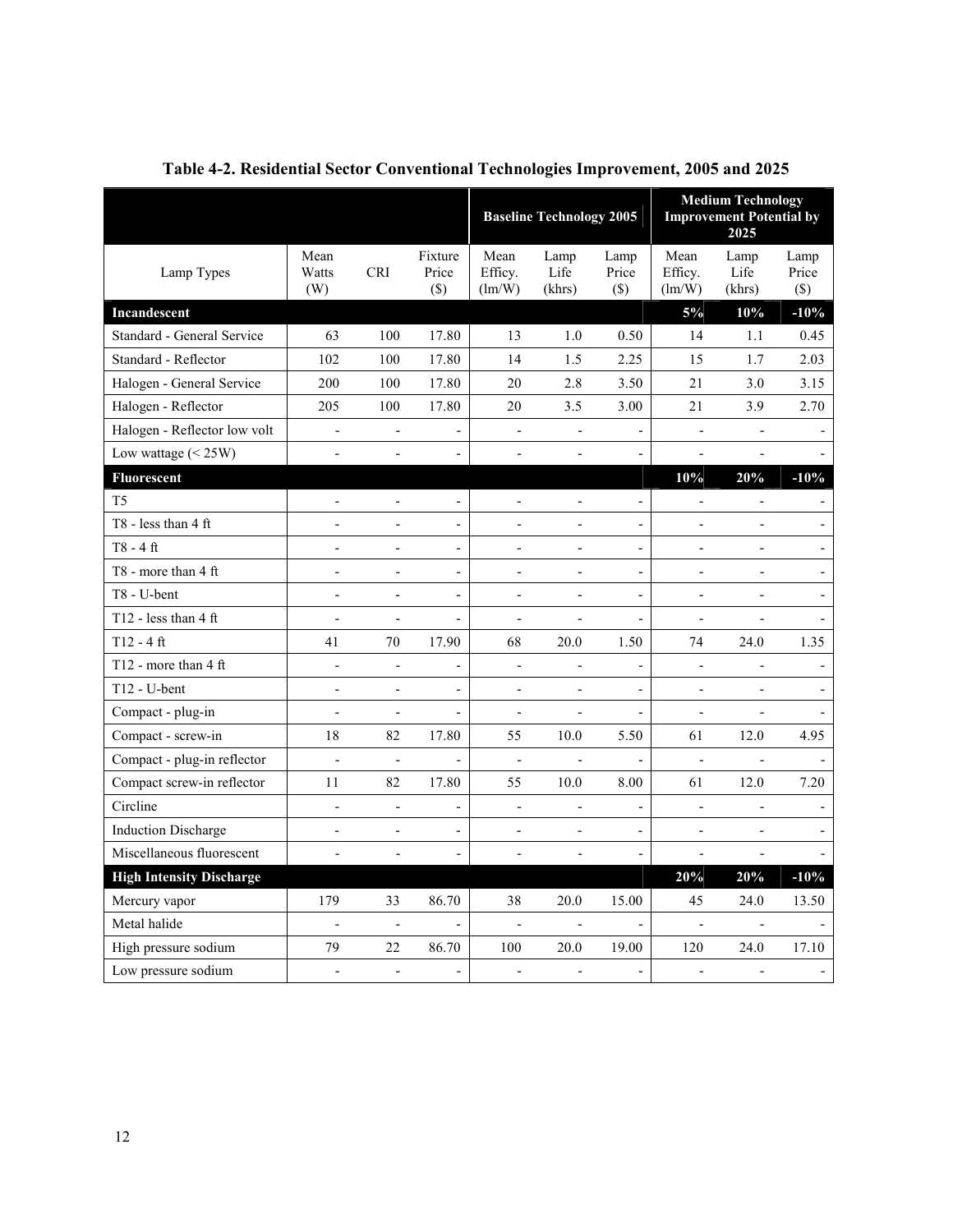|                                  |                          |                          |                            | <b>Baseline Technology 2005</b> |                          |                              |                                         | <b>Medium Technology</b><br><b>Improvement Potential by</b><br>2025 |                         |  |
|----------------------------------|--------------------------|--------------------------|----------------------------|---------------------------------|--------------------------|------------------------------|-----------------------------------------|---------------------------------------------------------------------|-------------------------|--|
| Lamp Types                       | Mean<br>Watts<br>(W)     | <b>CRI</b>               | Fixture<br>Price<br>$(\$)$ | Mean<br>Efficy.<br>(lm/W)       | Lamp<br>Life<br>(khrs)   | Lamp<br>Price<br>$(\$)$      | Mean<br>Efficy.<br>$\text{Im}/\text{W}$ | Lamp<br>Life<br>(khrs)                                              | Lamp<br>Price<br>$(\$)$ |  |
| Incandescent                     |                          |                          |                            |                                 |                          |                              | 5%                                      | 10%                                                                 | $-10%$                  |  |
| Standard - General Service       | 83                       | 100                      | 14.20                      | 14                              | 2.5                      | 1.00                         | 15                                      | 2.8                                                                 | 0.90                    |  |
| Standard - Reflector             | 104                      | 100                      | 14.20                      | 14                              | 1.5                      | 2.25                         | 15                                      | 1.7                                                                 | 2.03                    |  |
| Halogen - General Service        | 64                       | 100                      | 14.20                      | 17                              | 2.8                      | 3.50                         | 18                                      | 3.0                                                                 | 3.15                    |  |
| Halogen - Reflector              | 226                      | 100                      | 14.20                      | 20                              | 3.5                      | 3.00                         | 21                                      | 3.9                                                                 | 2.70                    |  |
| Halogen - Reflector low volt     | 48                       | 100                      | 14.20                      | 13                              | 4.0                      | 3.75                         | 14                                      | 4.4                                                                 | 3.38                    |  |
| Low wattage $(< 25W)$            | 15                       | 100                      | 14.20                      | 10                              | 2.5                      | 0.65                         | 11                                      | 2.8                                                                 | 0.59                    |  |
| <b>Fluorescent</b>               |                          |                          |                            |                                 |                          |                              | 10%                                     | 20%                                                                 | $-10%$                  |  |
| T <sub>5</sub>                   | 8                        | 78                       | 53.00                      | 95                              | 20.0                     | 2.00                         | 105                                     | 24.0                                                                | 1.80                    |  |
| T8 - less than $4 \text{ ft}$    | 23                       | 80                       | 53.00                      | 66                              | 17.5                     | 3.00                         | 73                                      | 21.0                                                                | 2.70                    |  |
| $T8 - 4$ ft                      | 33                       | 80                       | 59.40                      | 83                              | 17.5                     | 2.00                         | 91                                      | 21.0                                                                | 1.80                    |  |
| $T8$ - more than 4 ft            | 50                       | 68                       | 59.40                      | 84                              | 13.8                     | 6.00                         | 92                                      | 16.5                                                                | 5.40                    |  |
| T8 - U-bent                      | 34                       | 80                       | 41.60                      | 81                              | 20.0                     | 7.50                         | 89                                      | 24.0                                                                | 6.75                    |  |
| T <sub>12</sub> - less than 4 ft | 29                       | 71                       | 53.00                      | 60                              | 12.8                     | 2.25                         | 66                                      | 15.3                                                                | 2.03                    |  |
| $T12 - 4$ ft                     | 45                       | 70                       | 59.40                      | 68                              | 20.0                     | 1.50                         | 74                                      | 24.0                                                                | 1.35                    |  |
| T12 - more than $4 \text{ ft}$   | 93                       | 76                       | 59.40                      | 69                              | 14.5                     | 3.50                         | 75                                      | 17.4                                                                | 3.15                    |  |
| $T12 - U$ -bent                  | 46                       | 67                       | 41.60                      | 64                              | 15.0                     | 5.50                         | 70                                      | 18.0                                                                | 4.95                    |  |
| Compact - plug-in                | 17                       | 82                       | 14.20                      | 60                              | 15.0                     | 5.50                         | 65                                      | 18.0                                                                | 4.95                    |  |
| Compact - screw-in               | 16                       | 82                       | 14.20                      | 55                              | 10.0                     | 5.50                         | 61                                      | 12.0                                                                | 4.95                    |  |
| Compact - plug-in reflector      | 16                       | 82                       | 14.20                      | 55                              | 10.0                     | 8.00                         | 61                                      | 12.0                                                                | 7.20                    |  |
| Compact screw-in reflector       | 16                       | 82                       | 14.20                      | 55                              | $10.0\,$                 | 8.00                         | 61                                      | 12.0                                                                | 7.20                    |  |
| Circline                         | 30                       | 73                       | 14.20                      | 50                              | 11.0                     | 3.50                         | 55                                      | 13.2                                                                | 3.15                    |  |
| <b>Induction Discharge</b>       | $\overline{\phantom{a}}$ | $\overline{\phantom{a}}$ |                            | $\qquad \qquad \blacksquare$    | $\overline{\phantom{a}}$ | $\qquad \qquad \blacksquare$ | $\overline{\phantom{a}}$                | $\overline{\phantom{a}}$                                            |                         |  |
| Miscellaneous fluorescent        | 18                       | 80                       | 34.10                      | 55                              | 10.0                     | 2.25                         | 61                                      | 12.0                                                                | 2.03                    |  |
| <b>High Intensity Discharge</b>  |                          |                          |                            |                                 |                          |                              | 20%                                     | 20%                                                                 | $-10%$                  |  |
| Mercury vapor                    | 331                      | 33                       | 108.00                     | 55                              | 20.0                     | 22.00                        | 66                                      | 24.0                                                                | 19.80                   |  |
| Metal halide                     | 472                      | 68                       | 108.00                     | 100                             | 13.8                     | 60.00                        | 120                                     | 16.5                                                                | 54.00                   |  |
| High pressure sodium             | 260                      | 22                       | 108.00                     | 100                             | 20.0                     | 22.00                        | 120                                     | 24.0                                                                | 19.80                   |  |
| Low pressure sodium              | 104                      | 10                       | 108.00                     | 113                             | 16.0                     | 22.00                        | 135                                     | 19.2                                                                | 19.80                   |  |

**Table 4-3. Commercial Sector Conventional Technologies Improvement, 2005 and 2025**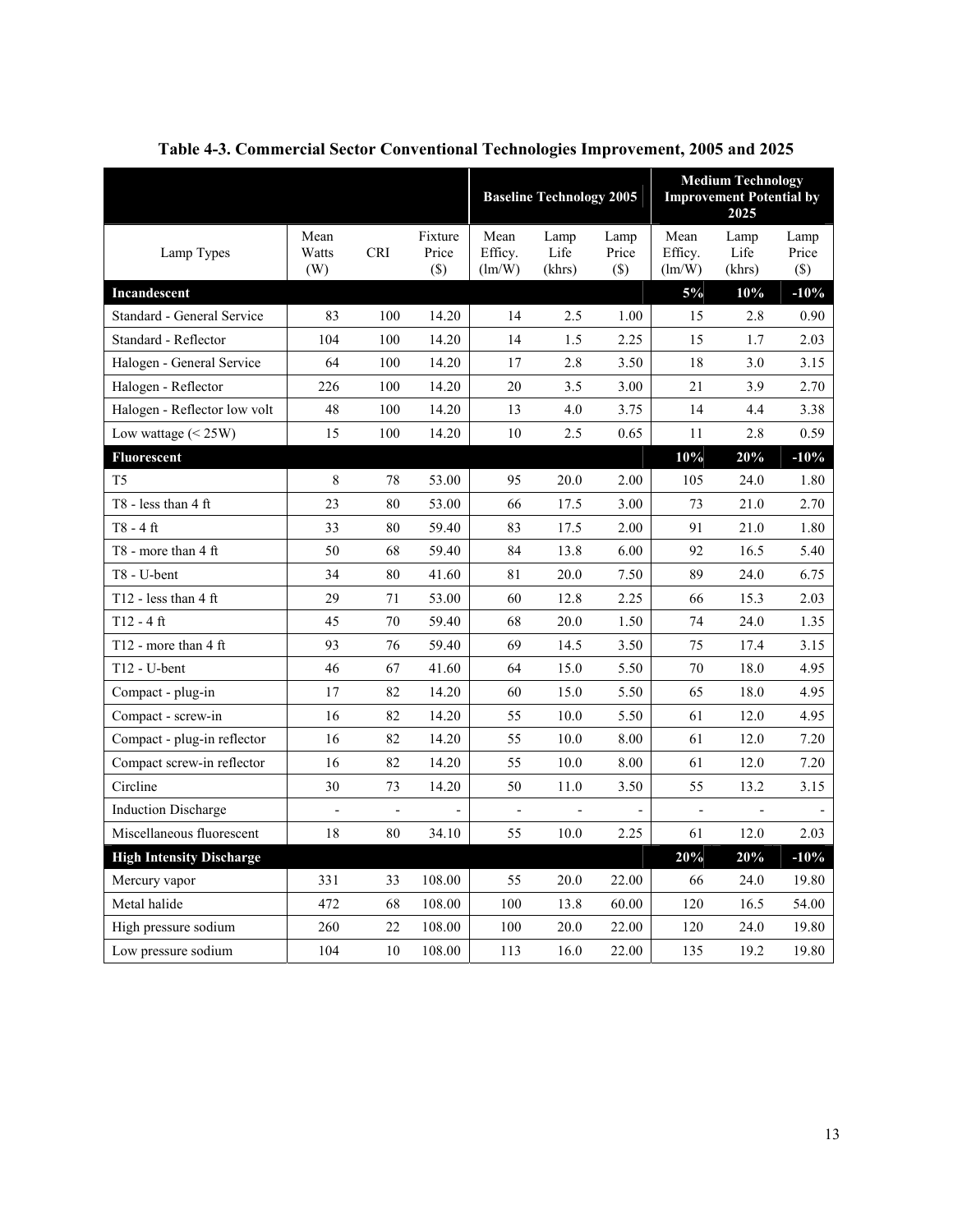|                                            |                          |                          |                              |                                         | <b>Baseline Technology 2005</b> |                         |                                         | <b>Medium Technology</b><br><b>Improvement Potential by</b><br>2025 |                          |
|--------------------------------------------|--------------------------|--------------------------|------------------------------|-----------------------------------------|---------------------------------|-------------------------|-----------------------------------------|---------------------------------------------------------------------|--------------------------|
| Lamp Types                                 | Mean<br>Watts<br>(W)     | <b>CRI</b>               | Fixture<br>Price<br>$(\$)$   | Mean<br>Efficy.<br>$\text{Im}/\text{W}$ | Lamp<br>Life<br>(khrs)          | Lamp<br>Price<br>$(\$)$ | Mean<br>Efficy.<br>$\text{Im}/\text{W}$ | Lamp<br>Life<br>(khrs)                                              | Lamp<br>Price<br>$(\$)$  |
| <b>Incandescent</b>                        |                          |                          |                              |                                         |                                 |                         | 5%                                      | 10%                                                                 | $-10%$                   |
| Standard - General Service                 | 126                      | 100                      | 2.5                          | 16                                      | 14.20                           | 1.50                    | 17                                      | 2.8                                                                 | 1.35                     |
| Standard - Reflector                       | 102                      | 100                      | 1.5                          | 14                                      | 14.20                           | 2.25                    | 15                                      | 1.7                                                                 | 2.03                     |
| Halogen - General Service                  | $\overline{\phantom{a}}$ | $\overline{\phantom{a}}$ | $\blacksquare$               | $\overline{\phantom{a}}$                | $\overline{\phantom{a}}$        | $\blacksquare$          | $\blacksquare$                          | $\overline{\phantom{a}}$                                            | $\overline{\phantom{a}}$ |
| Halogen - Reflector                        | 452                      | 100                      | 3.5                          | 25                                      | 14.20                           | 3.00                    | 26                                      | 3.9                                                                 | 2.70                     |
| Halogen - Reflector low volt               | 58                       | 100                      | 4.0                          | 13                                      | 14.20                           | 3.75                    | 14                                      | 4.4                                                                 | 3.38                     |
| Low wattage $(< 25W)$                      | 19                       | 100                      | 2.5                          | 10                                      | 14.20                           | 0.65                    | 11                                      | 2.8                                                                 | 0.59                     |
| <b>Fluorescent</b>                         |                          |                          |                              |                                         |                                 |                         | 10%                                     | 20%                                                                 | $-10%$                   |
| T <sub>5</sub>                             | 10                       | 78                       | 20.0                         | 95                                      | 53.00                           | 2.00                    | 105                                     | 24.0                                                                | 1.80                     |
| T8 - less than $4 \text{ ft}$              | 23                       | 80                       | 17.5                         | 66                                      | 53.00                           | 3.00                    | 73                                      | 21.0                                                                | 2.70                     |
| $T8 - 4$ ft                                | 31                       | 80                       | 17.5                         | 83                                      | 59.40                           | 2.00                    | 91                                      | 21.0                                                                | 1.80                     |
| $T8$ - more than 4 ft                      | 53                       | 68                       | 13.8                         | 84                                      | 59.40                           | 6.00                    | 92                                      | 16.5                                                                | 5.40                     |
| T8 - U-bent                                | 32                       | 80                       | 20.0                         | 81                                      | 41.60                           | 7.50                    | 89                                      | 24.0                                                                | 6.75                     |
| T12 - less than $4$ ft                     | 32                       | 71                       | 12.8                         | 60                                      | 53.00                           | 2.25                    | 66                                      | 15.3                                                                | 2.03                     |
| $T12 - 4$ ft                               | 44                       | 70                       | 20.0                         | 68                                      | 59.40                           | 1.50                    | 74                                      | 24.0                                                                | 1.35                     |
| T <sub>12</sub> - more than $4 \text{ ft}$ | 95                       | 76                       | 14.5                         | 69                                      | 59.40                           | 3.50                    | 75                                      | 17.4                                                                | 3.15                     |
| T12 - U-bent                               | 46                       | 67                       | 15.0                         | 64                                      | 41.60                           | 5.50                    | 70                                      | 18.0                                                                | 4.95                     |
| Compact - plug-in                          | 31                       | 82                       | 15.0                         | 60                                      | 14.20                           | 5.50                    | 65                                      | 18.0                                                                | 4.95                     |
| Compact - screw-in                         | 14                       | 82                       | 10.0                         | 55                                      | 14.20                           | 5.50                    | 61                                      | 12.0                                                                | 4.95                     |
| Compact - plug-in reflector                | $\overline{\phantom{a}}$ | $\blacksquare$           | $\overline{\phantom{a}}$     | $\overline{\phantom{a}}$                | $\blacksquare$                  |                         | $\sim$                                  | $\overline{\phantom{a}}$                                            |                          |
| Compact screw-in reflector                 | 14                       | 82                       | 10.0                         | 55                                      | 14.20                           | 8.00                    | 61                                      | 12.0                                                                | 7.20                     |
| Circline                                   | 35                       | 73                       | 11.0                         | 50                                      | 14.20                           | 3.50                    | 55                                      | 13.2                                                                | 3.15                     |
| <b>Induction Discharge</b>                 | $\overline{\phantom{a}}$ | $\blacksquare$           | $\qquad \qquad \blacksquare$ | $\overline{\phantom{a}}$                | $\blacksquare$                  |                         | $\frac{1}{2}$                           |                                                                     |                          |
| Miscellaneous fluorescent                  | 34                       | 80                       | 10.0                         | 55                                      | 34.10                           | 2.25                    | 61                                      | 12.0                                                                | 2.03                     |
| <b>High Intensity Discharge</b>            |                          |                          |                              |                                         |                                 |                         | 20%                                     | 20%                                                                 | $-10%$                   |
| Mercury vapor                              | 409                      | 33                       | 20.0                         | 55                                      | 108.00                          | 22.00                   | 66                                      | 24.0                                                                | 19.80                    |
| Metal halide                               | 438                      | 68                       | 13.8                         | 100                                     | 108.00                          | 60.00                   | 120                                     | 16.5                                                                | 54.00                    |
| High pressure sodium                       | 394                      | 22                       | 20.0                         | 100                                     | 108.00                          | 20.00                   | 120                                     | 24.0                                                                | 18.00                    |
| Low pressure sodium                        | 90                       | 10                       | 16.0                         | 113                                     | 108.00                          | 22.00                   | 135                                     | 19.2                                                                | 19.80                    |

**Table 4-4. Industrial Sector Conventional Technologies Improvement, 2005 and 2025**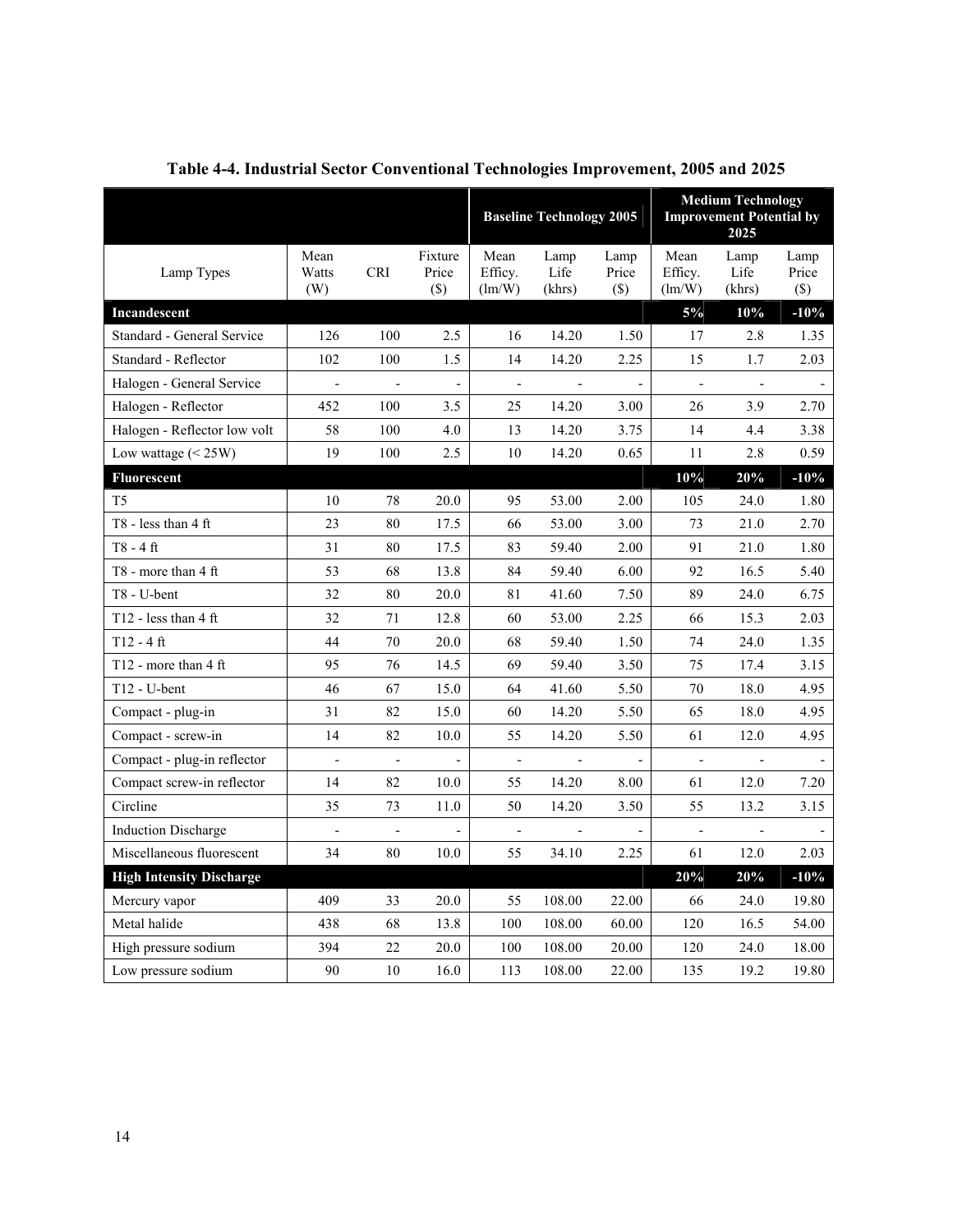|                                 |                              |                              |                              | <b>Baseline Technology 2005</b> |                              |                          |                           | <b>Medium Technology</b><br><b>Improvement Potential by</b><br>2025 |                              |  |
|---------------------------------|------------------------------|------------------------------|------------------------------|---------------------------------|------------------------------|--------------------------|---------------------------|---------------------------------------------------------------------|------------------------------|--|
| Lamp Types                      | Mean<br>Watts<br>(W)         | <b>CRI</b>                   | Fixture<br>Price<br>$(\$)$   | Mean<br>Efficy.<br>(lm/W)       | Lamp<br>Life<br>(khrs)       | Lamp<br>Price<br>$(\$)$  | Mean<br>Efficy.<br>(lm/W) | Lamp<br>Life<br>(khrs)                                              | Lamp<br>Price<br>$(\$)$      |  |
| Incandescent                    |                              |                              |                              |                                 |                              |                          | 5%                        | 10%                                                                 | $-10%$                       |  |
| Standard - General Service      | 138                          | 100                          | 14.20                        | 16                              | 2.5                          | 1.50                     | 17                        | 2.8                                                                 | 1.35                         |  |
| Standard - Reflector            | 103                          | 100                          | 14.20                        | 14                              | 1.5                          | 2.25                     | 15                        | 1.7                                                                 | 2.03                         |  |
| Halogen - General Service       | $\frac{1}{2}$                | $\overline{\phantom{a}}$     | $\blacksquare$               | $\blacksquare$                  | $\blacksquare$               | $\blacksquare$           | $\blacksquare$            | $\blacksquare$                                                      | $\overline{\phantom{a}}$     |  |
| Halogen - Reflector             | 167                          | 100                          | 14.20                        | 18                              | 3.5                          | 3.00                     | 19                        | 3.9                                                                 | 2.70                         |  |
| Halogen - Reflector low volt    | $\overline{\phantom{0}}$     | $\overline{\phantom{a}}$     | $\overline{\phantom{a}}$     | $\overline{a}$                  | $\frac{1}{2}$                |                          | $\overline{\phantom{a}}$  | $\overline{\phantom{0}}$                                            |                              |  |
| Low wattage $(< 25W)$           |                              |                              | $\overline{a}$               | ÷,                              |                              |                          | $\overline{a}$            | $\overline{a}$                                                      |                              |  |
| Fluorescent                     |                              |                              |                              |                                 |                              |                          | 10%                       | 20%                                                                 | $-10%$                       |  |
| T <sub>5</sub>                  | $\overline{a}$               | $\blacksquare$               | $\blacksquare$               | $\overline{\phantom{a}}$        | L,                           | $\overline{a}$           | $\overline{\phantom{a}}$  | $\overline{\phantom{a}}$                                            | $\overline{\phantom{a}}$     |  |
| $T8 - less than 4 ft$           |                              |                              | $\overline{\phantom{a}}$     | $\overline{a}$                  |                              | $\overline{a}$           | $\overline{\phantom{a}}$  | $\overline{a}$                                                      |                              |  |
| $T8 - 4$ ft                     | $\overline{a}$               | $\overline{\phantom{a}}$     | $\overline{\phantom{a}}$     | $\overline{a}$                  |                              | $\overline{a}$           | $\blacksquare$            | $\overline{a}$                                                      |                              |  |
| T8 - more than 4 ft             | 105                          | 68                           | 59.40                        | 84                              | 13.8                         | 6.00                     | 92                        | 16.5                                                                | 5.40                         |  |
| T8 - U-bent                     | $\overline{a}$               | $\overline{\phantom{a}}$     | $\qquad \qquad \blacksquare$ | ÷                               | -                            | -                        | $\overline{\phantom{a}}$  | $\qquad \qquad -$                                                   | $\qquad \qquad -$            |  |
| T12 - less than $4$ ft          | $\overline{\phantom{a}}$     | $\overline{\phantom{a}}$     | $\overline{\phantom{a}}$     | $\overline{\phantom{a}}$        | $\overline{\phantom{a}}$     | $\frac{1}{2}$            | $\overline{\phantom{a}}$  | $\blacksquare$                                                      | $\overline{\phantom{a}}$     |  |
| $T12 - 4$ ft                    | $\overline{a}$               | $\overline{a}$               | $\blacksquare$               | $\frac{1}{2}$                   |                              | $\overline{\phantom{0}}$ | $\frac{1}{2}$             | $\frac{1}{2}$                                                       |                              |  |
| T12 - more than $4$ ft          | 190                          | 76                           | 59.40                        | 69                              | 14.5                         | 3.50                     | 75                        | 17.4                                                                | 3.15                         |  |
| T12 - U-bent                    | $\overline{a}$               | $\overline{\phantom{a}}$     | $\overline{a}$               | $\frac{1}{2}$                   | $\overline{a}$               | $\overline{a}$           | $\overline{a}$            | $\overline{a}$                                                      |                              |  |
| Compact - plug-in               |                              | $\qquad \qquad \blacksquare$ | $\overline{\phantom{a}}$     | $\qquad \qquad -$               | $\qquad \qquad \blacksquare$ | $\overline{\phantom{0}}$ | $\overline{\phantom{a}}$  | $\qquad \qquad \blacksquare$                                        | $\qquad \qquad \blacksquare$ |  |
| Compact - screw-in              | $\blacksquare$               | $\overline{a}$               | $\overline{a}$               | $\overline{\phantom{a}}$        | $\overline{a}$               | $\overline{a}$           | $\blacksquare$            | $\overline{\phantom{a}}$                                            | $\overline{\phantom{a}}$     |  |
| Compact - plug-in reflector     | $\overline{a}$               | $\overline{a}$               | $\overline{\phantom{a}}$     | ÷,                              | $\overline{a}$               | $\overline{a}$           | $\overline{a}$            | $\overline{a}$                                                      | $\qquad \qquad \blacksquare$ |  |
| Compact screw-in reflector      | L,                           | $\blacksquare$               | $\blacksquare$               | L,                              |                              | $\overline{a}$           | ÷,                        | ÷,                                                                  | $\blacksquare$               |  |
| Circline                        |                              | $\overline{a}$               | $\qquad \qquad \blacksquare$ | ÷,                              |                              | L,                       | $\overline{a}$            | $\overline{a}$                                                      | $\overline{a}$               |  |
| <b>Induction Discharge</b>      | $\qquad \qquad \blacksquare$ | $\overline{\phantom{a}}$     | $\overline{\phantom{a}}$     | $\qquad \qquad -$               | $\qquad \qquad \blacksquare$ | $\overline{\phantom{0}}$ | $\overline{\phantom{a}}$  | $\overline{\phantom{a}}$                                            | $\qquad \qquad \blacksquare$ |  |
| Miscellaneous fluorescent       | 150                          | 80                           | 34.10                        | 55                              | 10.0                         | 2.25                     | 61                        | 12.0                                                                | 2.03                         |  |
| <b>High Intensity Discharge</b> |                              |                              |                              |                                 |                              |                          | 20%                       | 20%                                                                 | $-10%$                       |  |
| Mercury vapor                   | 239                          | 33                           | 108.00                       | 55                              | 20.0                         | 15.00                    | 66                        | 24.0                                                                | 13.50                        |  |
| Metal halide                    | 311                          | 68                           | 108.00                       | 100                             | 13.8                         | 20.00                    | 120                       | 16.5                                                                | 18.00                        |  |
| High pressure sodium            | 216                          | 22                           | 108.00                       | 100                             | 20.0                         | 19.00                    | 120                       | 24.0                                                                | 17.10                        |  |
| Low pressure sodium             | 180                          | 10                           | 108.00                       | 113                             | 16.0                         | 22.00                    | 135                       | 19.2                                                                | 19.80                        |  |

**Table 4-5. Outdoor Stationary Conventional Technologies Improvement, 2005 and 2025**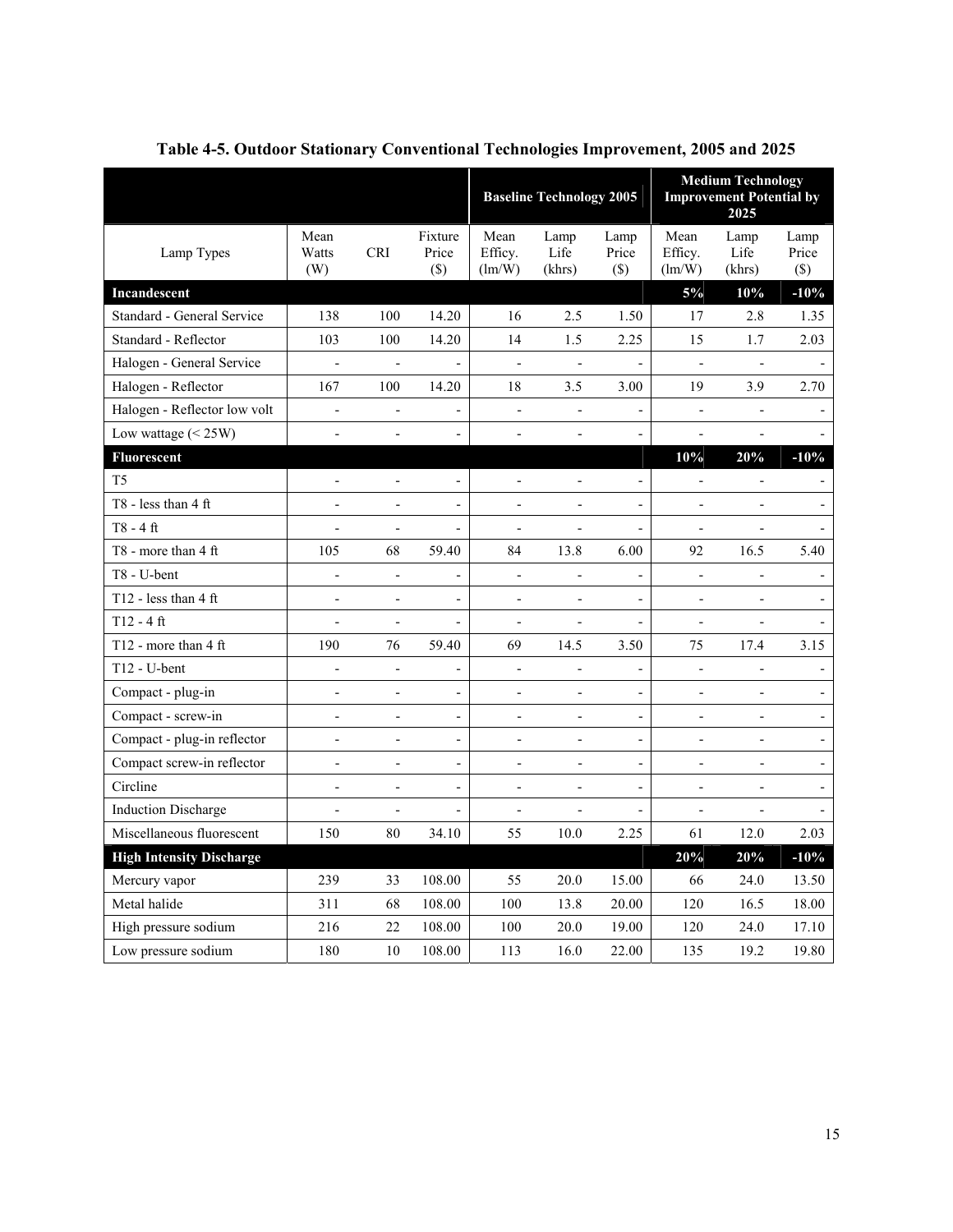#### **5. Solid State Lighting Technology Improvements**

Researchers anticipate that SSL technology will follow the generally recognized model of technology advancement over time. Based on an anticipated performance target, new technology generally achieves that target by improving exponentially at first, then linearly, and then asymptotically. This type of performance improvement is referred to as an "S-Curve", as the shape of the curve resembles the letter "S". As shown in Figure 5-1, the Y-axis represents the percentage of the technological performance target achieved and the X-axis represents time.

The technology S-curve illustrated in Figure 5-1 has three distinct phases. First, as researchers make initial breakthroughs, there is exponential performance improvement as SSL emerges from its invention period. In the second stage, SSL technology improves linearly, as continued R&D investment builds on prior breakthroughs and advances the technology. In the third stage, the technology asymptotically approaches 100% of its target value, as it becomes a mature technology with limited potential for improvement.



**Figure 5-1. Example of a Technology S-Curve** 

All technologies are systems whose performance can be influenced by many different variables and specifications. The best technology performance metrics to track are those that link directly to some customer utility. For example, technology S-curves have been used to track the density of transistors on a computer chip, as the number of transistors relates directly to the functionality and performance of that chip (Betz, 1993). For SSL, the performance metrics considered in this model are all related to customer utility – the chip efficacy, the cost and the operating life.

For each of these, a technology S-curve incorporates some natural limit, anticipated by experts to be the value the technology will achieve over an evaluation period. Once the natural limit has been determined, the slope of the approach to achieve that limit is estimated, based on analysis of research to date, technology development curves in related technologies, and consultation with researchers working on that technology.

Over the last three years, the U.S. Department of Energy has worked with the Optoelectronics Industry Development Association (OIDA), the National Electrical Manufacturers Association (NEMA) and several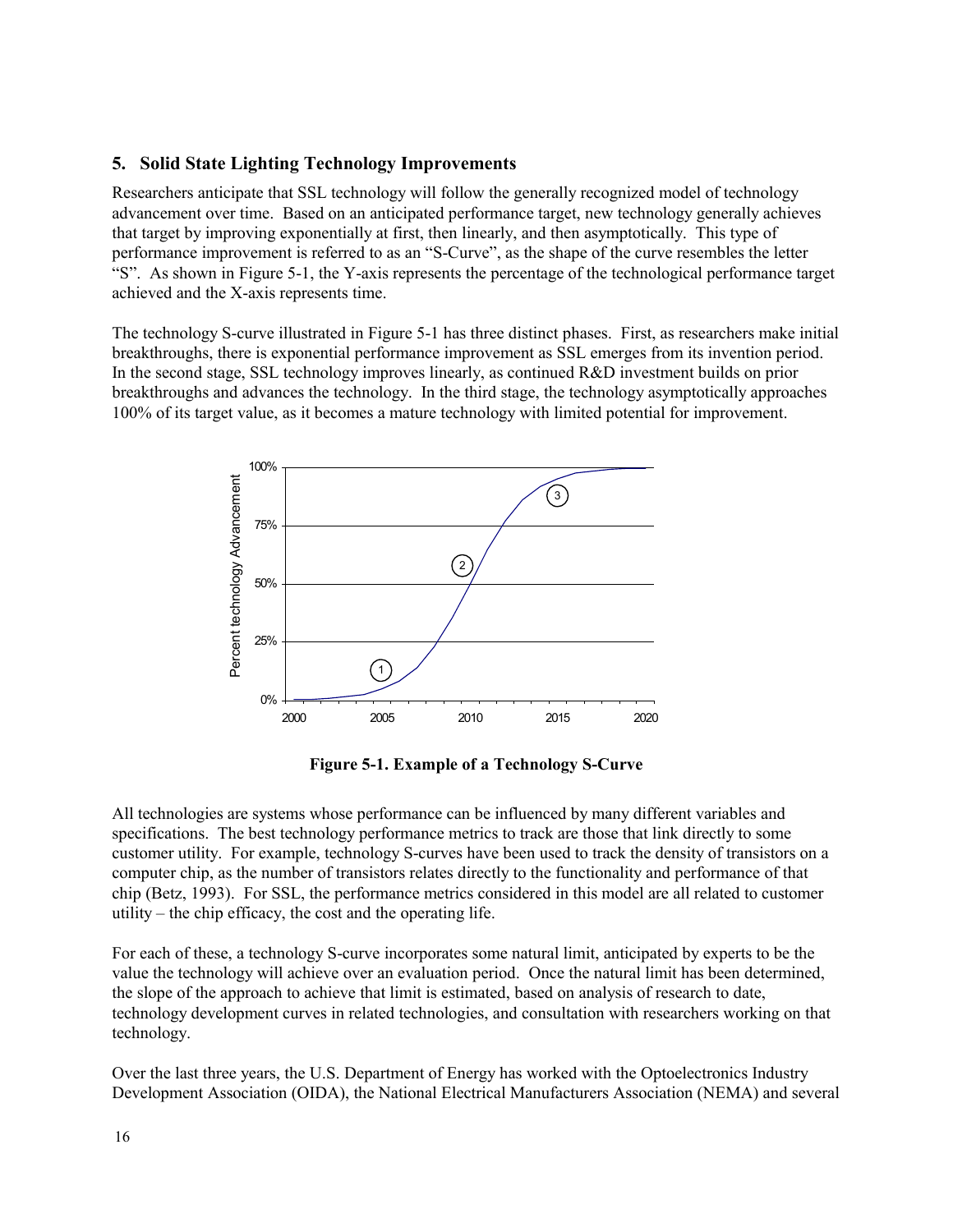national laboratories and numerous researchers (>300 attendees at 7 workshops) to create technology roadmaps for both LEDs and OLEDs. These technology roadmaps provide estimates of the expected price and performance improvements of these technologies over time. Tables presenting the summary targets published in the technology roadmaps can be found in Appendix A (OIDA 2002a, OIDA 2002b).

For the SSL technology improvement curves, a simplifying assumption was made in order to compete SSL sources against the conventional lighting technologies. The technological improvement curves of SSL devices presented in this chapter represent the aggregate of both LED and OLED devices. It is recognized that LEDs have greater application potential in point source installations, such as those currently serviced by incandescent or HID lamps; while OLEDs have greater potential in distributed illumination applications, such as those serviced by fluorescent lamps. From an application perspective, the lighting market spreadsheet model does not track lighting service by point or distributed source, as data on the proportions of each in the national lighting market are not readily available. And, it is recognized that certain point sources can be used as distributed sources if they are utilized in an appropriate fixture that avoids direct line-of-sight to the source such as a torchiere fixture or a T5 fluorescent lamp fixture.

From a technical perspective, it is recognized that in terms of device performance (e.g., efficacy, cost and operating life), OLED technology is currently trailing that of LEDs. OLEDs are available in the marketplace, but not for general illumination purposes as some LED devices are. Today's OLED market is focused on display applications such as cell-phones and portable computers. However, in the long-term, OLED devices are expected to achieve the same efficacy in white-light production (e.g., OIDA reports indicate both are expected to achieve 200 lumens per watt in 2020, as shown in Appendix A). But, while efficacy may be equal, important differences in operating life and cost are anticipated which will have countervailing impacts on the market acceptance of OLEDs relative to LEDs. The operating life of OLEDs is expected to be shorter than LEDs (20k hours as opposed to 100k), and the first-cost of OLEDs is expected to be less expensive than LEDs due to the ability to continuously manufacturer OLED panels. Having a shorter operating life reduces the duration of the energy savings and lengthens payback periods associated with OLED technology. However, having a lower first cost would make these devices more attractive to the market, and would encourage end-users to adopt 200 lumen-per-watt devices as replacements for existing, less efficient conventional lighting technology. Thus, it is difficult to assess whether the simplifying assumption of combining the performance improvement curves of LEDs and OLEDs into one SSL technology improvement estimate will increase or decrease energy savings.

Technology improvement S-curves were developed for SSL sources analyzing three critical consumer parameters:

- Efficacy (lumens per watt)
- Lamp price (dollars per kilolumen)
- Lamp life (hours of useful operational life)

In order to prepare an energy savings estimate of SSL's impact on the general illumination lighting market, a reference case and two technology improvement scenarios were created. From these, the differential energy consumption associated with each scenario determines the energy savings. Table 5-1 describes the development of these scenarios. The table also presents the maximum achievable limits for price, efficacy and operating life. As discussed above, these limits represent one of the most critical aspects of technology S-curve modeling. These variables are adjusted in each scenario to reflect the level of research and development investment, which in turn reflects the interest (both industry and government) in developing SSL technology to its full potential.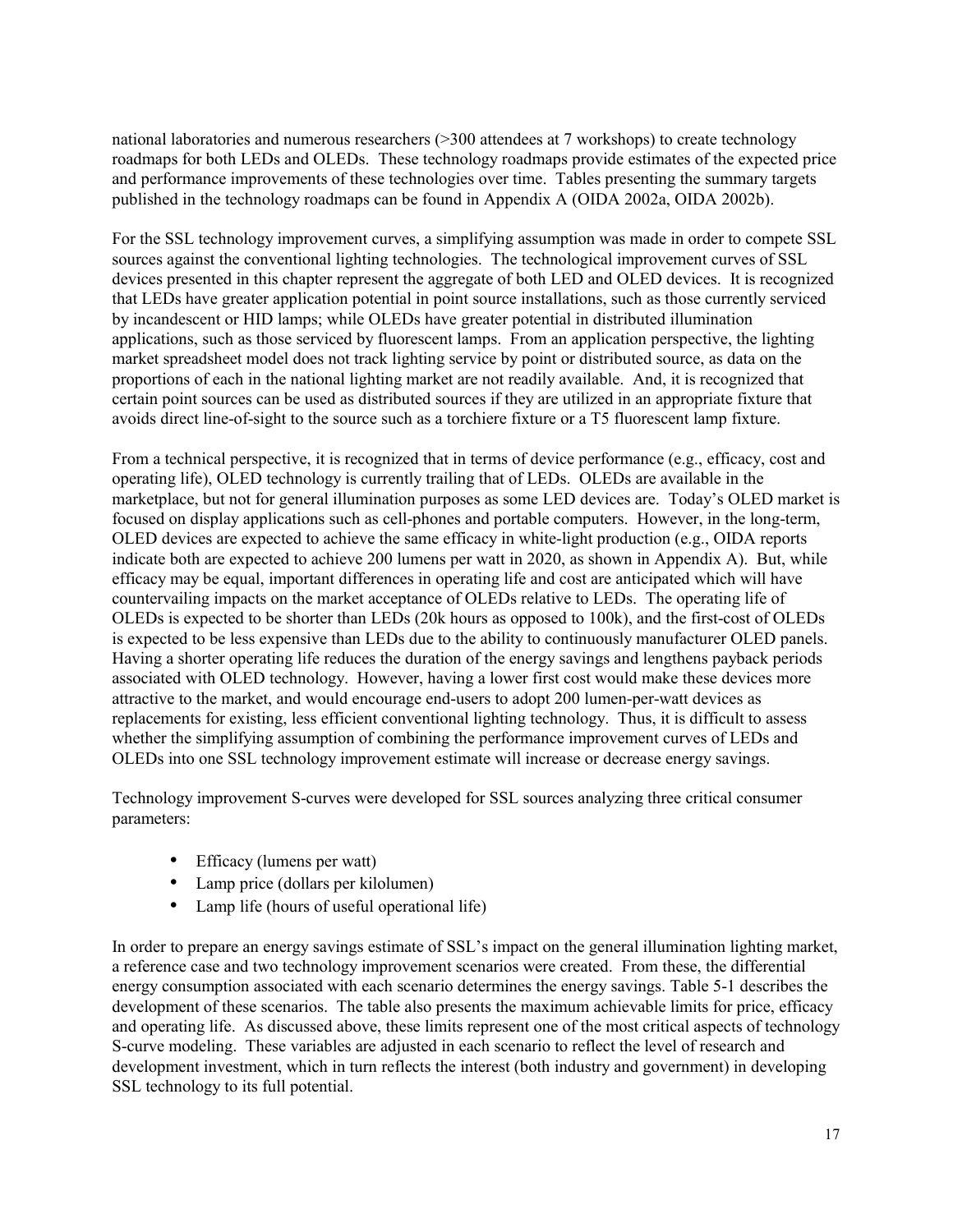| <b>Scenario</b>           | General                                  | <b>Discussion</b>                                                                                                                                                                                                                                                                                                           | <b>CRI</b><br><b>Bin</b> | <b>Efficacy</b><br>Limit* | Price<br>Limit* | Life<br>Limit* |
|---------------------------|------------------------------------------|-----------------------------------------------------------------------------------------------------------------------------------------------------------------------------------------------------------------------------------------------------------------------------------------------------------------------------|--------------------------|---------------------------|-----------------|----------------|
| Reference                 | All SSL<br>penetration is<br>set to zero | Considers the energy consumption of the lighting market if<br>SSL did not exist, and conventional lighting improves<br>according to the conventional technology improvement<br>scenario selected. This scenario establishes a baseline against<br>which the energy consumption of the other three scenarios is<br>compared. | n/a                      | n/a                       | n/a             | n/a            |
| Moderate<br>Investment    | A national<br>investment of              | Government and industry work together on R&D issues<br>associated with SSL; however, the level of investment is not                                                                                                                                                                                                         | Low                      | 160 lm/W                  | $1.9$ \$/klm    | 80 khrs        |
|                           | approximately                            | sufficient to jump-start this technology and realize significant                                                                                                                                                                                                                                                            | Med                      | 95 lm/W                   | $4.1$ \$/klm    | 75 khrs        |
|                           | \$50 million<br>per year.                | energy savings. The rate of SSL technology advancement is<br>not as great as the accelerated investment scenario. Medium-                                                                                                                                                                                                   | High                     | $81 \text{ lm/W}$         | 5.4 \$/klm      | 70 khrs        |
|                           |                                          | CRI LED technology is estimated to achieve 93 lm/W and<br>\$4.3/klm by 2025.                                                                                                                                                                                                                                                | V.High                   | 70 lm/W                   | $6.8$ \$/klm    | 65 khrs        |
| Accelerated<br>Investment | A national<br>investment of              | Government and industry work together under an accelerated<br>technology scenario, whereby R&D activities are conducted                                                                                                                                                                                                     | Low                      | $229 \text{ lm/W}$        | $1.2$ \$/klm    | 100 khrs       |
|                           | approximately                            | to both improve performance (efficiency and life) as well as                                                                                                                                                                                                                                                                | Med                      | $183 \text{ lm/W}$        | $2.4$ \$/klm    | 100 khrs       |
|                           | \$100 million<br>per year                | reduce costs. Under this scenario, the medium-CRI LED<br>technology achieves 181 lm/W and \$2.5/klm by 2025.                                                                                                                                                                                                                |                          | $164 \text{ lm/W}$        | $3.1$ \$/klm    | 100 khrs       |
|                           |                                          |                                                                                                                                                                                                                                                                                                                             | V.High                   | 145 lm/W                  | 3.9 \$/klm      | 100 khrs       |

### **Table 5-1. Description of the SSL Market Scenarios and Maximum S-Curve Values**

\*Note: the values in these cells represent the S-curve maximum achievable price and performance limits that are anticipated in each scenario. These limits represent 100% of the SSL technology goal, which may not be achieved by the end of the analysis period (i.e., SSL technology performance improvements continue beyond 2025).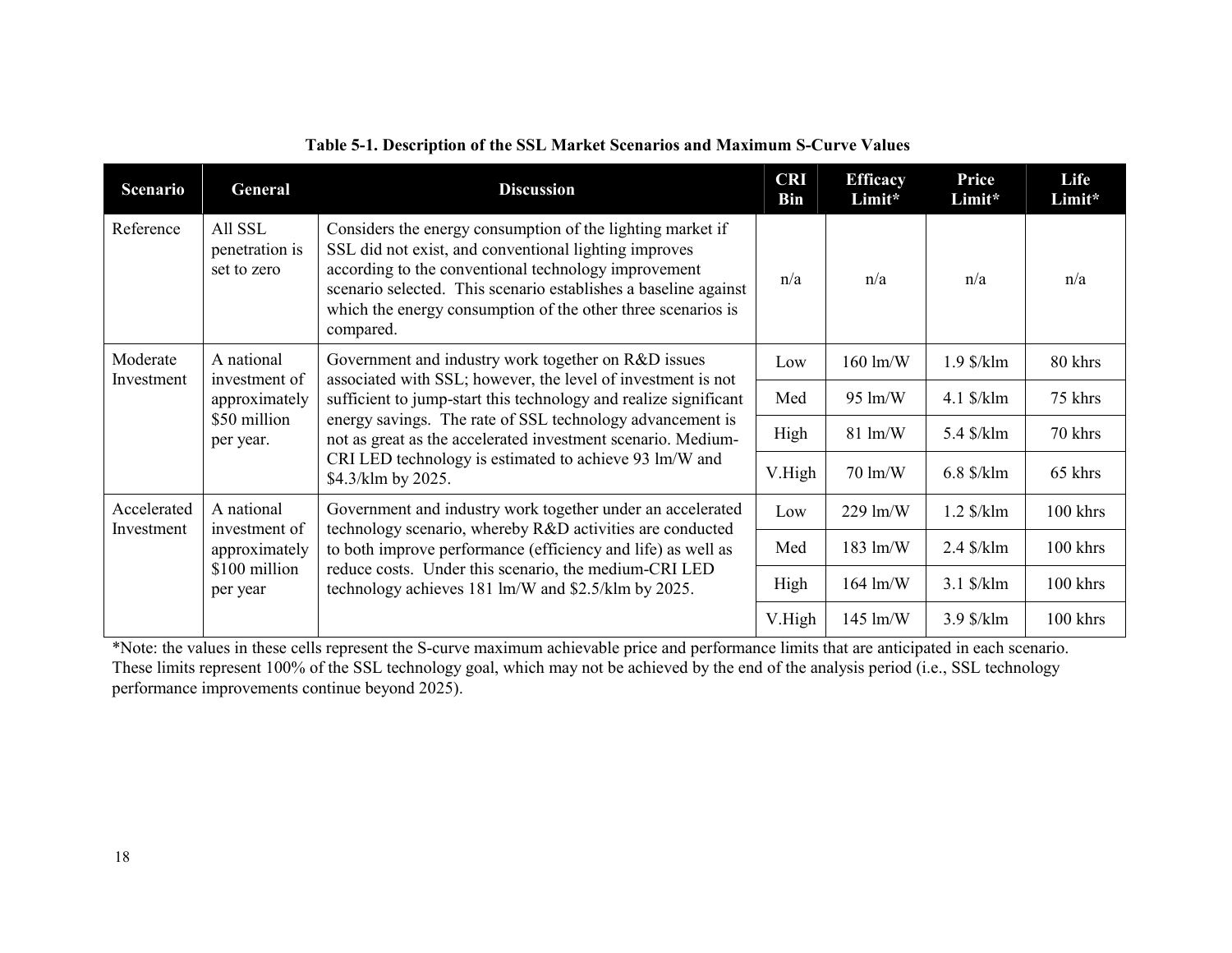In the moderate and accelerated investment scenarios, the level of annual investment reflects an assumption that manufacturers and the U.S. government will work together to solve common technology development problems by leveraging resources and sharing risks.<sup>5</sup> Neither investment scenario is as optimistic in terms of SSL price and performance improvement as the targets presented in the most recent SSL technology roadmaps (OIDA, 2002a; OIDA, 2002b). These targets suggest high CRI values of 200 lm/W and less than \$2/klm.

In both scenarios, the SSL technology S-Curves for each CRI bins improve in the following sequence – low, medium high and very high CRI. SSL technology in the low-CRI bin has been under development for more than a decade and has already made considerable progress improving its price and performance. The performance of SSL in medium, high and very high CRI applications will lag behind that of the low-CRI applications because they are in earlier stages of development and the technological complexity and hurdles are greater. For some parameters and some CRI bins, the developmental S-curves extend beyond the analysis period end-date of 2025.

The following graphs present the S-curves for the price and performance of the two investment scenarios. Each plot has four lines representing the performance of SSL technology in each of the four CRI bins. These illustrations are followed by tables, providing the actual values in five year increments. Finally, for complete transparency, Appendix B presents the actual values used annually in each of these technology Scurves over the twenty-year analysis period.



1

 *Moderate Investment Accelerated Investment* 

**Figure 5-2. SSL Efficacy Improvements for the Investment Scenarios** 

Figure 5-2 provides the performance improvement curves for SSL efficacy in the two investment scenarios. Note that the Y-axis differs between the two graphs, such that although the performance projection may look similar between the two, they are plotted on different scales. For the moderate investment scenario, the maximum achieved value of low CRI is 160 lm/W in 2025 while for the accelerated scenario, its 229 lm/W, or 43% more efficient.

 $<sup>5</sup>$  A possible model for how this government – industry partnership may function is the Solid State Energy</sup> Conversion Alliance (SECA), initiated in the fall of 1999. SECA is an alliance of government, industry, and the scientific community founded to accelerate development of environmentally friendly solid oxide fuel cells using commonly available fossil fuels. More information can be found at: http://www.seca.doe.gov/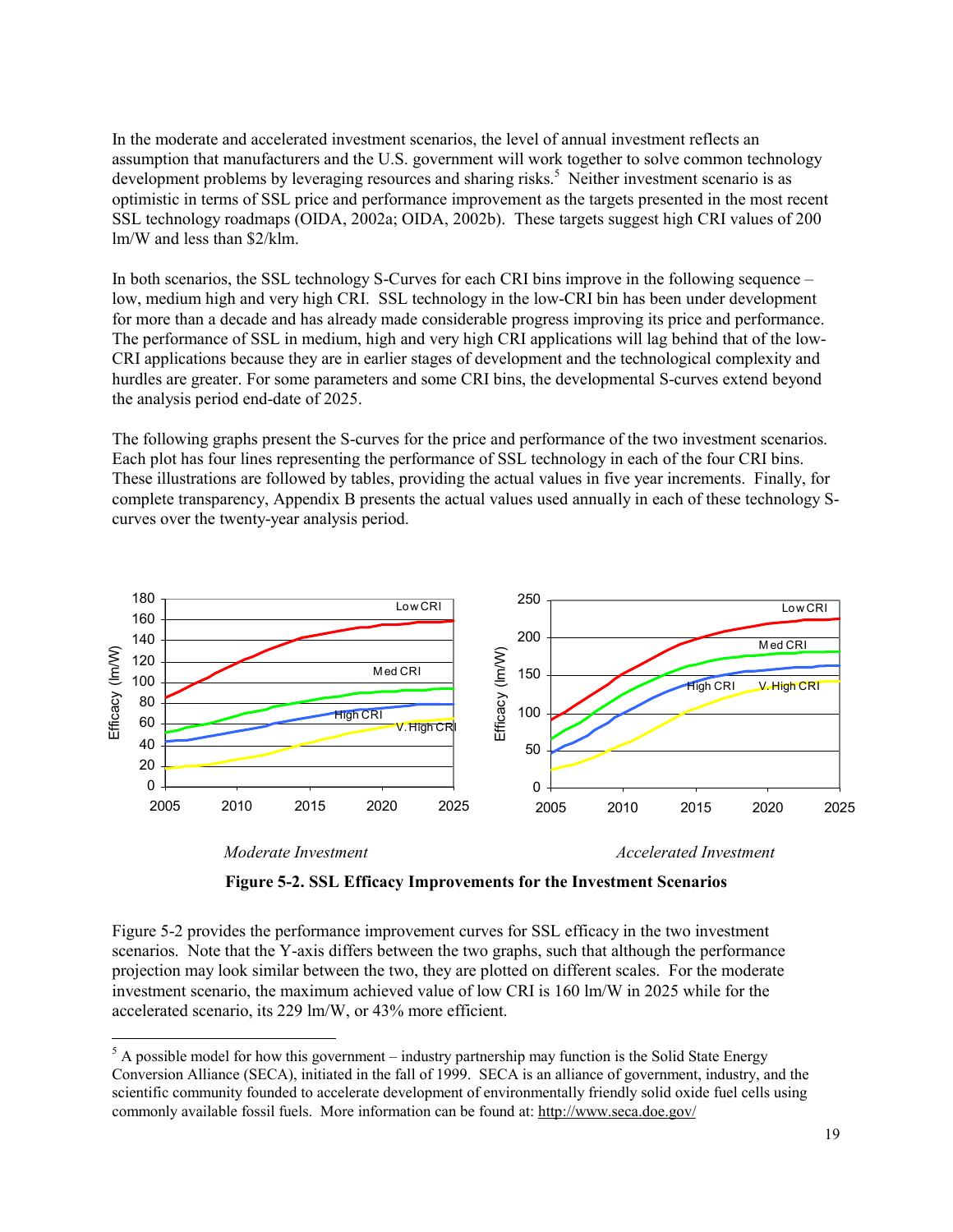Figure 5-3 represents the price improvement forecasts for each of the scenarios. Please note that these are inverted S-curves, as the price is reducing from a high initial first cost to a lower projected first cost. Due to the difference in scale between 2005 and 2025, these S-curves are plotted on an logarithmic Y-axis. This format enables better comparison of the terminal values between scenarios.



**Figure 5-3. SSL Price Improvements for the Investment Scenarios** 

The lower resulting prices of SSL are evident in the accelerated investment scenario, relative to the moderate investment scenario. For instance in 2005, high CRI technology is being offered in the market at \$3.30 as compared with \$6.00 under the moderate investment. The lower first-cost in the accelerated investment scenario will lower the first-cost barrier and shorten payback periods, encouraging market adoption of this new technology.

Figure 5-4 presents the SSL operating life projected for the two investment scenarios. These two figures are plotted on the same Y-axis in order to clearly show the difference in anticipated long-term operating life. Under the moderate investment scenario, one hundred thousand hours of operating life is not achieved.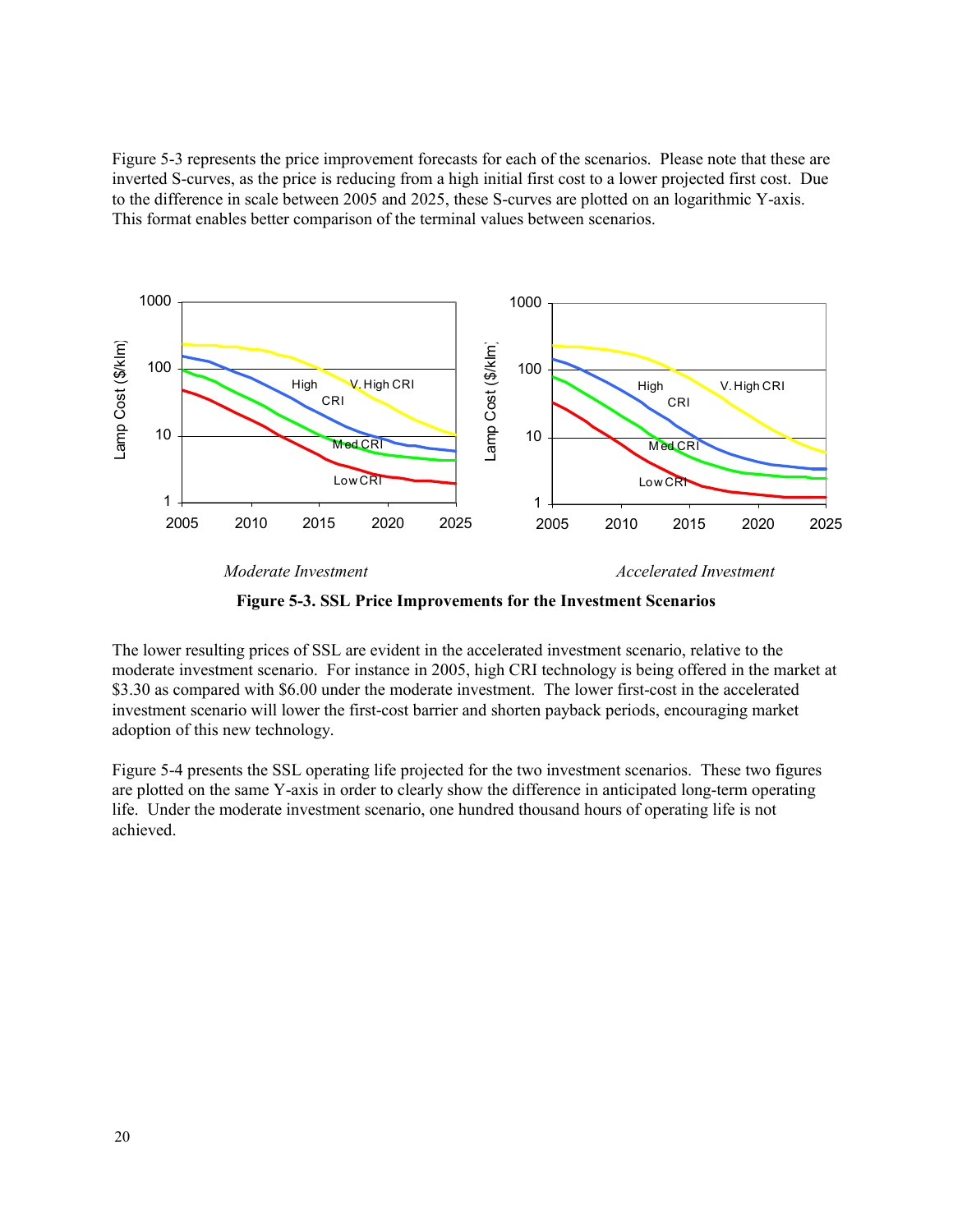

**Figure 5-4. SSL Lamp Life Improvements for the Investment Scenarios** 

The following series of tables present the price and efficacy values for SSL technology used in each of the analysis scenarios. The first two tables provide the normalized price improvement (\$ / kilolumen) of SSL over the analysis period for each of the CRI bins. More detailed versions of these tables, presenting the actual values used in the model annually, are provided in Appendix B.

| (\$ per kilolumen)     | 2005  | 2010  | 2015  | 2020 | 2025 |
|------------------------|-------|-------|-------|------|------|
| Low CRI $(\leq 40)$    | 47.7  | 17.3  | 5.1   | 2.4  | 2.0  |
| Med CRI (41-75)        | 95.5  | 34.9  | 10.5  | 5.2  | 4.3  |
| High CRI (76-90)       | 157.0 | 73.3  | 21.7  | 8.5  | 6.0  |
| Very High CRI (91-100) | 232.6 | 198.2 | 101.5 | 28.4 | 10.3 |

**Table 5-2. SSL Price for the Moderate Investment Scenario** 

**Table 5-3. SSL Price for the Accelerated Investment Scenario** 

| (\$ per kilolumen)       | 2005  | 2010  | 2015 | 2020 | 2025 |
|--------------------------|-------|-------|------|------|------|
| Low CRI $(\leq 40)$      | 32.8  | 7.8   | 2.2  | 1.4  |      |
| Med CRI (41-75)          | 81.2  | 21.2  | 5.2  | 2.8  | 2.5  |
| High CRI (76-90)         | 145.9 | 51.0  | 11.2 | 4.3  | 3.3  |
| Very High CRI $(91-100)$ | 230.8 | 185.3 | 77.1 | 174  | 5.8  |

As shown in Table 5-2 and Table 5-3, the price difference between the two scenarios is evident not just in 2025, but also during the interim years. In 2015 for example, High CRI SSL still costs \$21.70 in the moderate investment scenario whereas it costs just \$11.20 in the accelerated investment scenario. The price improvement of SSL under the accelerated investment scenario is such that over the entire analysis period, SSL has a lower first cost, enhancing its market attractiveness relative to the moderate investment scenario.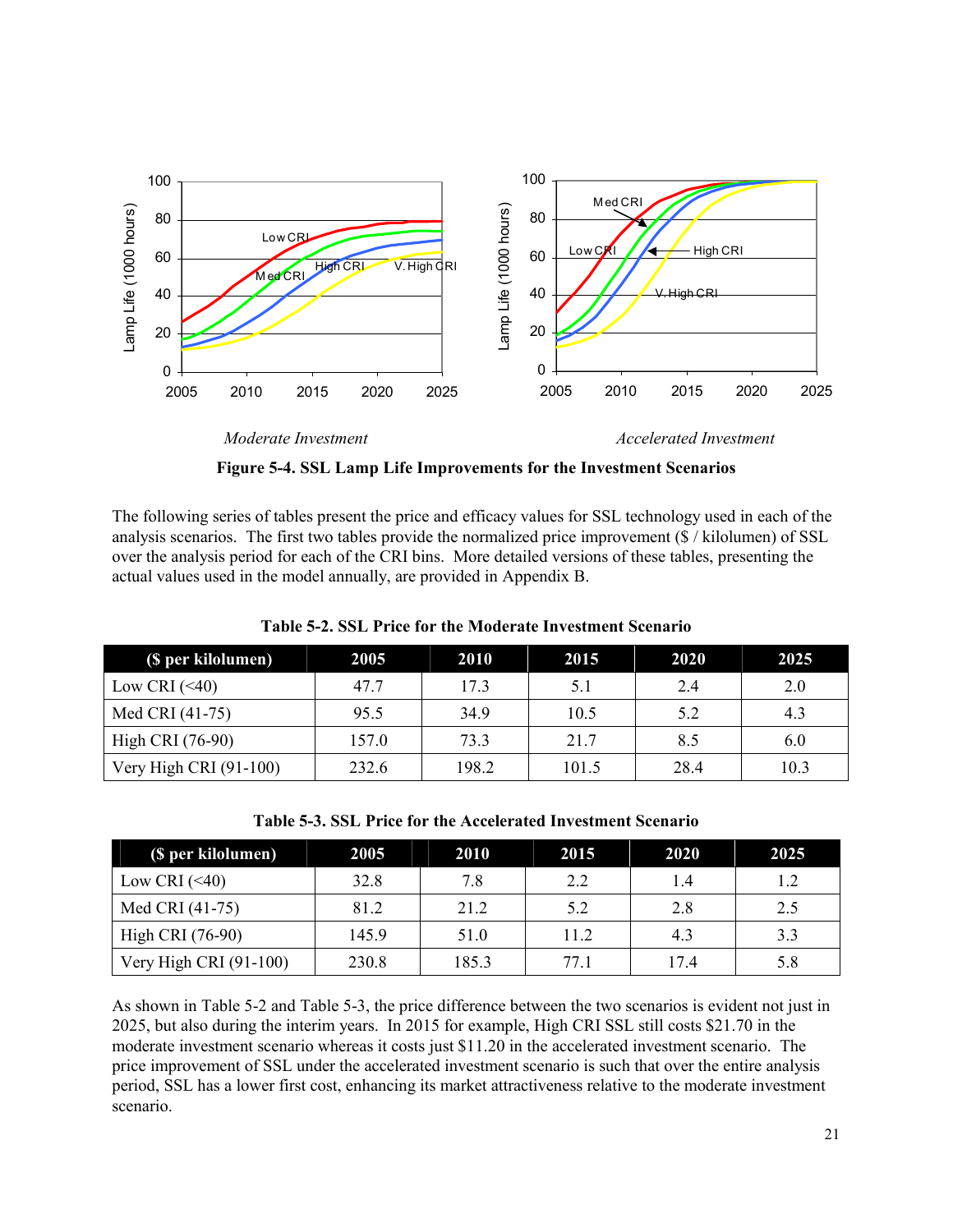Table 5-4 and Table 5-5 provide the efficacy improvement curves for the moderate and accelerated investment scenarios. Again, as shown in these tables, the accelerated investment scenario performance metrics are consistently better than the moderate investment – during the interim years as well as the analysis terminal year.

| (lumens per watt)        | 2005 | 2010  | 2015  | 2020  | 2025  |
|--------------------------|------|-------|-------|-------|-------|
| Low CRI $(\leq 40)$      | 85.3 | 118.5 | 143.7 | 154.8 | 158.5 |
| Med CRI (41-75)          | 52.2 | 67.5  | 82.8  | 90.8  | 93.7  |
| High CRI (76-90)         | 42.7 | 53.0  | 68.9  | 75.6  | 79.3  |
| Very High CRI $(91-100)$ | 17.3 | 25.7  | 45.0  | 57.3  | 65.7  |

**Table 5-4. SSL Efficacy for the Moderate Investment Scenario** 

#### **Table 5-5. SSL Efficacy for the Accelerated Investment Scenario**

| (lumens per watt)        | 2005 | 2010  | 2015  | 2020  | 2025  |
|--------------------------|------|-------|-------|-------|-------|
| Low CRI $(\leq 40)$      | 90.3 | 151.7 | 198.4 | 218.8 | 225.6 |
| Med CRI (41-75)          | 65.5 | 124.2 | 164.6 | 178.1 | 181.5 |
| High CRI (76-90)         | 47.1 | 99.0  | 147.0 | 158.1 | 162.3 |
| Very High CRI $(91-100)$ | 24.7 | 57.8  | 113.8 | 133.8 | 142.3 |

Finally, Table 5-6 and Table 5-7 provide a comparison of the SSL operating life assumed in these two scenarios. As discussed earlier, the accelerated investment scenario is projected to achieve higher overall operating hours due to its high level of investment.

| Table 5-6. SSL Operating Life for the Moderate Investment Scenario |  |  |  |
|--------------------------------------------------------------------|--|--|--|
|                                                                    |  |  |  |

| (thousand hours)       | 2005 | 2010 | 2015 | 2020 | 2025 |
|------------------------|------|------|------|------|------|
| Low CRI $(\leq 40)$    | 26.2 | 50.2 | 70.1 | 77.5 | 79.4 |
| Med CRI (41-75)        | 17.1 | 36.9 | 62.1 | 72.3 | 74.5 |
| High CRI (76-90)       | 13.4 | 25.6 | 50.1 | 65.2 | 69.1 |
| Very High CRI (91-100) | 11.6 | 18.1 | 37.5 | 56.9 | 63.4 |

## **Table 5-7. SSL Operating Life for the Accelerated Investment Scenario**

| (thousand hours)       | 2005 | 2010 | 2015 | 2020 | 2025 |
|------------------------|------|------|------|------|------|
| Low CRI $(\leq 40)$    | 30.8 | 72.1 | 94.8 | 99.3 | 99.9 |
| Med CRI (41-75)        | 18.6 | 55.0 | 91.4 | 99.0 | 99.9 |
| High CRI (76-90)       | 15.7 | 45.0 | 87.2 | 98.5 | 99.8 |
| Very High CRI (91-100) | 12.4 | 28.5 | 74.0 | 96.3 | 99.6 |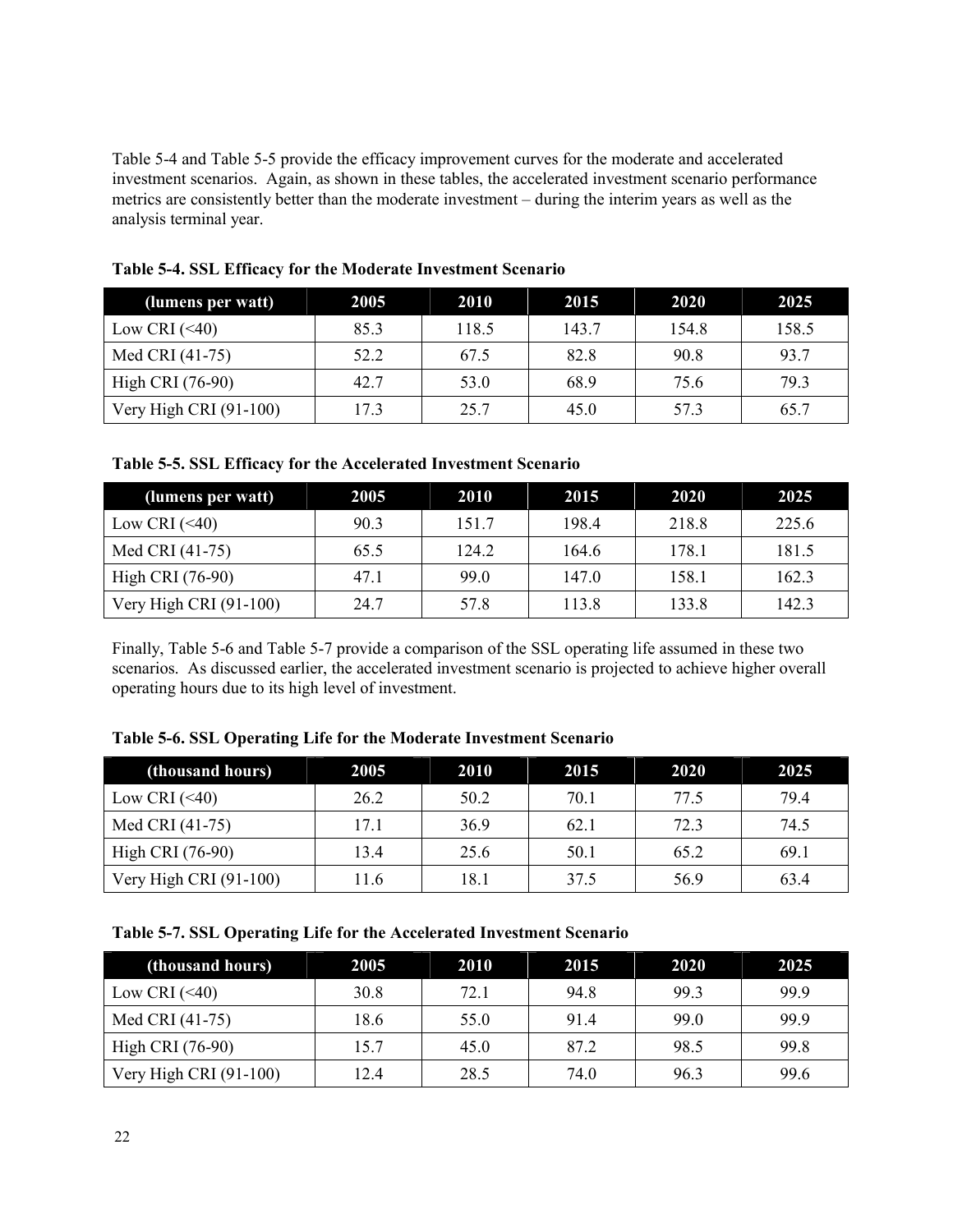## **6. Lighting Model Market Penetration**

Each year, new lamps enter the market as old lamps are replaced or retrofitted. The net result is a turnover in "lumen stock" of approximately 40% in the first year. As the annual market is captured by more efficient lighting technology with long operating lives, the stock itself gradually becomes more efficient and longer lasting.

In Chapters 4 and 5, we discussed how the model tracks the evolution of price and performance attributes for both conventional lighting technologies and SSL. To simplify the analysis, we made the fundamental assumption that SSL will eventually meet the requirements of any application, and that CRI is the only performance attribute on which it will compete.<sup>6</sup> In reality though, once SSL achieves a CRI milestone and is able to compete for available lumens in a CRI bin, it clearly must provide some financial or performance advantage over conventional technologies in order to achieve widespread penetration. In this chapter we discuss how the spreadsheet model accounts for price and operating cost considerations in the lighting market simulation.

As discussed in Chapter 2, there are four market sectors (residential, commercial, industrial, and outdoor stationary) and four CRI bins (low, medium, high, and very high). Each of these sixteen markets has a characteristic mix of applications, each with its own set of operating hours, illuminance levels, and blend of conventional technologies. These sixteen markets are further segmented into thirty-two markets according to those installations which incorporate both a lamp and fixture price (new installations and retrofits) and those that only incorporate the lamp price (replacements).

To allow us to consider these thirty-two markets in even finer detail, we break each of them down into thirty-five sub-bins based on the initial price-per-lumen (e.g., 0-\$0.50/klm, \$0.51-\$1.00/klm, \$1.01- \$1.50/klm). For instance, today there is a certain demand for high-CRI light in the residential sector that is satisfied by several lighting sources. Each source has its own price-per-lumen, efficacy, annual operating hours, lamp life, and so on. By creating price sub-bins within the larger CRI bins, we build a demand curve for certain sectors and CRI bins at specific prices. Furthermore, we project demand for new, replacement, and retrofit lumens separately. Since the new and retrofit lumens incorporate the lamp and fixture price, we develop thirty-five more bins in each of the sixteen markets based on the lamp and fixture price. In total, the model evaluates penetration opportunities for SSL technology in 1,120 sub-markets.<sup>7</sup>

The model awards available market share to various lighting technologies based on simple payback, or the ratio of first year incremental purchase price to first year incremental savings. While simple payback may not be the best method for basing a decision of which new lighting technology to purchase, it has several advantages to other methodologies like levelized lighting cost or lifecycle cost. First, if purchasers perform any mathematical financial evaluation at all, it is likely to be simple payback. Literature provides confirmation regarding the ranges of simple payback that purchasers consider acceptable in various sectors (LBNL, 1999). Second, we have found that simple payback is a fairly robust predictor of purchasing behavior across products when decisions are based on energy cost savings. Third, simple payback is an

<sup>1</sup> <sup>6</sup> SSL sources offer a degree of freedom that isn't available from other light sources. For example, end-users can modify the color temperature, color rendering, light output via computer-control input from the end-user. 7

 $\frac{7}{1}$  The 1.120 sub-markets are the product of four sectors (Residential, Commercial, Industrial and Outdoor Stationary), four CRI bins (Low, Medium, High and Very High), two groups (Replacement, New and Retrofit) and thirty-five first-cost sub-bins. New and retrofit market are handled as one market because they both incorporate fixture costs.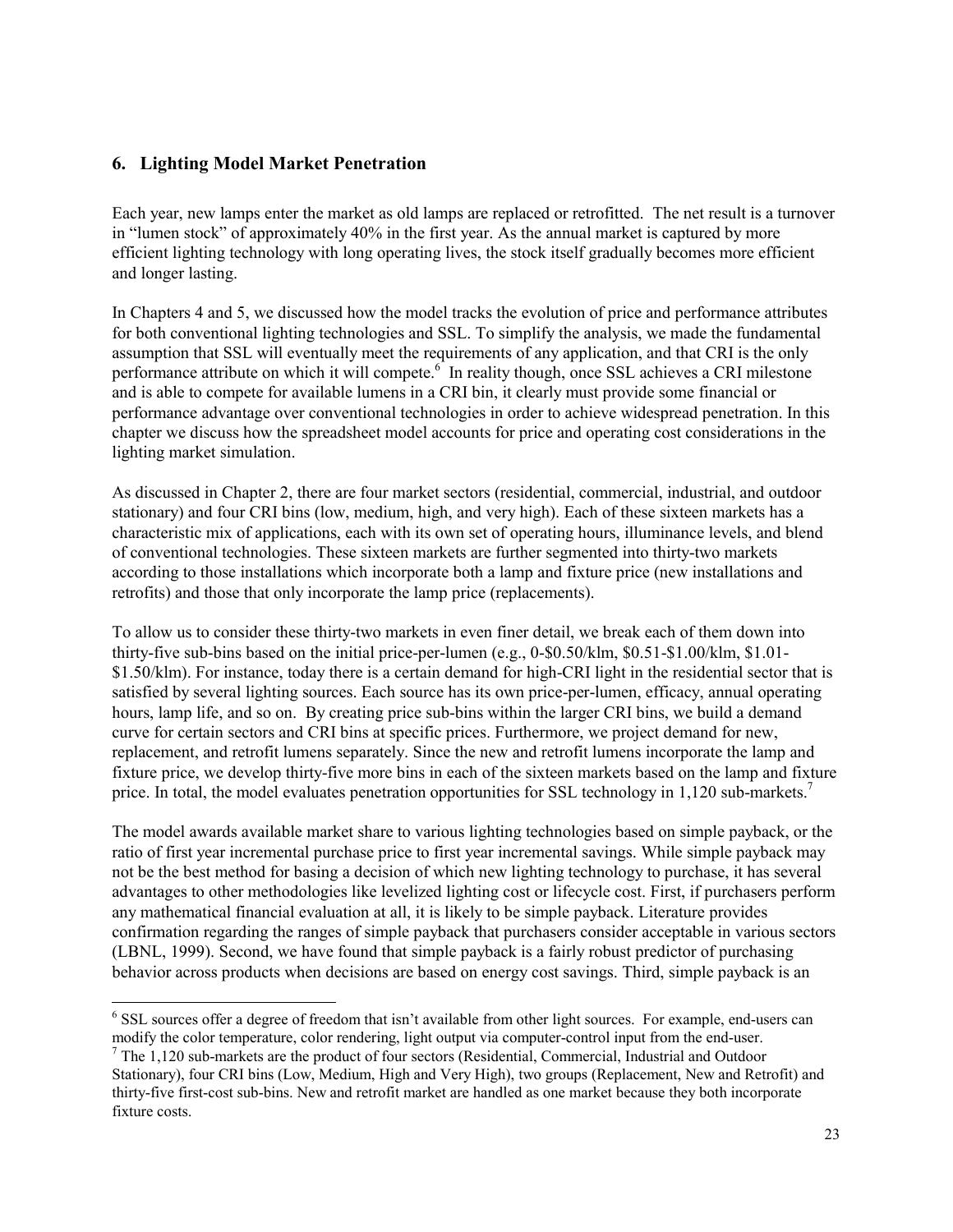intuitive measure of financial return, thus making it easier to review the projections of the model.

The simple payback calculation we use is based on one provided in E Source, Inc.'s *Lighting Technology Atlas* (1997):

∆Annual Electricity Cost (\$/klm/yr) + ∆Annual Lamp Replacement Cost(\$/klm/yr) Simple Payback (yr) =  $-\Delta$ Purchase Price (\$/klm)  $=\frac{\Delta}{\Delta}$ 

Where:

- The ∆ represents the difference between the solid state source and the established blend of competing conventional technologies in each sub-market.
- *Purchase Price* includes the lamp price and, in the case of the new and retrofit markets, the fixture price.
- *Annual Electricity Cost* is a function of the mean annual operating hours and efficacy for each submarket, the sectoral electricity price, and the lumen demand.
- *Annual Lamp Replacement Cost* is a function of the mean lamp life, annual operating hours, and lamp price, as well as a labor charge.

Electricity prices used for the operating cost evaluation are derived from the Energy Information Administration's Annual Energy Outlook 2003, as presented in Table 6-1 (EIA, 2003). The electricity prices were adjusted to 2005 dollars as that is the base year of the analysis period.

| 2005  | 2010  | 2015  | 2020  | 2025  |
|-------|-------|-------|-------|-------|
| 0.078 | 0.076 | 0.077 | 0.078 | 0.079 |
| 0.069 | 0.067 | 0.069 | 0.072 | 0.073 |
| 0.043 | 0.043 | 0.044 | 0.045 | 0.046 |
| 0.069 | 0.067 | 0.069 | 0.072 | 0.073 |
|       |       |       |       |       |

**Table 6-1. Electricity Price Projections in 2005 Dollars** 

Source: EIA, 2003

Any simple payback period can elicit a range of responses in the market depending on the internal implicit discount rates of the purchasers. To capture the appropriate range of responses, this spreadsheet model uses market penetration curves developed by Arthur D. Little, Inc. These curves relate the mean payback to the fraction of the ultimate market captured. The curves are presented in Figure 6-1.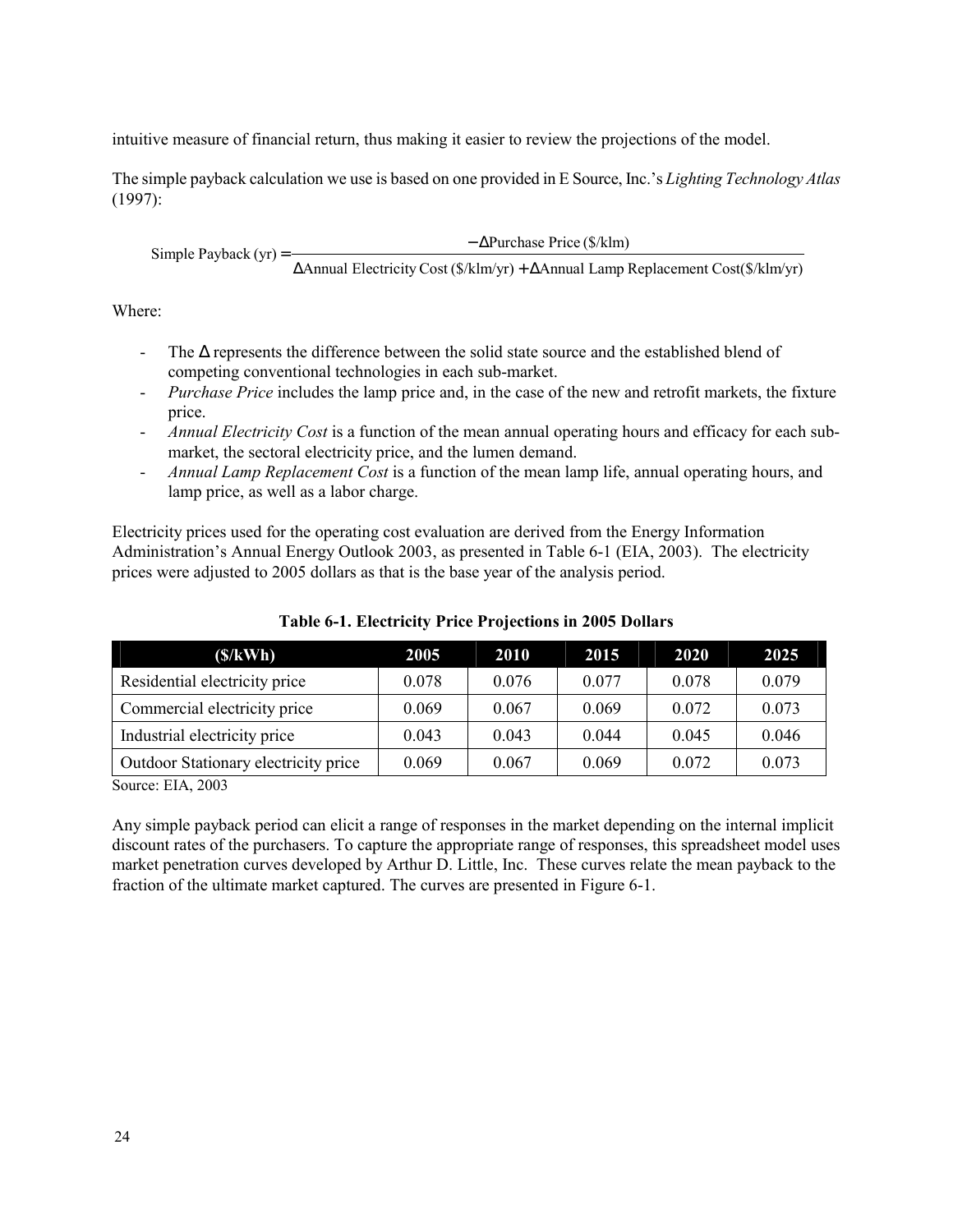

**Figure 6-1. Market Penetration Curves Used to Determine Market Penetration** 

The curves are read as follows – for the residential sector, if SSL technology were to offer the market a 2 year payback, it would be awarded approximately 20% of the available market that year. Likewise, if SSL were to offer a 1-year payback, it would be awarded approximately 45% of the available market. As evident in Figure 6-1, the residential curve is steeper than that of the commercial or industrial sectors, indicating that the residential sector is less willing to accept longer-term paybacks. For the outdoor stationary sector, the commercial sector payback curve was used.

Depending on the comparative costs evaluated in the market penetration analysis, the simple payback calculation can have four possible outcomes. Table 6-2 presents those outcomes.

| <b>SSL First Cost</b> | <b>SSL Operating Cost</b> | <b>SSL Market Penetration</b>                                                                                            |
|-----------------------|---------------------------|--------------------------------------------------------------------------------------------------------------------------|
| Higher                | Higher                    | Zero percent; no market penetration.                                                                                     |
| Higher                | Lower                     | The result given by the market share penetration curve<br>(Figure 6-1) is attributed to SSL.                             |
| Lower                 | Higher                    | The result given by the market share penetration curve<br>(Figure 6-1) is attributed to the conventional technology. $8$ |
| Lower                 | Lower                     | Economics compel sector to switch to SSL; maximum<br>available market will switch to SSL.                                |

**Table 6-2. Purchase Decisions Based on SSL and Conventional Technology Comparison** 

1

 $8$  In this case, the conventional lighting technology is the one with the "payback", so the payback curves apply to the conventional technology rather than to SSL.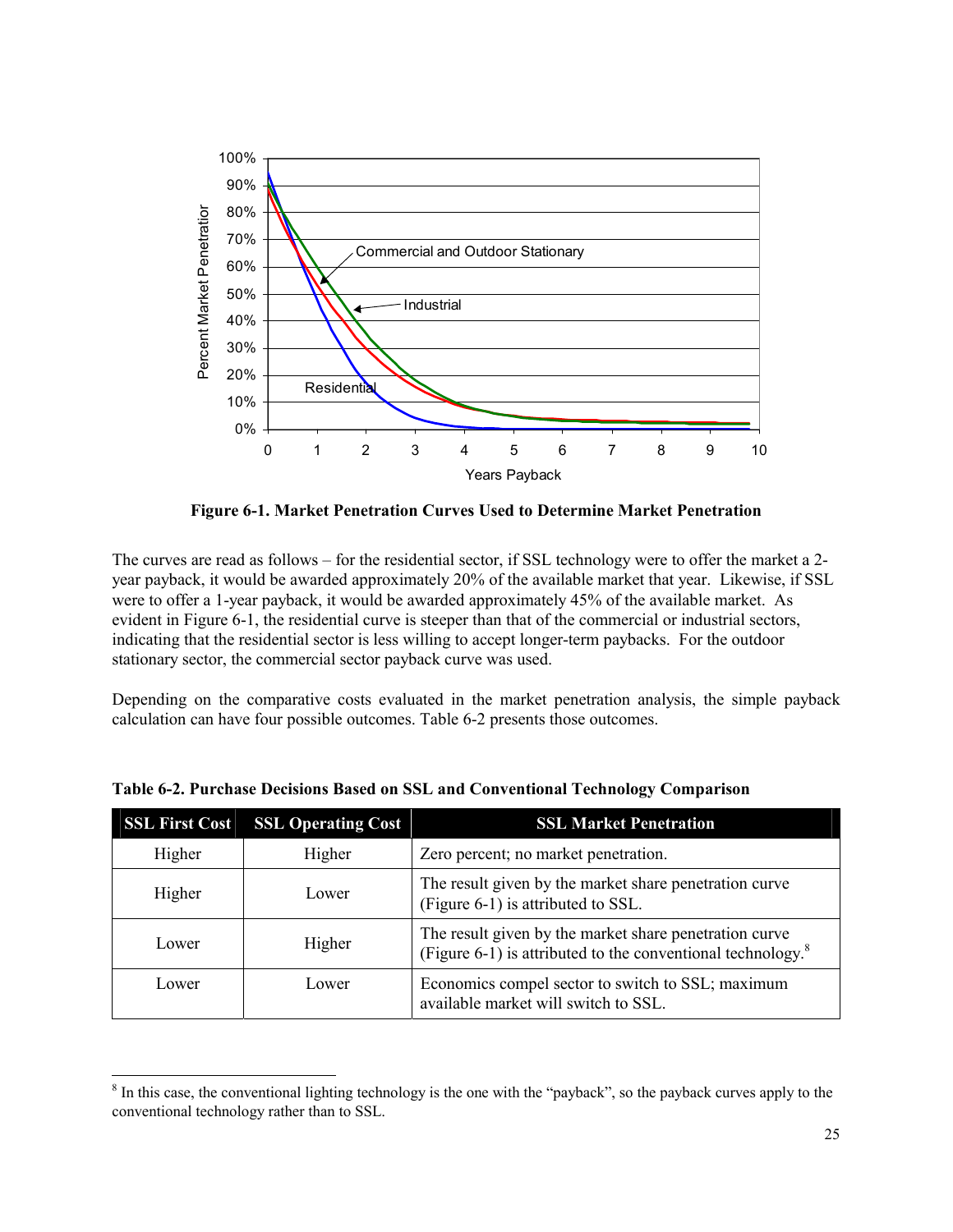In the fourth scenario presented in Table 6-2, the "maximum available market" switches to SSL. Under this condition, the model awards the maximum percentage market penetration to SSL, as defined by the market share penetration curves at zero years payback. For the residential sector, this represents 95% of the available lumens. For the commercial and outdoor stationary sectors, this represents 89%, and for the industrial sector, this represents 91% of the available lumens. No sector offers 100% market conversion to SSL because there are always groups of a particular sector who are slow to adopt a new technology, and may reject it for several years despite compelling economics and proven performance.

Furthermore, the model recognizes that even under the most ideal conditions, market penetration is not instantaneous. Due to the rapid development of SSL projected in our model, payback periods occasionally decline rapidly, implying a dramatic takeover of some sub-markets – sometimes as rapidly as full penetration within a single year. This result is highly unlikely to actually occur because of the barriers inherent in ramping up manufacturing capacity, communicating benefits to lighting designers and purchasers, and stocking distribution channels. Thus, the model incorporates a market lag to distribute the market penetration award over time. The market lag function is calibrated such that a one year spike from zero to full market penetration is stretched over a period of five years, with an equal share (20%) of the penetration occurring each year over the five year period. The lag function has the effect of smoothing out market penetration in the sub-markets, but has little effect on the overall results of the model since those sub-markets that are affected most represent only a tiny fraction of the overall lighting demand.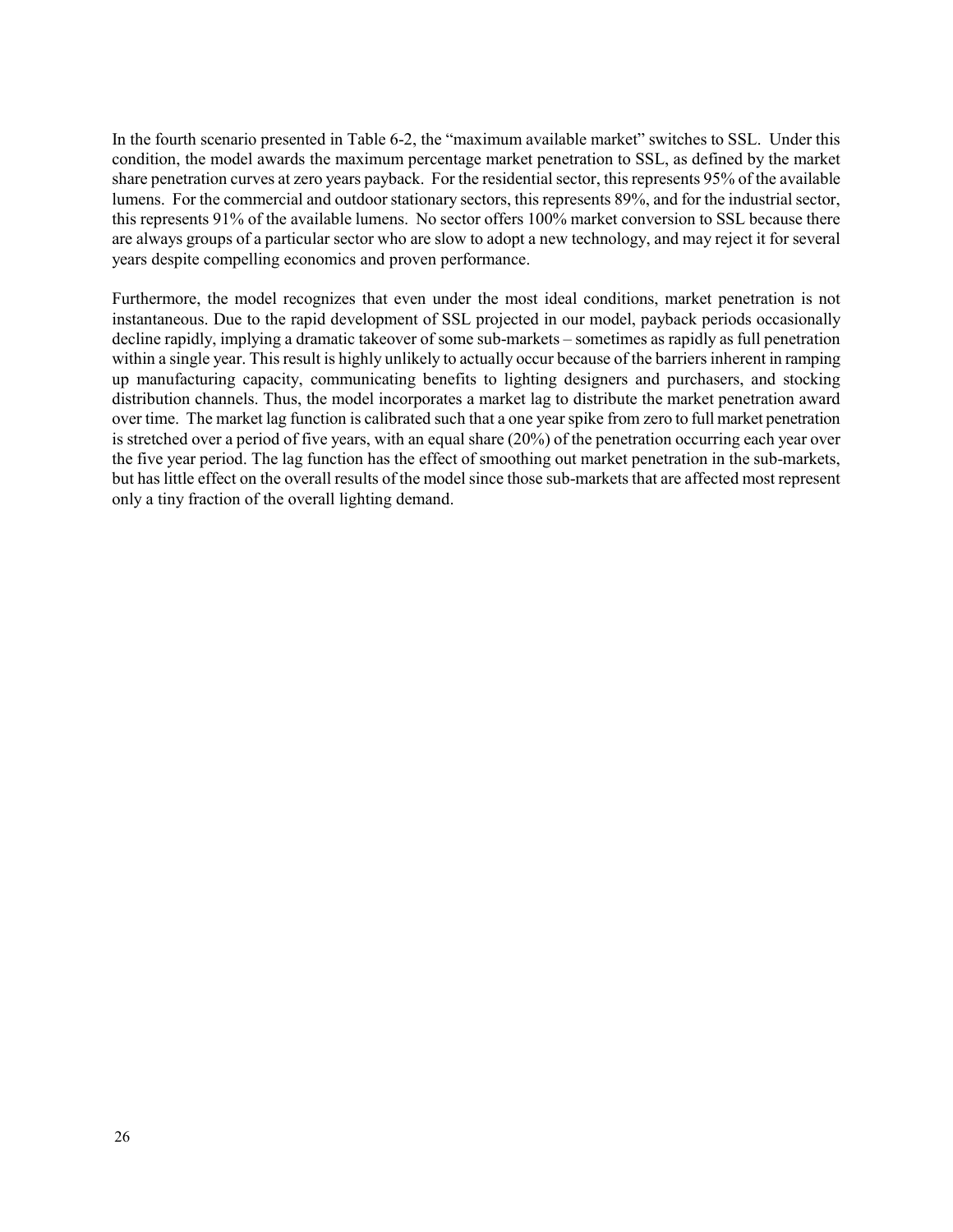### **7. Stock Model and Energy Savings Calculation**

The economic analysis competes the annually available teralumen-hours of lighting service between SSL technology and conventional sources. In each of the CRI bins, SSL gradually captures market share as its price and performance improve, and it becomes more competitive on a life-cycle cost basis. Figure 7-1 is an example of the output from one of the eight primary economic markets<sup>9</sup> in the model, commercial fixtures under the accelerated investment scenario. This diagram shows that as the SSL technology improves, it captures an increasing percentage of the available lumen market.



**Figure 7-1. SSL Portion of Annual Lumen Market for Commercial Fixtures** 

The percent of available market awarded to SSL is a critical component of the estimated energy savings. The national energy savings are based on changes in the efficacy of the installed base of national lighting technologies. Figure 7-2 illustrates the change in stock efficacy for the reference scenario and the accelerated investment scenario. In the reference scenario, no SSL technology enters the market and thus, lighting performance improves only as the conventional technologies improve as discussed in Chapter 4. In the accelerated investment scenario (illustration on the right of Figure 7-2), efficacy improvements to the installed base of lighting technology in each CRI bin increase due to improvements in both conventional lighting and SSL technologies. The influence of the market adopting highly efficacious SSL sources is clearly evident, as for example, the low CRI technology segment shifts from a reference scenario value of 100 lumens per watt to an accelerated investment scenario of approximately 160 lumens per watt.

1

<sup>&</sup>lt;sup>9</sup> The primary markets are differentiated by sector and whether the first cost includes just the lamp cost or the lamp cost and the fixture cost.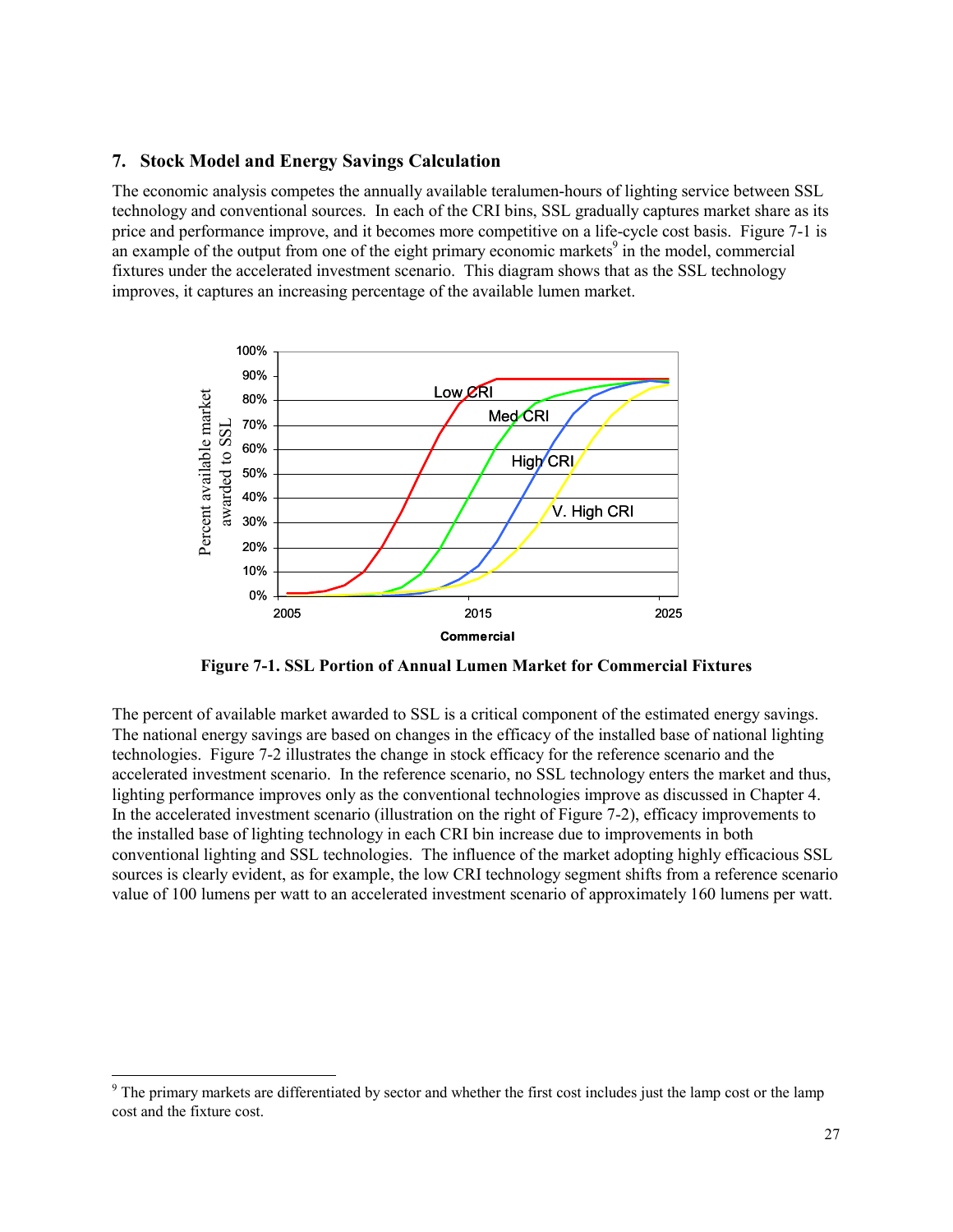

**Figure 7-2. Stock Efficacy for CRI Bins for Reference and Accelerated Scenarios** 

Furthermore, the stock lamp life also changes over time, as longer-lasting light sources, both conventional and SSL, are introduced into the lighting stock. And, as discussed in Chapter 3, the longer operating lives of the lamps installed will decrease the available lumen turnover from approximately 40 percent in 2005 to 33% in 2025 under the reference scenario and 19% in 2025 under the accelerated investment scenario. Figure 7-3 illustrates the impact on the average lamp life in the national inventory stock model over the analysis period. The change in lamp life is presented for both the reference and the accelerated investment scenarios.



**Figure 7-3. Stock Average Lamp Life by CRI Bin in Reference and Accelerated Investment** 

As shown in Figure 7-3, the overall stock average lamp life increases gradually in the reference scenario, where the conventional technologies improve according to the medium performance improvement scenario discussed in Chapter 4. However, a dramatic increase in lamp operating life is experienced by the installed base under the accelerated investment scenario, whereby low CRI increases from approximately 20,000 hours of average operating life to nearly 50,000 hours over the analysis period. A similarly dramatic increase is experienced by the very high CRI lamps, which experience a shift from approximately 1,000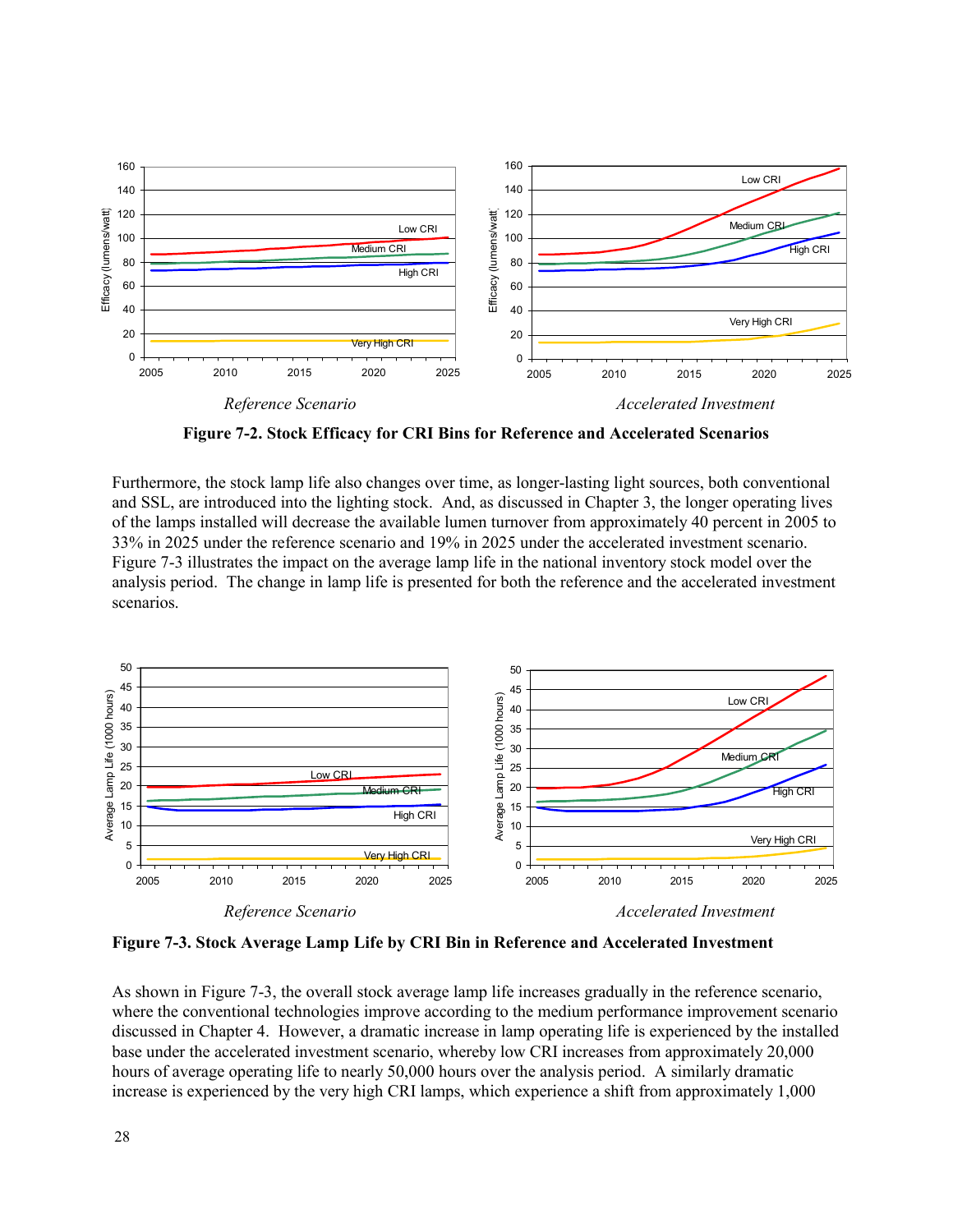hours to nearly 5,000. This shows that as SSL penetrates the marketplace in the accelerated investment scenario, the longer lamp life has an impact on the installed base average lamp life.

Figure 7-4 presents the projected energy consumption by lighting through  $2025^{10}$  for the two investment scenarios outlined in Chapter 5. The moderate investment scenario reflects a low level of effort on the part of government and industry in developing better SSL devices, particularly white-light sources. In 2025, the moderate investment scenario is estimated to contribute approximately 1.23 quads of energy savings. The accelerated investment scenario considers the case where the government and industry work as partners to share the risk and accelerate development of white-light, general illumination SSL technologies. In this scenario, 3.51 quads of energy are saved relative to the reference case, with the trend line continuing to show increased savings. Thus, additional energy savings are anticipated in the years following this and the other scenarios.



**Figure 7-4. Energy Consumption for Lighting Through 2025 for Each Scenario (Quads)** 

As seen in Figure 7-4, the first significant energy savings in the modest investment scenario are seen in 2015, while the accelerated investment scenario starts to yield energy savings five years earlier in 2010. Table 7-1 presents the energy savings terms of both quads of primary energy and terawatt-hours of site<sup>11</sup> electricity consumption.

1

 $10$  While projecting the energy consumption for lighting, we have assumed that the ratio of Primary Energy Consumption to end-use electricity consumption remains constant at the 2005 forecasted level of 10,744 BTU/kWh (DOE Core Databook, 2003). This avoids confusion on energy savings resulting from power system efficiency gains versus those from more efficacious lighting sources.

 $11$  This is the electricity consumed on the customer side of the meter. It does not include losses due to generation, transmission and distribution. The primary energy consumption value incorporates these losses.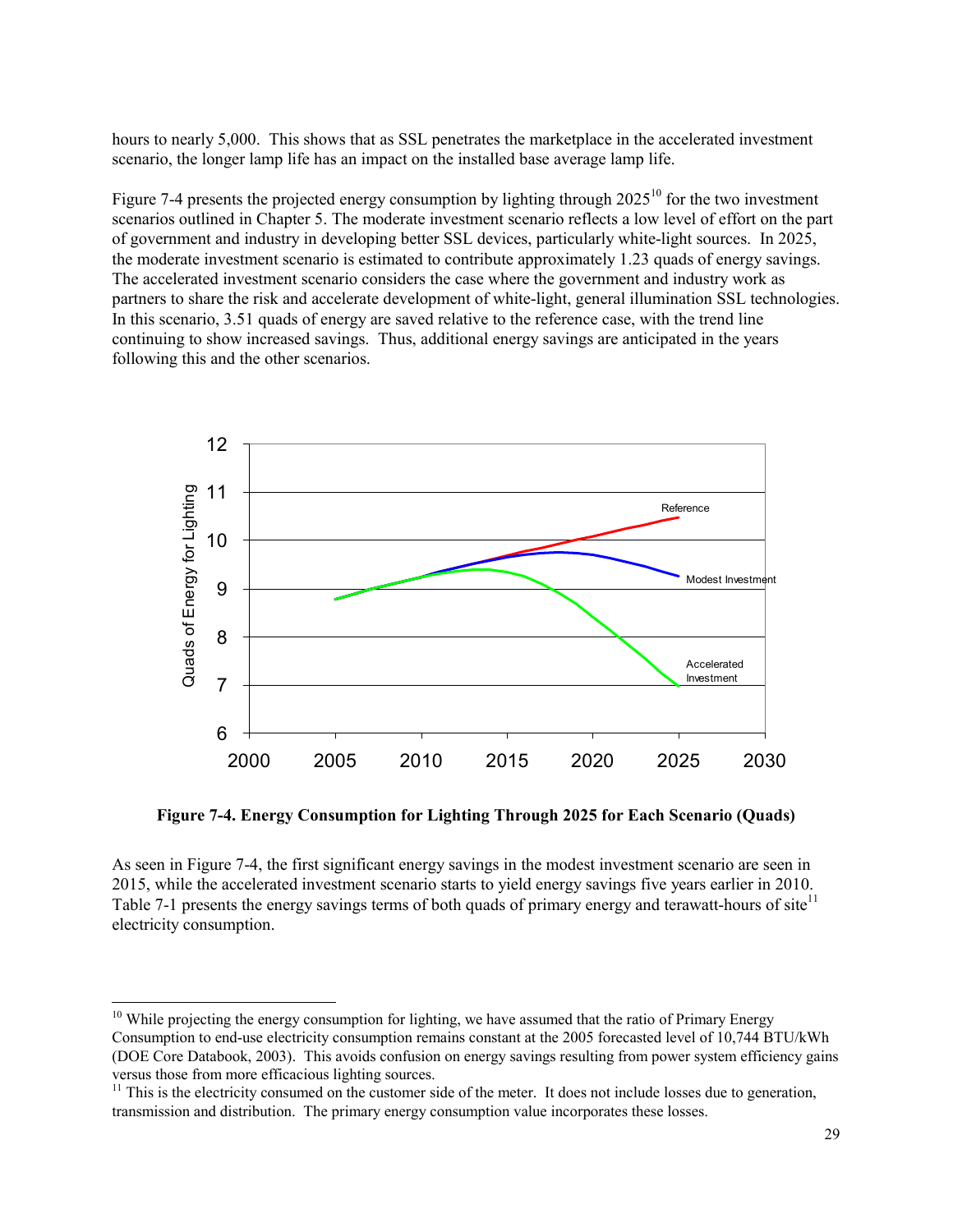| <b>Scenario</b>                                                                           | <b>2010</b>             | 2015                     | 2020                     | 2025                     | Cumulative               |  |  |  |  |  |
|-------------------------------------------------------------------------------------------|-------------------------|--------------------------|--------------------------|--------------------------|--------------------------|--|--|--|--|--|
| Reference                                                                                 | $9.24$ quads<br>858 TWh | $9.68$ quads<br>899 TWh  | $10.08$ quads<br>936 TWh | $10.47$ quads<br>972 TWh | n/a                      |  |  |  |  |  |
| Quads of primary energy savings and TWh of site electricity savings relative to Reference |                         |                          |                          |                          |                          |  |  |  |  |  |
| Moderate<br>Investment                                                                    | $0.00$ quads<br>0 TWh   | $0.04$ quads<br>3 TWh    | $0.39$ quads<br>36 TWh   | $1.23$ quads<br>114 TWh  | 5.44 quads<br>505 TWh    |  |  |  |  |  |
| Accelerated<br>Investment                                                                 | $0.01$ quads<br>1 TWh   | $0.34$ quads<br>31.3 TWh | $1.67$ quads<br>155 TWh  | $3.51$ quads<br>326 TWh  | $19.9$ quads<br>1848 TWh |  |  |  |  |  |

**Table 7-1. Energy Savings Projections 2010 – 2025** 

*(Quads of primary energy consumption and TWh of site electricity consumption)* 

In the moderate investment scenario, approximately 1.23 quads of primary energy, or about 114 TWh, can be saved in 2025. Under the accelerated investment scenario – where SSL meets more aggressive price reduction and performance improvement targets – approximately 3.51 quads of primary energy, or about 326 TWh can be saved. This is approximately a 33 percent reduction in the projected energy consumption for lighting in 2025 over the reference scenario, and represents a real reduction in lighting energy compared to the start of the analysis period (2005).

As discussed in Chapter 4, three scenarios are considered for the performance improvement of the conventional (incandescent, fluorescent and HID) lighting technologies. Table 7-2 provides the energy savings in 2025 for each of these baseline technology scenarios, compared to the two SSL investment scenarios. The medium improvement scenario is used for all the analysis results presented in this report. The variability in percentage terms is approximately 15-20% for the moderate investment and approximately 12-15% in the accelerated investment. In quad terms, the variability is  $+/- 0.2$  quads for the moderate investment and +/- 0.5 quads in the accelerated investment.

| <b>SSL Performance</b><br><b>Scenarios</b>      | Low<br>Improvement<br><b>Conventional</b><br><b>Technology</b> | <b>Medium</b><br>Improvement<br><b>Conventional</b><br><b>Technology</b> | <b>High</b><br>Improvement<br><b>Conventional</b><br><b>Technology</b> |  |  |
|-------------------------------------------------|----------------------------------------------------------------|--------------------------------------------------------------------------|------------------------------------------------------------------------|--|--|
| Reference<br>(Quads in $2025$ )                 | 10.90 Quads                                                    | 10.47 Quads                                                              | 9.87 Quads                                                             |  |  |
| Moderate Investment<br>(Quads saved in 2025)    | 1.42 Quads                                                     | 1.23 Quads                                                               | 0.99 Quads                                                             |  |  |
| Accelerated Investment<br>(Quads saved in 2025) | 3.94 Quads                                                     | 3.51 Quads                                                               | 2.98 Quads                                                             |  |  |

| Table 7-2. Variability of Energy Savings due to Conventional Technology Improvement |  |  |
|-------------------------------------------------------------------------------------|--|--|
|                                                                                     |  |  |
|                                                                                     |  |  |

The value of the energy savings that would accrue to lighting end-users is substantial. By multiplying the kilowatt-hours of savings due to SSL market penetration by the AEO 2003 forecasted electricity prices,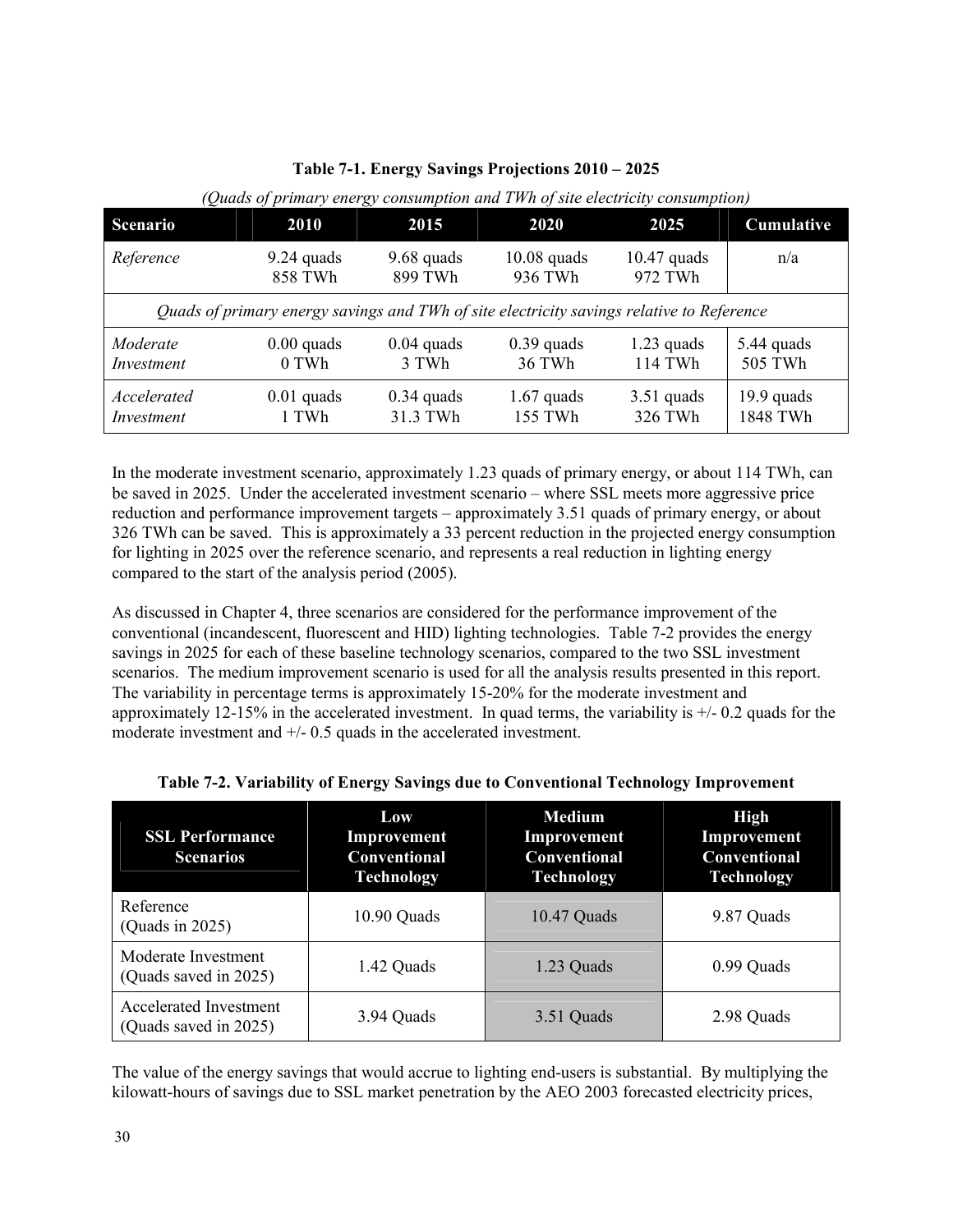annual savings figures by sector are estimated. Of these, the electricity savings in the commercial sector, which consumes 51% of all the national lighting energy (DOE, 2002), are much larger than the other sector. Across all sectors, the cumulative total of electricity savings over the analysis period is \$128.6 billion dollars<sup>12</sup>. Of this, approximately 72% will be saved by the commercial sector, followed by \$13 billion, or approximately 10% by the residential sector, 10% for the outdoor stationary and \$9.8 billion, or 8% by the industrial sector.

Figure 7-5 presents the electricity savings as they occur, moving from the base year 2005 through 2025. As expected from their high level of energy savings, the commercial sector appears to be an early adopter of SSL, with nearly \$1 billion of savings in 2015 and rising to \$15 billion in 2025. The residential sector is slower to adopt SSL, but when it does (starting around 2020), it adopts the technology at approximately the same rapidly increasing rate as the commercial sector had 7 years earlier.



**Figure 7-5. Electricity Savings by Sector Due to SSL Market Penetration** 

This valuation of energy savings cannot be treated in isolation – under any SSL performance improvement scenario, there will be manufacturing costs associated with acquiring the capital equipment necessary to produce SSL lamp devices that satisfy the demand for SSL products. In order to arrive at an estimate of the investment necessary, an estimate of the industry revenues projected over the analysis period is required. Figure 7-6 presents the industry revenues by CRI bin under the accelerated investment scenario. This estimate is determined by the model and is based on the annual operating hours, the teralumen-hours of lighting service provided multiplied by the dollars per kilolumen for SSL devices each year, yielding \$ of SSL revenue. The industry revenue decreases from 2020 to 2025 primarily because the cost of SSL devices continues to decrease according to the technology improvement S-curves discussed in Chapter 5.

l

 $12$  The total value of electricity savings over the analysis period, undiscounted and tracked in the model by sector on an annual basis; electricity savings are multiplied by AEO 2003 forecasted electricity prices.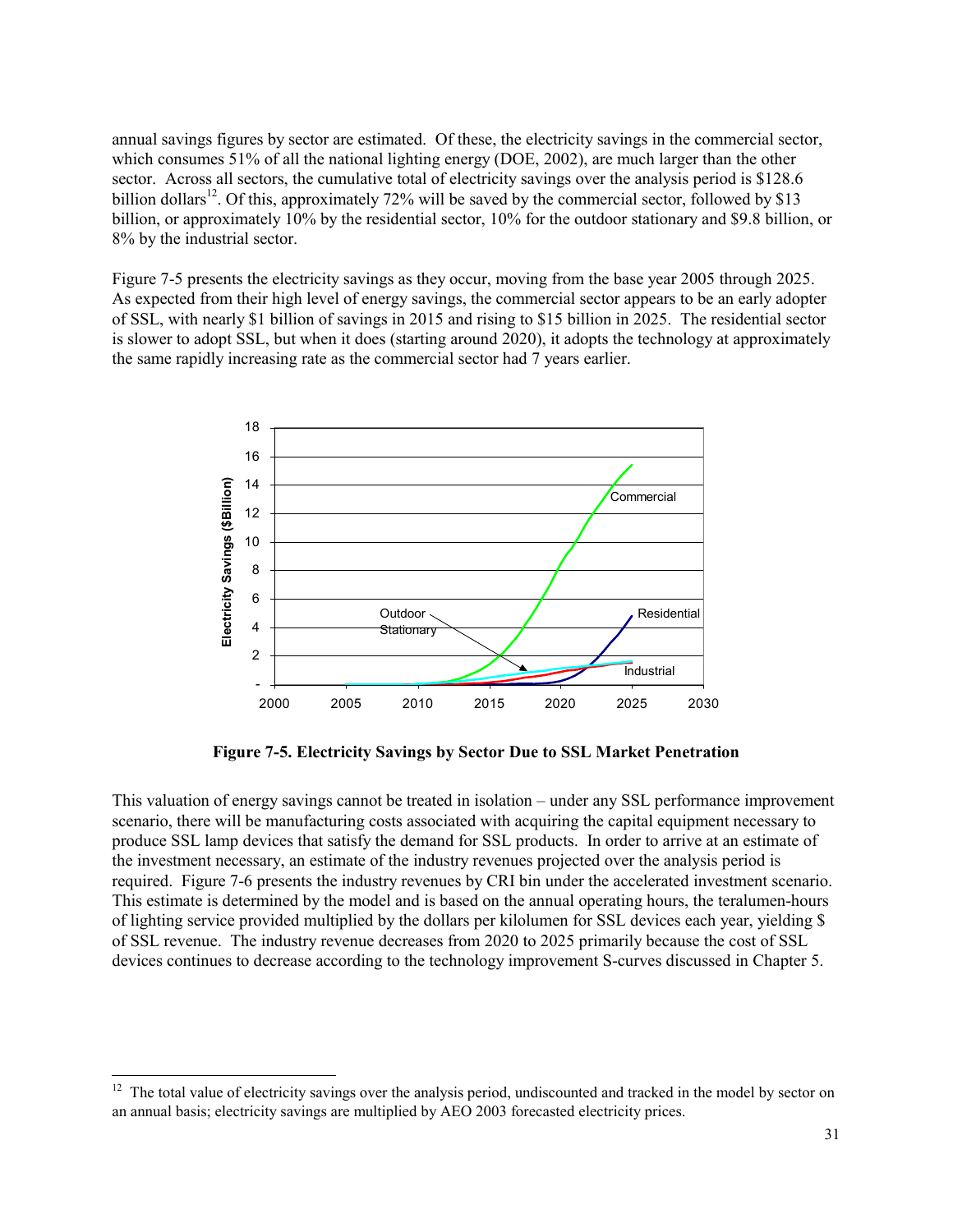

**Figure 7-6. Industry Revenue Estimate from SSL General Illumination Sales** 

Next, the level of capital investment necessary to sustain the necessary SSL production volumes must be determined. Reviewing the Annual Survey of Manufacturers (DOC, 2002), proportions of capital expenditures for plant and equipment were calculated from total value of shipments. Recognizing the uncertainty in future product design and manufacturing processes, a sector that seems to be a reasonable proxy for that of a future SSL industry is NAICS code 334413, *Semiconductor and Related Device Manufacturing*. A five-year (1997 – 2001) simple average of the capital expenditures as a percent of revenue for this sector was calculated as 14.7%. For comparison, the general lighting industry which is less capital intensive and very mature (NAICS code 3351, *Electric Lighting Equipment Manufacturing*), has a five year average capital expenditure rate of 2.9% of revenue. Integrated chip manufacturers provide another point of comparison, having a ratio as high as 28% of revenue for capital expenditures. Assuming a range of capital intensity between 14.7% and 28% of revenue and an average depreciation period of 7.4 years<sup>13</sup>, in order to service annual revenues of \$11 billion dollars in 2020, it will be necessary to build up between \$12 and \$23 billion in plant, property and equipment. Furthermore, it will be necessary to spend an additional \$1.5 to \$3 billion annually to maintain these assets.

l

 $13$  Assuming 16% of capital expenditures are for buildings and other structures with a 20 year depreciation life and 84% of expenditures are for machinery and equipment with a five year depreciation life for NAICS code 334413, *Semiconductor and Related Device Manufacturing,* (DOC, 2002)*.*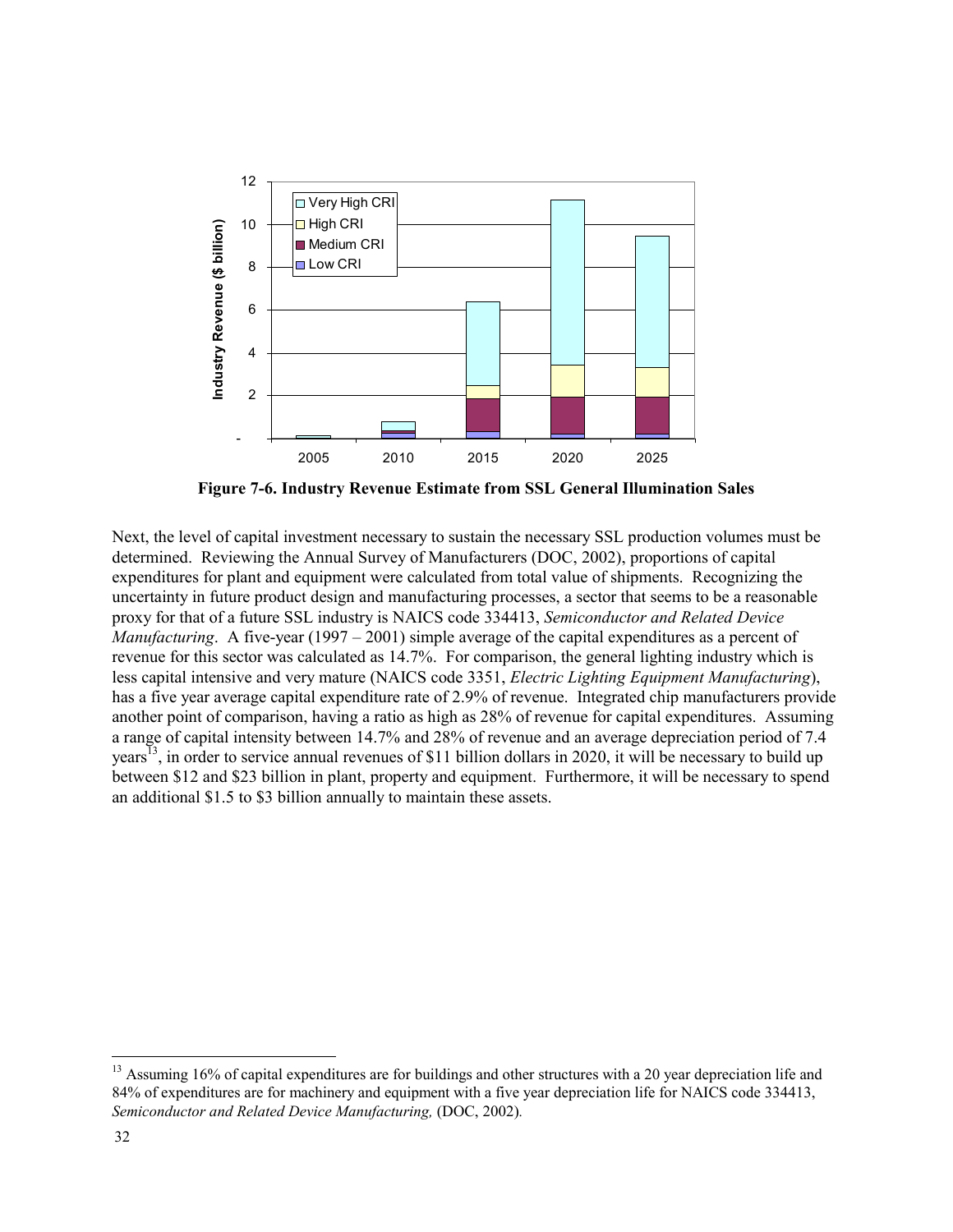#### **8. Conclusions**

Over the last few decades, lighting technologies such as T8 and T5 fluorescent tubes, electronic ballasts, metal halide HID lamps and other advances have yielded energy savings to the lighting market. Over the coming decades, SSL sources could offer even greater energy savings if they achieve projected price and performance attributes. As SSL technology advances, it will become better suited to a broader array of applications, the light quality will improve, efficacies will increase, and prices will fall. The potential national energy savings that will result by 2025 will depend on how quickly and to what extent these developments occur.

Assuming the performance of SSL will be capable of satisfying general lighting requirements of the market by 2025, its market penetration and energy saving potential will be driven primarily by economics – incorporating initial price, operating cost, maintenance and lifetime. In the moderate investment and accelerated investment scenarios, SSL displaces light sources in all sectors by the end of the analysis period, but the significant energy savings are primarily from the displacement of incandescent lamps in commercial and residential applications. As shown in Figure 8-1, the majority of the 326 TWh saved in 2025 are derived from SSL displacing incandescent lamps (very high CRI), particularly in the commercial and residential sectors.



**Figure 8-1. Energy Savings Breakdown for the Accelerated Investment Scenario in 2025** 

As discussed in Chapter 7, SSL is penetrating all sectors and all CRI bins, with medium CRI being the largest SSL lighting service (Teralumen-hours/annum) provider in 2025. However, as shown in Figure 8-1, the majority of energy savings is coming from the very high CRI bin. More specifically, 36% of the SSL lumen-hours in 2025 enter the market in the medium CRI bin, compared with 27% from the very high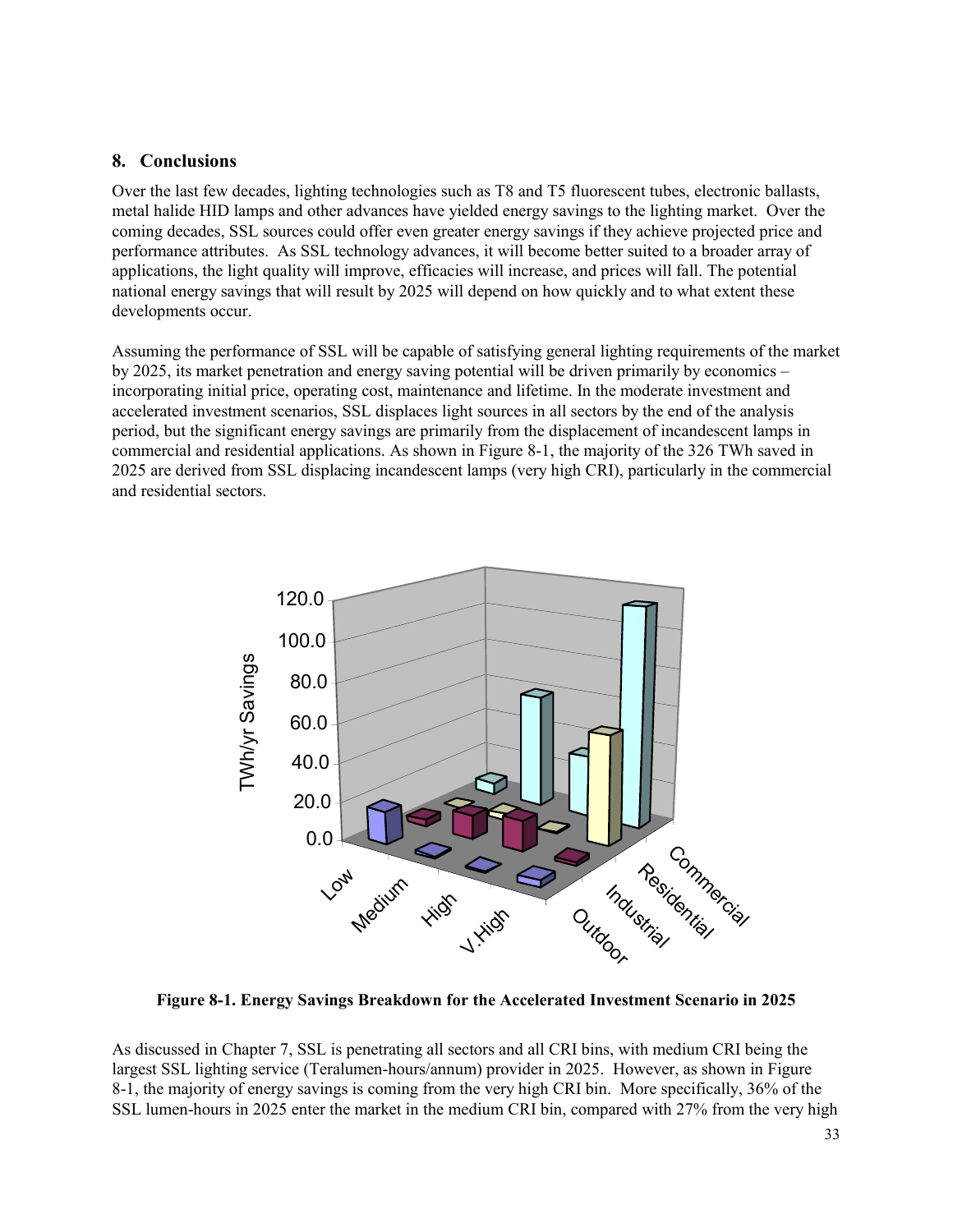CRI bin. However, the contributions in terms of energy savings for these two sectors in 2025 are reversed – the medium CRI bin contributes 23% to the cumulative 2025 savings and the very high CRI contributes 54% - more than double that of medium CRI. The reason for this disparity is due to the higher efficacy of the medium CRI stock compared to the very high CRI bin. Thus, the energy savings from the penetration of a more efficacious source (i.e., SSL) has a greater impact from an energy savings perspective in the very high CRI bin than in the medium CRI bin.

In order to achieve the energy savings projection for the accelerated investment scenario, SSL will need to achieve substantial improvements in price, efficacy and operating life. If these objectives are met, SSL should achieve gradually increasing market impacts up through the end of the analysis period and beyond. Relative to the reference case, the accelerated investment scenario is projected to decrease lighting energy consumption in absolute terms over the analysis period while the annual lumens delivered increase by 29%. This estimated reduction of 3.51 quads in 2025 will contribute to peak electricity savings as commercial lighting is a peak load contributor through both direct consumption and indirect (i.e., contributor HVAC loads) consumption. This reduction will ease pressure on the transmission and distribution system during these peak times, and contribute to a cleaner environment. In terms of energy savings, if SSL is successful and reduces lighting energy consumption by 3.51 quads, the construction of approximately forty-one 1000 MW power plants could be avoided. Not having to build the power stations will save utilities money, but the real savings accrue to lighting consumers, who will save \$128.6 billion<sup>14</sup> on their electricity bills.

This energy savings estimate is based on a reference scenario of performance improvements of conventional technology as discussed in Chapter 4. If another technology (e.g., compact fluorescent lamps) were to displace the incandescent lamps before SSL very high CRI devices evolved to replace them, the energy savings potential of SSL would be lower because the baseline competition would be higher.

Considering the medium improvement scenario for the conventional technologies, Figure 8-2 illustrates how efficacy and price influence the energy saving potential of SSL in the market model. The surface shows the quads of primary energy that could be saved (as compared with the reference scenario) if SSL achieves the price and performance targets shown on each axis. These axes provide the target values for SSL sources CRI bin (low, medium, high and very high) in 2025. These results differ somewhat from those discussed in Chapter 5, because for the purposes of creating Figure 8-2, the targets plotted on the two axes, no matter how aggressive, are achieved in 2025. We have plotted on this surface the price and performance in 2025 of the moderate investment scenario and accelerated investment scenarios to illustrate their relative positions.

The labeled boundaries of primary energy savings on the surface show the energy savings at the corresponding price and efficacy targets, as they appear along the axes. For example, the efficacy and price targets for the moderate investment scenario fall midway between the 1.0 and 1.5 quad line, at approximately 1.23 quad savings. The accelerated investment scenario occurs on the 3.5 quad line, indicative of its savings estimate.

Figure 8-2 provides guidance for SSL R&D planning, as it shows the relative importance of improving both efficacy and price in order to achieve energy savings objectives. Three dots appear in the upper lefthand corner, off the scale of the surface plot. These dots represent the 2001 and 2003 estimates of white-

l

<sup>&</sup>lt;sup>14</sup> The total value of electricity savings over the analysis period, undiscounted and tracked in the model by sector on an annual basis; electricity savings are multiplied by AEO 2003 forecasted electricity prices.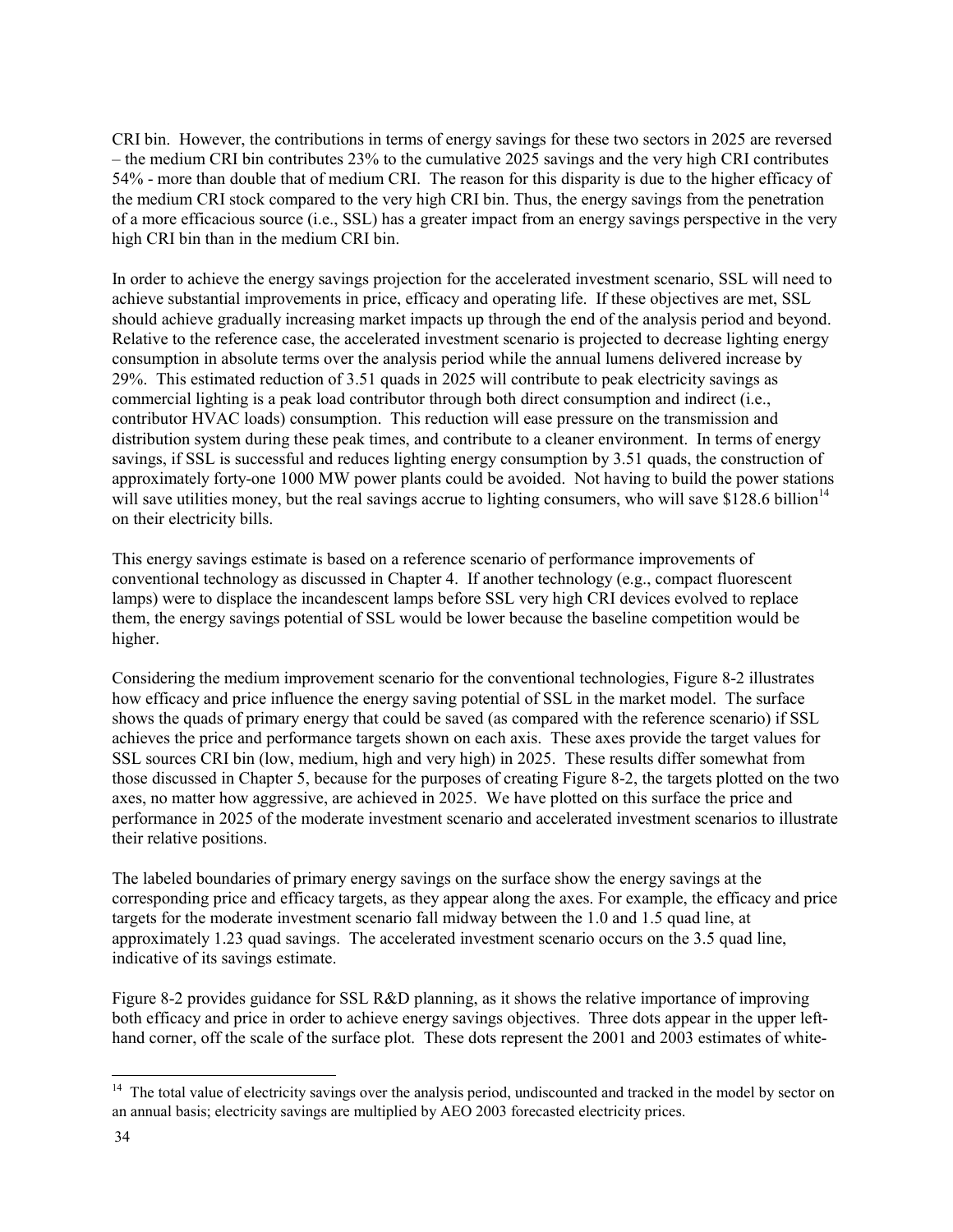light SSL performance. For 2003, two dots are plotted, representing the best white-light available in the market (\$350/klm, 25 lm/W) and the best lab device (no price, 75 lm/W). The relative positioning of the 2001 and 2003 dots show that industry is moving in the right direction, improving the efficiency while reducing the price.

Along the lower left portion of Figure 8-2, negative quad numbers are shown which illustrate what could potentially happen if the efficacy of SSL devices is not improved. If for instance, SSL efficacies remain at their 2005 performance levels and manufacturers focus exclusively on reducing the cost to the \$0.50 / kilolumen, energy consumption for lighting will actually increase, as the market transitions from more efficient conventional technology to less efficient SSL technology. This increase in energy consumption would occur throughout the analysis period, culminating in a 0.5 to 1.5 quad increase over the reference case in 2025. This is a possible consequence of no action on an R&D program to improve the efficacy of SSL devices.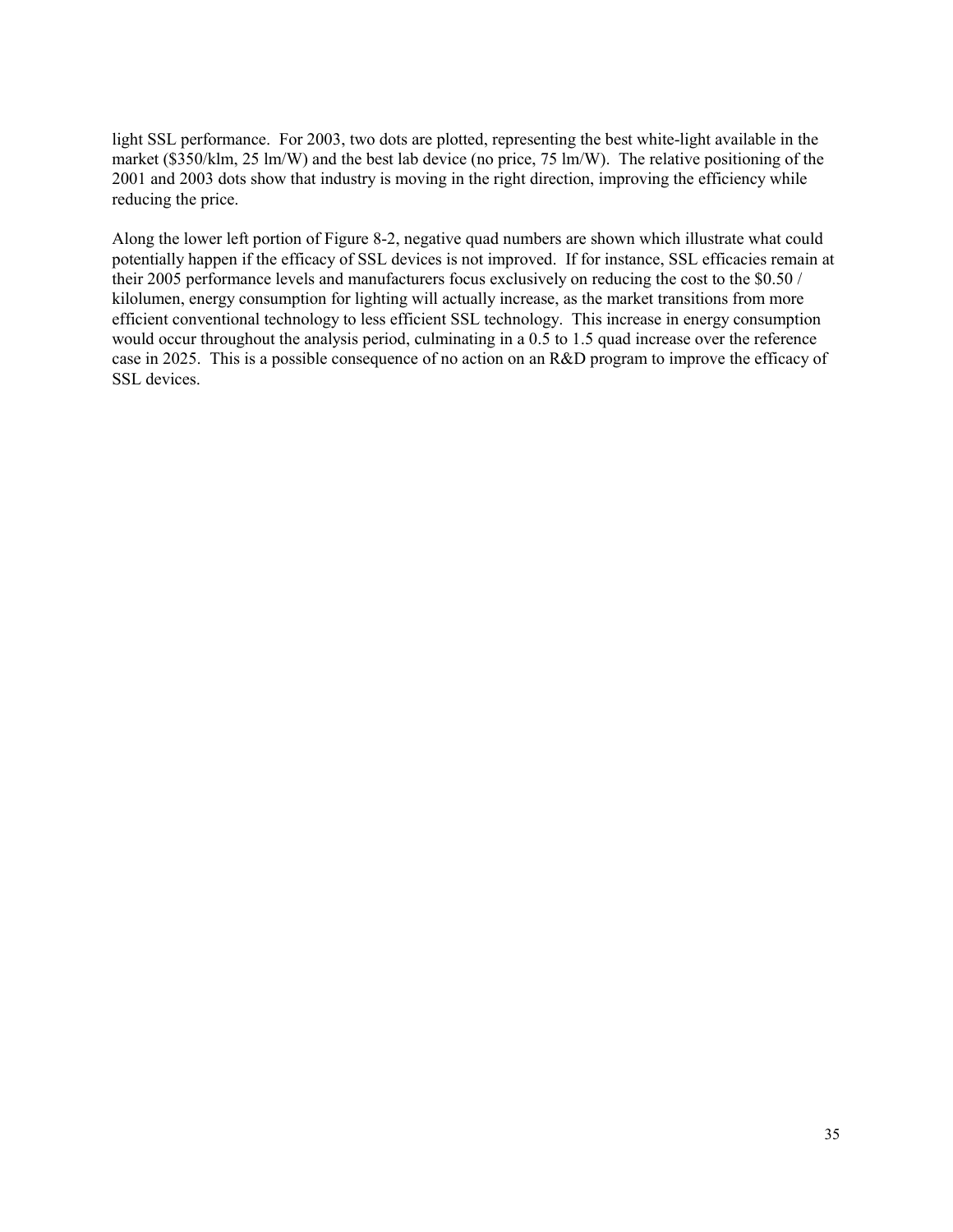

**Figure 8-2. Accelerated Investment – Quads of Primary Energy Savings Over Reference** 

Thus, improvements in the price and performance of SSL devices are critical research objectives. These improvements are an important consideration for industry researchers interested in developing products that are considered cost-effective in the market, and tapping into the huge potential energy savings presented in "white-light" applications. Similarly, efficacy improvements are critical in order to save energy, rather than increase energy consumption through the promulgation of less efficient light sources.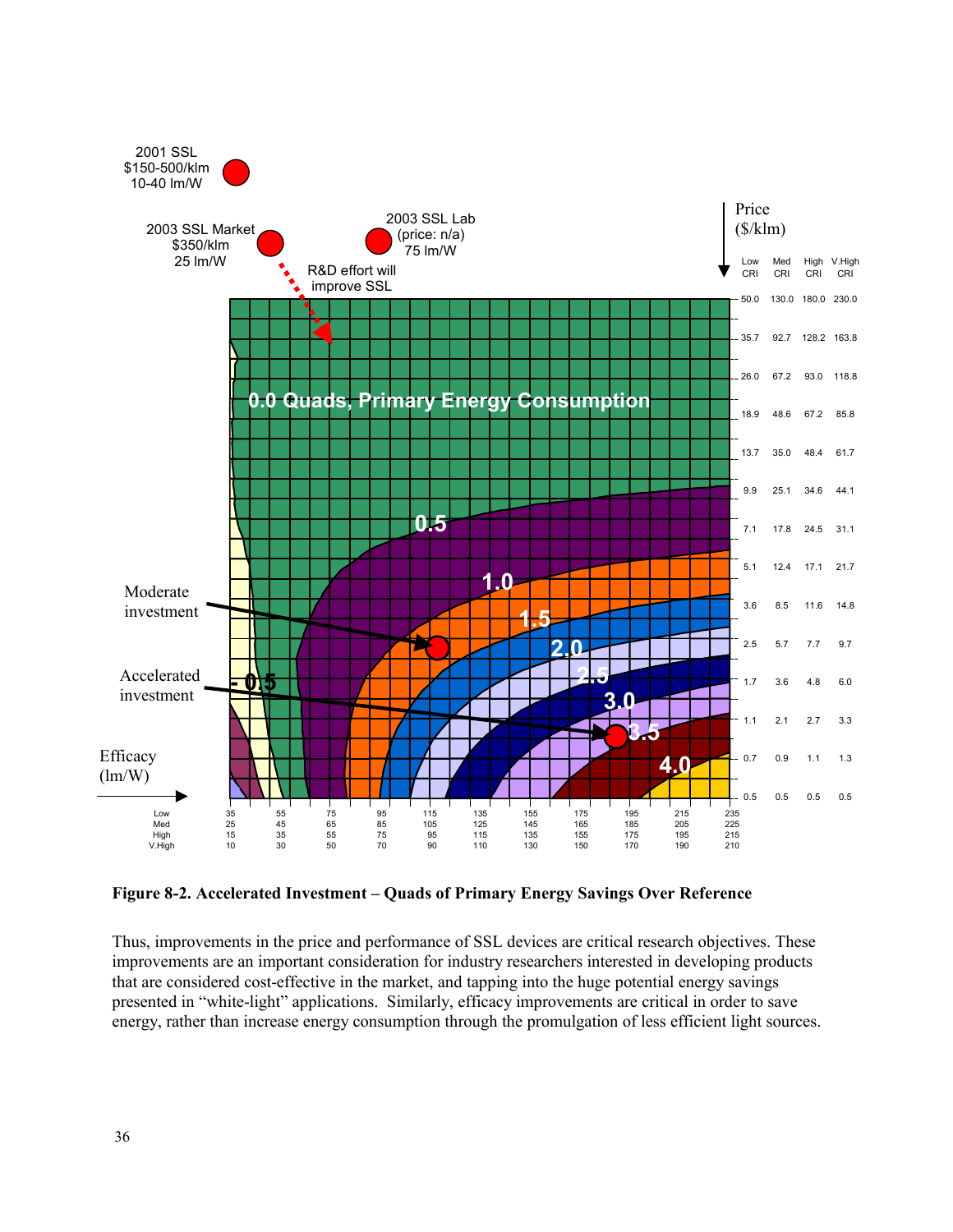## **References**

Betz, 1993. Strategic Technology Management, Frederick Betz, McGraw-Hill Engineering and Technology Management Series, McGraw-Hill, Inc., New York, 1993.

DOC, 2002. Statistics for Industry Groups and Industries, Annual Survey of Manufacturers, U.S. Census Bureau, Department of Commerce, Washington D.C., December 20, 2002. *Table 2. Statistics for Industry Groups and Industries; Table 5. Capital Expenditures for Plant and Equipment for Industry Groups and Industries.* http://www.census.gov/prod/2003pubs/m01as-1.pdf

DOE, 2001. Energy Savings Potential of Solid State Lighting in General Lighting Applications. Final Report, prepared by Arthur D. Little, Inc. for U.S. Department of Energy, Office of Building Technology, State and Community Programs, Washington DC, April 2001.

DOE, 2002. U.S. Lighting Market Characterization, Volume I: National Lighting Inventory and Energy Consumption Estimate. Final Report, prepared by Navigant Consulting, Inc. for the U.S. Department of Energy, Office of Energy Efficiency and Renewable Energy, Building Technologies Program, Washington DC, September 2002.

DOE, 2003. 2003 Buildings Energy Databook, Office of Energy Efficiency and Renewable Energy, U.S. Department of Energy, Washington DC, 2003. http://buildingsdatabook.eren.doe.gov/

EELA, 2000. Energy Efficient Lighting Association *Fact Sheet*, February 2000.

EIA, 2003. Annual Energy Outlook 2003 with Projections to 2025. Appendix A Reference Case Forecast (2000-2025) Tables; *Table 4. Residential Sector Key Indicators and Consumption; Table 5. Commercial Sector Key Indicators and Consumption; Table 8. Electricity Supply, Disposition, Prices, and Emissions.* Energy Information Administration, U.S. Department of Energy, Washington DC, 2003. Website: http://www.eia.doe.gov/oiaf/aeo/

LBNL, 1999. Large Organizations' Investments in Energy Efficient Building Retrofits, Susan Kulakowski, Ernest Orlando Lawrence Berkeley National Laboratory, University of California. March 1999.

OIDA, 2002a. Light Emitting Diodes (LEDs) for General Illumination, An OIDA Technology Roadmap Update 2002. Sponsored by: Optoelectronics Industry Development Association (OIDA), National Electrical Manufacturers Association (NEMA), Department of Energy – Office of Energy Efficiency and Renewable Energy, Building Technologies Program. Editor: Jeff Y. Tsao, Sandia National Laboratories. Published by OIDA, Washington DC. November 2002.

OIDA, 2002b. Organic Light Emitting Diodes (OLEDs) for General Illumination Update 2002, An OIDA Technology Roadmap. Sponsored by: Optoelectronics Industry Development Association (OIDA), Department of Energy – Office of Energy Efficiency and Renewable Energy, Building Technologies Program. Editor: Milan Stolka, Consultant. Published by OIDA, Washington DC. August 2002.

Sanchez, 2002. "Annual Energy Outlook Forecast Evaluation", Esmeralda Sanchez, Energy Information Administration, Washington, DC. September 2002. www.eia.doe.gov/oiaf/analysispaper/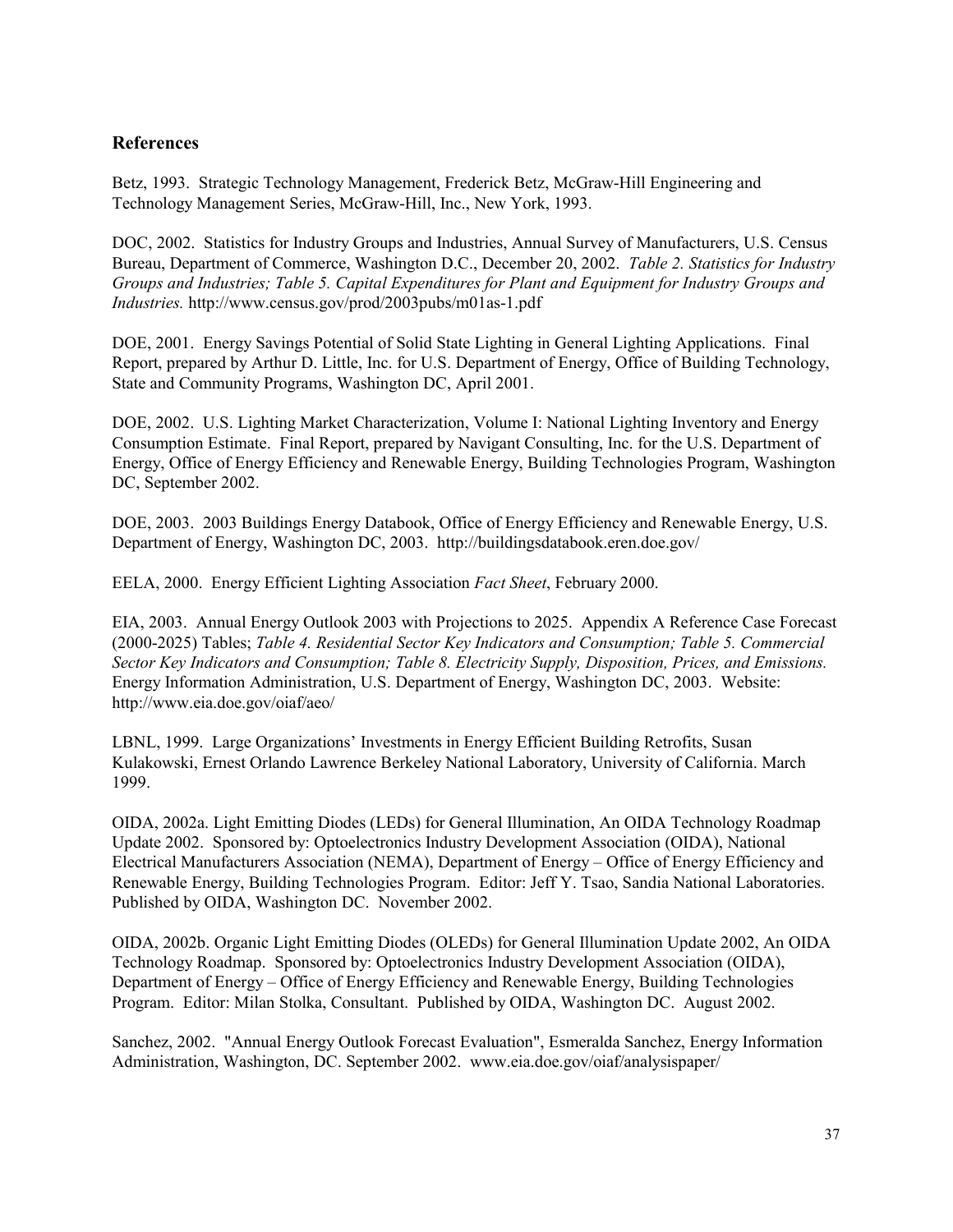# **Appendix A. Technology Roadmap Targets**

The OIDA published two technology roadmaps for SSL, one on Light Emitting Diodes (OIDA 2002a) and one on Organic Light Emitting Diodes (OIDA, 2002b). The summary tables of the projected price and performance of SSL sources from each report are presented here.

| -- <b>.</b> .                      | 2002     | 2007         | 2012        | 2020      |
|------------------------------------|----------|--------------|-------------|-----------|
| Luminous Efficacy (lm/W)           | 25       | 75           | 150         | 200       |
| Lifetime (thousand hours)          | 20       | >20          | >100        | >100      |
| Flux (lumens per lamp)             | 25       | 200          | 1,000       | 1,500     |
| Lumen Cost (\$ per kilolumen)      | \$200    | \$20         | $<\!\!55$   | $<\!\!52$ |
| Color Rendering Index              | 75       | 80           | > 80        | > 80      |
| <b>Lighting Markets Penetrated</b> | Low-flux | Incandescent | Fluorescent | All       |

**Table A-1. Technology Roadmap Price and Performance Improvements for LEDs** 

Source: OIDA, 2002a.

### **Table A-2. Technology Roadmap Price and Performance Improvements for OLEDs**

|                               | 2002      | 2007        | 2012  | <b>2020</b> |
|-------------------------------|-----------|-------------|-------|-------------|
| Luminous Efficacy (lm/W)      | 10        | 50          | 150   | 200         |
| Lifetime (thousand hours)     | 0.3       |             | 10    | 20          |
| Flux (lumens per device)      | 10        | 3,000       | 6,000 | 12,000      |
| Lumen Cost (\$ per kilolumen) | $>$ \$200 | $\sim 50\%$ | \$5   | <Տ.         |

Source: OIDA, 2002b.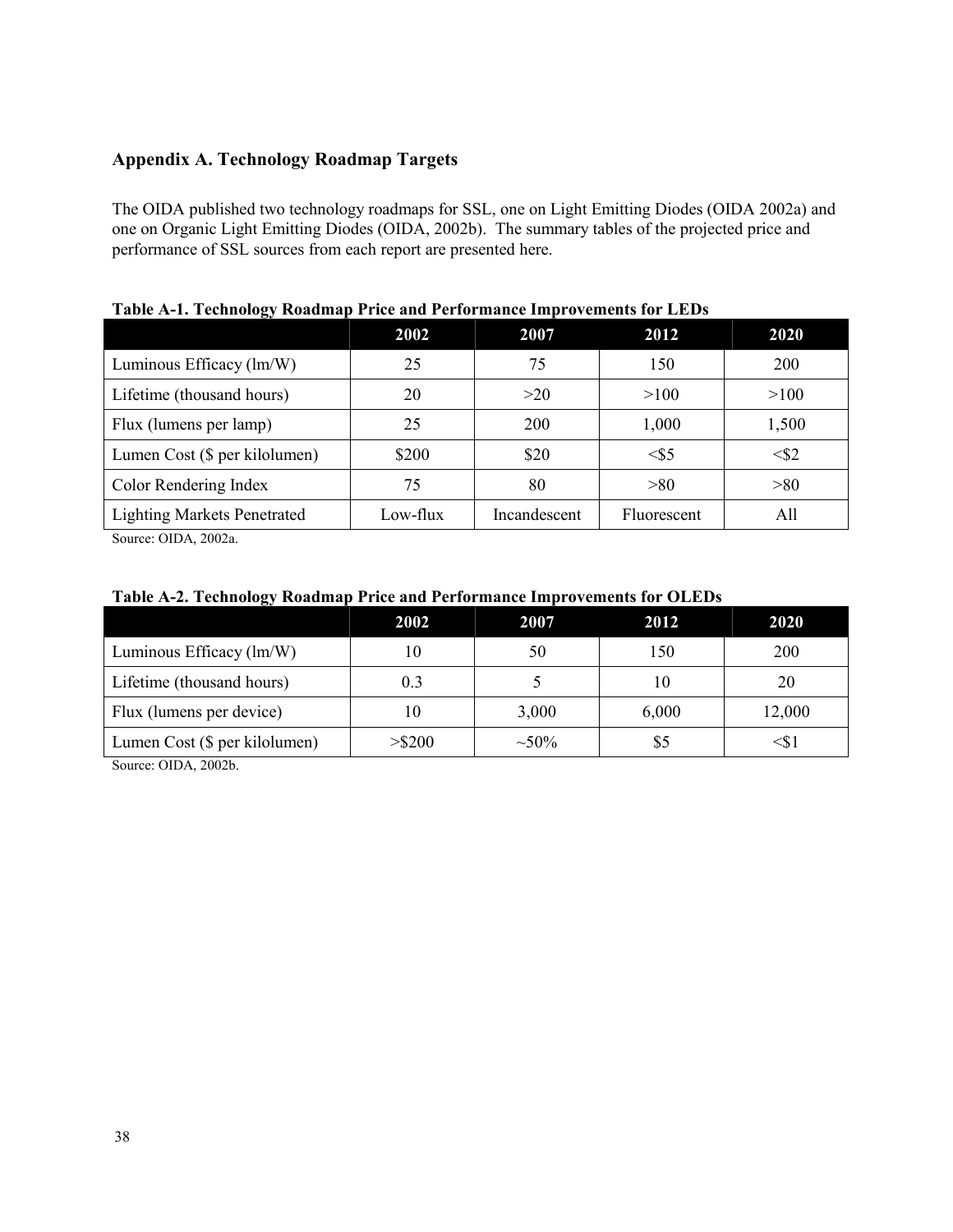# **Appendix B. SSL Performance Improvement Curves**

|                        | 2005  | 2006  | 2007  | 2008  | 2009  | 2010  | 201'  | 2012  | 2013  | 2014  | 2015  | 2016  | 2017  | 2018  | 2019  | 2020  | 2021  | 2022  | 2023  | 2024  | 2025  |
|------------------------|-------|-------|-------|-------|-------|-------|-------|-------|-------|-------|-------|-------|-------|-------|-------|-------|-------|-------|-------|-------|-------|
| Low CRI                |       |       |       |       |       |       |       |       |       |       |       |       |       |       |       |       |       |       |       |       |       |
| Efficacy (Im/w)        | 85.3  | 91.5  | 98.2  | 105.0 | 111.8 | 118.5 | 124.7 | 130.4 | 135.5 | 139.9 | 143.7 | 146.9 | 149.5 | 151.7 | 153.4 | 154.8 | 155.9 | 156.8 | 157.5 | 158.0 | 158.5 |
| Lamp Cost (\$/klm)     | 47.7  | 40.9  | 34.2  | 27.8  | 22.1  | 17.3  | 13.4  | 10.4  | 8.1   | 6.3   | 5.1   | 4.1   | 3.5   | 3.0   | 2.7   | 2.4   | 2.3   | 2.1   | 2.1   | 2.0   | 2.0   |
| Lamp Life (1000 hours) | 26.2  | 30.2  | 34.8  | 39.8  | 45.0  | 50.2  | 55.2  | 59.8  | 63.8  | 67.2  | 70.1  | 72.4  | 74.2  | 75.6  | 76.7  | 77.5  | 78.1  | 78.6  | 79.0  | 79.2  | 79.4  |
| <b>Medium CRI</b>      |       |       |       |       |       |       |       |       |       |       |       |       |       |       |       |       |       |       |       |       |       |
| Efficacy (Im/w)        | 52.2  | 54.8  | 57.6  | 60.8  | 64.1  | 67.5  | 70.9  | 74.2  | 77.4  | 80.2  | 82.8  | 85.0  | 86.9  | 88.4  | 89.8  | 90.8  | 91.7  | 92.4  | 92.9  | 93.4  | 93.7  |
| Lamp Cost (\$/klm)     | 95.5  | 82.0  | 68.5  | 55.8  | 44.5  | 34.9  | 27.1  | 21.1  | 16.4  | 13.0  | 10.5  | 8.6   | 7.3   | 6.4   | 5.7   | 5.2   | 4.9   | 4.6   | 4.5   | 4.3   | 4.3   |
| Lamp Life (1000 hours) | 17.1  | 19.6  | 22.9  | 26.8  | 31.6  | 36.9  | 42.5  | 48.1  | 53.4  | 58.2  | 62.1  | 65.4  | 67.9  | 69.8  | 71.3  | 72.3  | 73.1  | 73.6  | 74.0  | 74.3  | 74.5  |
| <b>High CRI</b>        |       |       |       |       |       |       |       |       |       |       |       |       |       |       |       |       |       |       |       |       |       |
| Efficacy (Im/w)        | 42.7  | 44.2  | 46.0  | 48.1  | 50.4  | 53.0  | 55.7  | 58.5  | 61.3  | 64.0  | 66.6  | 68.9  | 71.0  | 72.8  | 74.3  | 75.6  | 76.7  | 77.6  | 78.3  | 78.9  | 79.3  |
| Lamp Cost (\$/klm)     | 157.0 | 142.1 | 125.4 | 107.7 | 90.0  | 73.3  | 58.5  | 45.9  | 35.7  | 27.7  | 21.7  | 17.2  | 13.8  | 11.4  | 9.7   | 8.5   | 7.6   | 6.9   | 6.5   | 6.2   | 6.0   |
| Lamp Life (1000 hours) | 13.4  | 14.8  | 16.5  | 18.9  | 21.9  | 25.6  | 29.9  | 34.8  | 40.0  | 45.2  | 50.1  | 54.4  | 58.1  | 61.1  | 63.5  | 65.2  | 66.6  | 67.5  | 68.2  | 68.7  | 69.1  |
| <b>Very High CRI</b>   |       |       |       |       |       |       |       |       |       |       |       |       |       |       |       |       |       |       |       |       |       |
| Efficacy (lm/w)        | 17.3  | 18.4  | 19.8  | 21.4  | 23.4  | 25.7  | 28.3  | 31.3  | 34.5  | 38.0  | 41.5  | 45.0  | 48.5  | 51.7  | 54.7  | 57.3  | 59.6  | 61.6  | 63.2  | 64.6  | 65.7  |
| Lamp Cost (\$/klm)     | 232.6 | 229.4 | 224.8 | 218.4 | 209.7 | 198.2 | 183.5 | 165.7 | 145.3 | 123.4 | 101.5 | 81.1  | 63.3  | 48.7  | 37.1  | 28.4  | 22.0  | 17.4  | 14.2  | 11.9  | 10.3  |
| Lamp Life (1000 hours) | 11.6  | 12.3  | 13.2  | 14.4  | 16.0  | 18.1  | 20.9  | 24.3  | 28.2  | 32.7  | 37.5  | 42.3  | 46.8  | 50.7  | 54.1  | 56.9  | 59.0  | 60.6  | 61.8  | 62.7  | 63.4  |

# **Table B.1. Performance Improvement Curves for the Moderate Investment Scenario**

## **Table B.2. Performance Improvement Curves for the Accelerated Investment Scenario**

|                        | 2005  | 2006  | 2007  | 2008  | 2009  | 2010  | 2011  | 2012  | 2013  | 2014  | 2015  | 2016  | 2017  | 2018  | 2019  | 2020  | 202 <sup>4</sup> | 2022  | 2023  | 2024  | 2025  |
|------------------------|-------|-------|-------|-------|-------|-------|-------|-------|-------|-------|-------|-------|-------|-------|-------|-------|------------------|-------|-------|-------|-------|
| Low CRI                |       |       |       |       |       |       |       |       |       |       |       |       |       |       |       |       |                  |       |       |       |       |
| Efficacy (Im/w)        | 90.3  | 101.8 | 114.1 | 126.8 | 139.4 | 151.7 | 163.2 | 173.8 | 183.2 | 191.4 | 198.4 | 204.2 | 209.1 | 213.1 | 216.3 | 218.8 | 220.9            | 222.5 | 223.8 | 224.8 | 225.6 |
| Lamp Cost (\$/klm)     | 32.8  | 25.6  | 19.5  | 14.5  | 10.6  | 7.8   | 5.7   | 4.3   | 3.3   | 2.6   | 2.2   | 1.9   | 1.7   | 1.5   | 1.4   | 1.4   | 1.3              | 1.3   | 1.3   | 1.3   | 1.2   |
| Lamp Life (1000 hours) | 30.8  | 37.9  | 46.1  | 55.0  | 63.9  | 72.1  | 79.2  | 84.9  | 89.3  | 92.5  | 94.8  | 96.5  | 97.6  | 98.4  | 98.9  | 99.3  | 99.5             | 99.7  | 99.8  | 99.9  | 99.9  |
| <b>Medium CRI</b>      |       |       |       |       |       |       |       |       |       |       |       |       |       |       |       |       |                  |       |       |       |       |
| Efficacy (Im/w)        | 65.5  | 76.3  | 88.0  | 100.3 | 112.5 | 124.2 | 135.0 | 144.4 | 152.5 | 159.2 | 164.6 | 168.8 | 172.7 | 174.7 | 176.6 | 178.1 | 179.2            | 180.7 | 180.7 | 181.2 | 181.5 |
| Lamp Cost (\$/klm)     | 81.2  | 65.6  | 51.3  | 38.9  | 28.9  | 21.2  | 15.5  | 11.4  | 8.6   | 6.6   | 5.2   | 4.3   | 3.7   | 3.3   | 3.0   | 2.8   | 2.7              | 2.6   | 2.5   | 2.5   | 2.5   |
| Lamp Life (1000 hours) | 18.6  | 22.8  | 28.5  | 36.0  | 45.0  | 55.0  | 65.0  | 74.0  | 81.5  | 87.2  | 91.4  | 94.3  | 96.3  | 97.6  | 98.5  | 99.0  | 99.4             | 99.6  | 99.7  | 99.8  | 99.9  |
| High CRI               |       |       |       |       |       |       |       |       |       |       |       |       |       |       |       |       |                  |       |       |       |       |
| Efficacy (Im/w)        | 47.1  | 55.8  | 65.7  | 76.5  | 87.8  | 99.0  | 109.8 | 119.7 | 128.4 | 135.9 | 142.0 | 147.0 | 150.9 | 154.0 | 156.3 | 158.1 | 159.5            | 160.5 | 161.3 | 161.8 | 162.3 |
| Lamp Cost (\$/klm)     | 145.9 | 127.0 | 106.6 | 86.2  | 67.3  | 51.0  | 37.9  | 27.8  | 20.3  | 15.0  | 11.2  | 8.6   | 6.9   | 5.6   | 4.8   | 4.3   | 3.9              | 3.6   | 3.5   | 3.4   | 3.3   |
| Lamp Life (1000 hours) | 15.7  | 18.6  | 22.8  | 28.5  | 36.0  | 45.0  | 55.0  | 65.0  | 74.0  | 81.5  | 87.2  | 91.4  | 94.3  | 96.3  | 97.6  | 98.5  | 99.0             | 99.4  | 99.6  | 99.7  | 99.8  |
| Very High CRI          |       |       |       |       |       |       |       |       |       |       |       |       |       |       |       |       |                  |       |       |       |       |
| Efficacy (Im/w)        | 24.7  | 29.1  | 34.6  | 41.2  | 49.0  | 57.8  | 67.5  | 77.5  | 87.5  | 97.2  | 106.0 | 113.8 | 120.4 | 125.9 | 130.3 | 133.8 | 136.5            | 138.6 | 140.2 | 141.4 | 142.3 |
| Lamp Cost (\$/klm)     | 230.8 | 226.5 | 220.4 | 211.9 | 200.3 | 185.3 | 166.8 | 145.2 | 121.9 | 98.6  | 77.1  | 58.5  | 43.5  | 32.0  | 23.5  | 17.4  | 13.1             | 10.2  | 8.1   | 6.7   | 5.8   |
| Lamp Life (1000 hours) | 12.4  | 13.7  | 15.7  | 18.6  | 22.8  | 28.5  | 36.0  | 45.0  | 55.0  | 65.0  | 74.0  | 81.5  | 87.2  | 91.4  | 94.3  | 96.3  | 97.6             | 98.5  | 99.0  | 99.4  | 99.6  |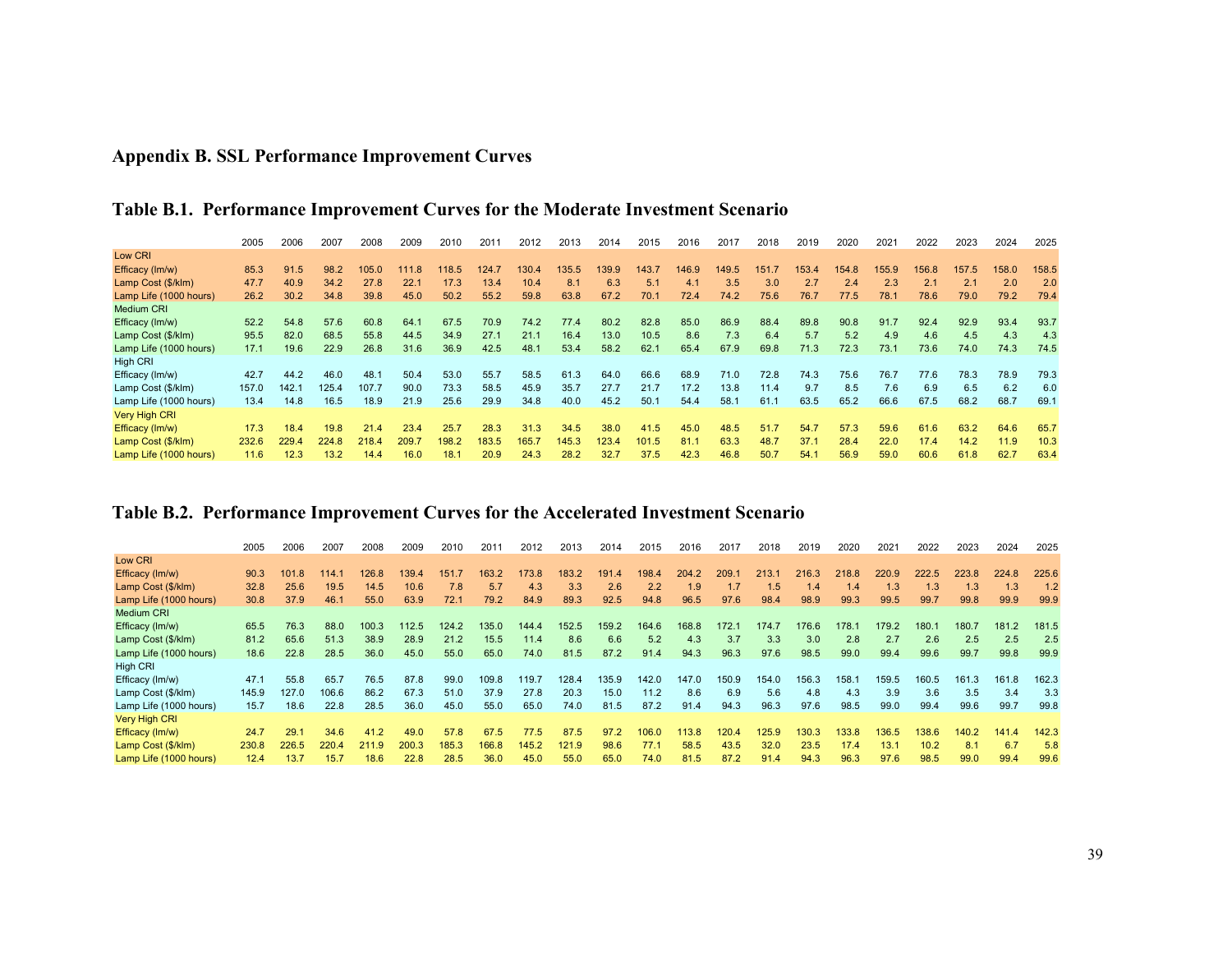# **Appendix C. Lighting Market Model Sensitivity Analysis**

To account for uncertainty and variability in the forecasts made by the lighting market model, Navigant Consulting used Crystal Ball™ software to conduct a Monte Carlo simulation and sensitivity analysis for the accelerated investment scenario. Overall, we found that the accuracy of the lighting market model is +/- 25%. Sources of uncertainty and variability included in the sensitivity are listed in Table C-1.

| <b>Uncertainty and Variability</b>                                                    | <b>Data Source</b>                                   | <b>Estimated</b><br><b>Relative</b><br><b>Accuracy</b> | <b>Relative Range</b><br><b>Source</b>                                                                                                                                                                               |  |  |  |  |
|---------------------------------------------------------------------------------------|------------------------------------------------------|--------------------------------------------------------|----------------------------------------------------------------------------------------------------------------------------------------------------------------------------------------------------------------------|--|--|--|--|
| <b>Electricity Price Projections</b>                                                  | <b>AEO</b> Projection                                | $+0\%$ / -20%                                          | EIA 2002. AEO projections<br>compared to historical data<br>are 10% high (Sanchez,<br>2002).                                                                                                                         |  |  |  |  |
| <b>Conventional Technology</b><br>Performance - (Cost, Life, Efficacy)<br>Projections | Navigant Estimates                                   | $+/- 5\%$                                              | Navigant Estimate. Current<br>conventional technologies are<br>mature and performance is<br>well known.                                                                                                              |  |  |  |  |
| <b>SSL Ultimate Performance</b><br>Projections - (Cost, Life, Efficacy)               | Experts from SSL<br>Industry                         | N/A                                                    | N/A                                                                                                                                                                                                                  |  |  |  |  |
| Timing of SSL Improvements                                                            | Experts from SSL<br>Industry                         | N/A                                                    | N/A                                                                                                                                                                                                                  |  |  |  |  |
| Hours of Usage                                                                        | <b>Lighting Market</b><br>Characterization<br>Report | $-48%/$<br>$+130%$                                     | DOE 2002, Chapter 7. Total<br>lighting electricity<br>consumption estimates from                                                                                                                                     |  |  |  |  |
| Number of Lamps per Building                                                          | <b>Lighting Market</b><br>Characterization<br>Report | $+/- 5\%$                                              | other sources vary from -<br>48% to $+130%$ compared to<br>the LMC Report. It is<br>unknown whether this is due<br>to $#$ of lamps, hours of usage,<br>or lamp wattage, so hours of<br>usage was selected as a proxy |  |  |  |  |
| Number of Buildings                                                                   | <b>Lighting Market</b><br>Characterization<br>Report | $+/- 5\%$                                              | Accuracy is high given large<br>number of data sources -<br>RECS, CBECS, US Census,<br>etc.                                                                                                                          |  |  |  |  |
| Market Growth Projections                                                             | NEMS/Assumed                                         | $+/- 30%$                                              | Unknown, dependent on<br>economic growth scenario                                                                                                                                                                    |  |  |  |  |
| Market Segmentation: % Retrofits                                                      | Assumed                                              | $+/- 5\%$ (abs)                                        | Based on an assumed 20 year<br>fixture lifetime                                                                                                                                                                      |  |  |  |  |

**Table C-1. Sensitivity Analysis Input Assumptions**

The largest source of variability is the price and performance improvement curves for SSL, which were generated in close consultation with experts from industry. A type of sensitivity analysis for the model's performance relative to various cost and efficiency points is presented in Chapter 8 of this report. Thus, no sensitivity analysis was conducted on these variables as part of the Monte Carlo sensitivity analysis.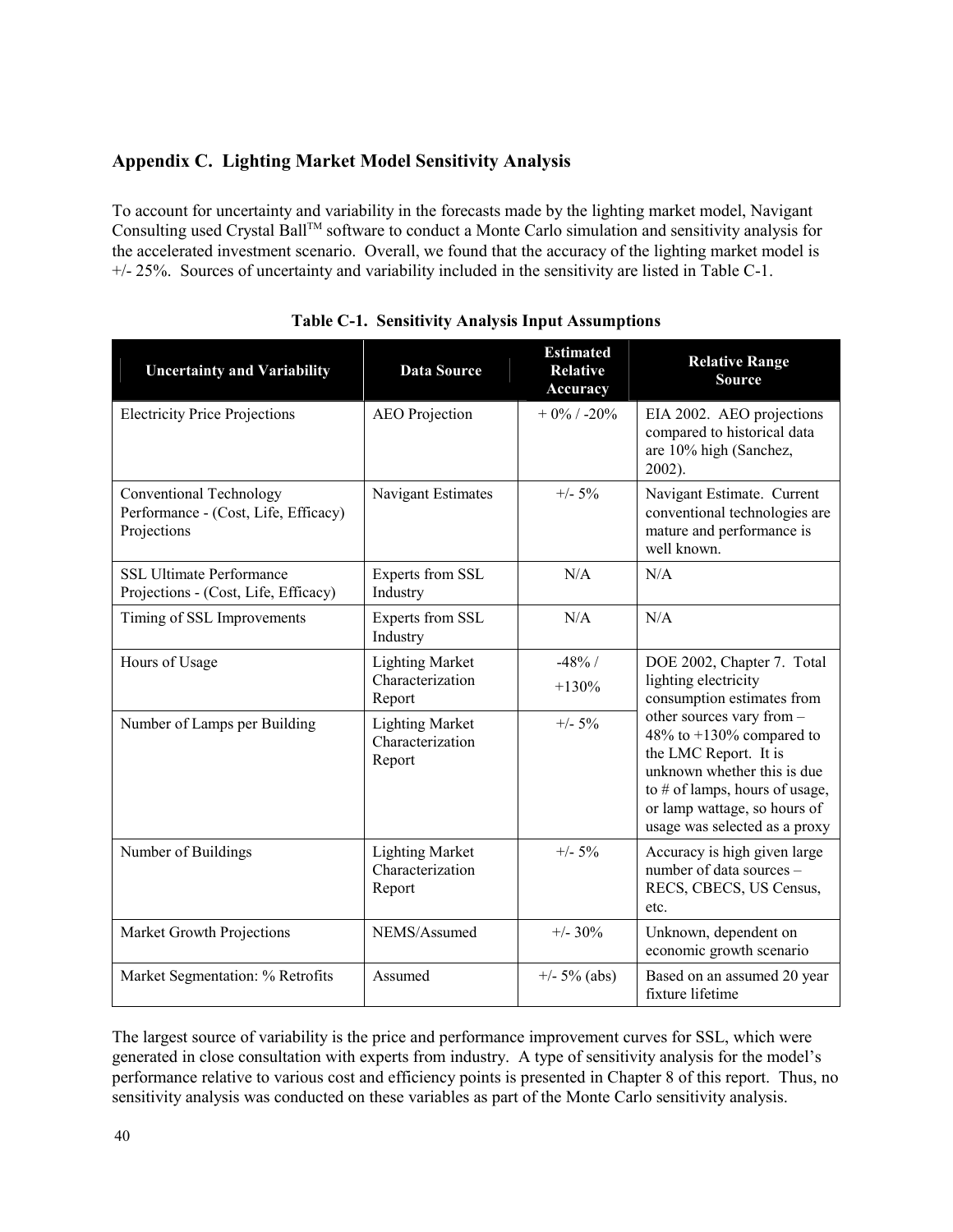Rather, the S-curve performance was held constant at the accelerated investment scenario and all the other model inputs were allowed to vary.

Thus, the sources of uncertainty in the model were bounded by the estimated data source accuracies listed in the table above. These include market growth assumptions, baseline technology performance projections, and electricity price projections. Note that the lighting market characterization data overestimates annual lighting consumption compared to other studies, and AEO electricity price projections tend to be higher than historical prices. In both these cases, slightly skewed distributions are used (see the HoursOfUsage figure below for an example).

A Monte Carlo simulation is composed of a large number of runs (1,000 or more). During a single run, each input is assigned a random value based on a probability distribution, and the output is calculated using the solid state lighting model and stored. To estimate model accuracy to first order, a minimum / mean / maximum triangular probability distribution was chosen for all of the above variables:



For example, on run 1, a random number generator estimates a hour of usage factor of 1.10; this is multiplied by all "hours of usage" figures found in the Lighting Market Characterization (DOE 2002), yielding a 10% higher estimate of usage; all other variables are similarly estimated by random number generation, and the lighting market model output (total quads of annual savings in 2025) is calculated and stored. On run 2, 0.89 is generated; run 3 generates 1.0, etc.; the minimum/mean/maximum triangular distribution above governs the probability of the hours of usage input factor being between 0.48 and 1.3, and it is most likely to be the mean of 1.

After greater than a thousand runs, the stored SSL model outputs can be displayed as a prediction of model accuracy. This is shown below.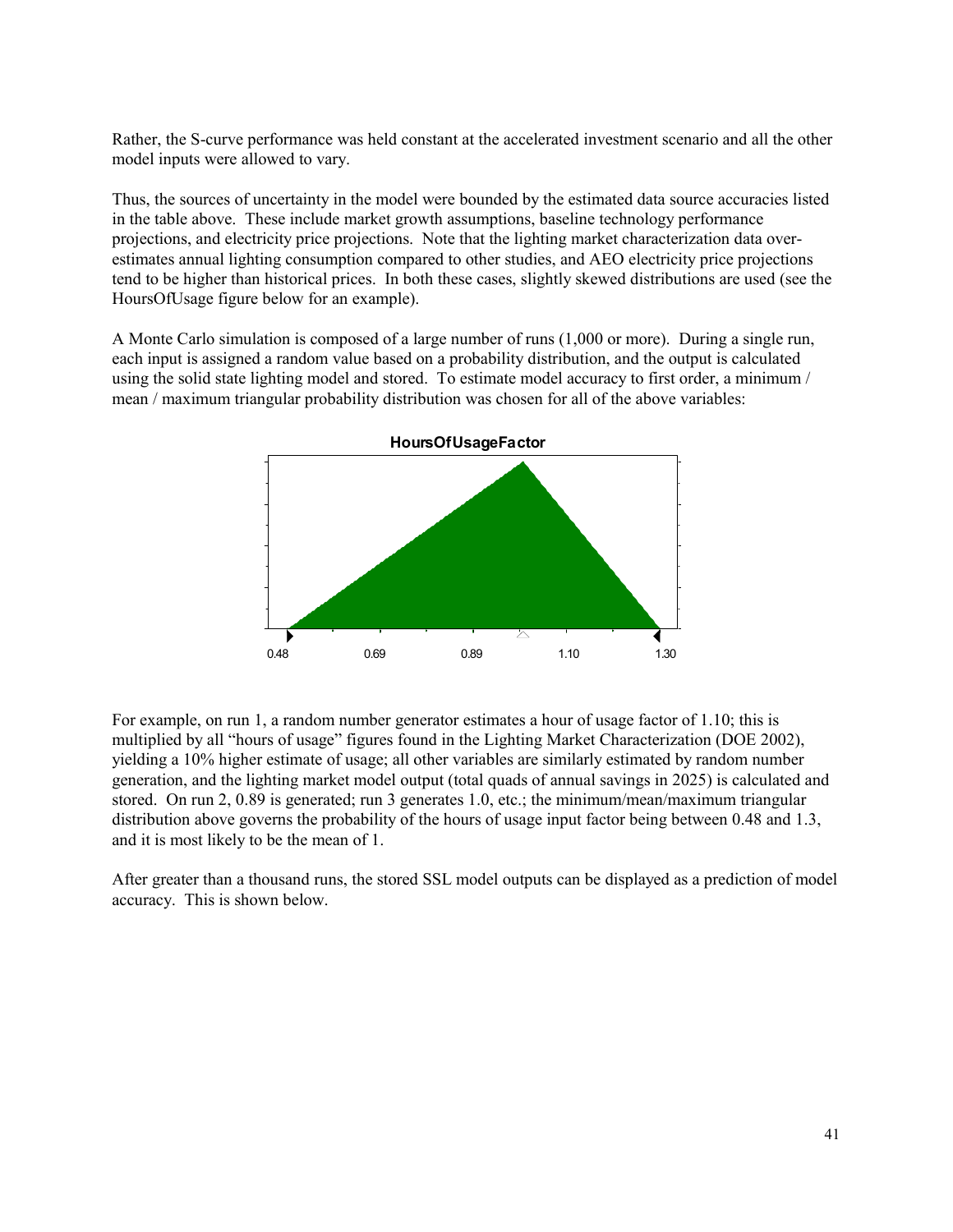

The Monte Carlo simulation predicts  $3.1 +/- 0.9$  of annual quads savings in 2025, given the broad input distributions assumed in Table B-1. This is slightly less than the 3.5 quads for the nominal model values. Cumulative energy savings from 2005 through 2025 are predicted to be 17.3 quads, +/- 5.5 quads; this is less than 19.9 quads nominally.

The reason for this discrepancy lies in the "Hours of Usage" triangular probability distribution assumed (and shown previously). A close look at the distribution shows that a value of 0.9 (or  $-10\%$ ) is more likely than a value of 1 (no adjustment); so the simulation results show savings  $\sim$ 10% less than the unadjusted nominal model.